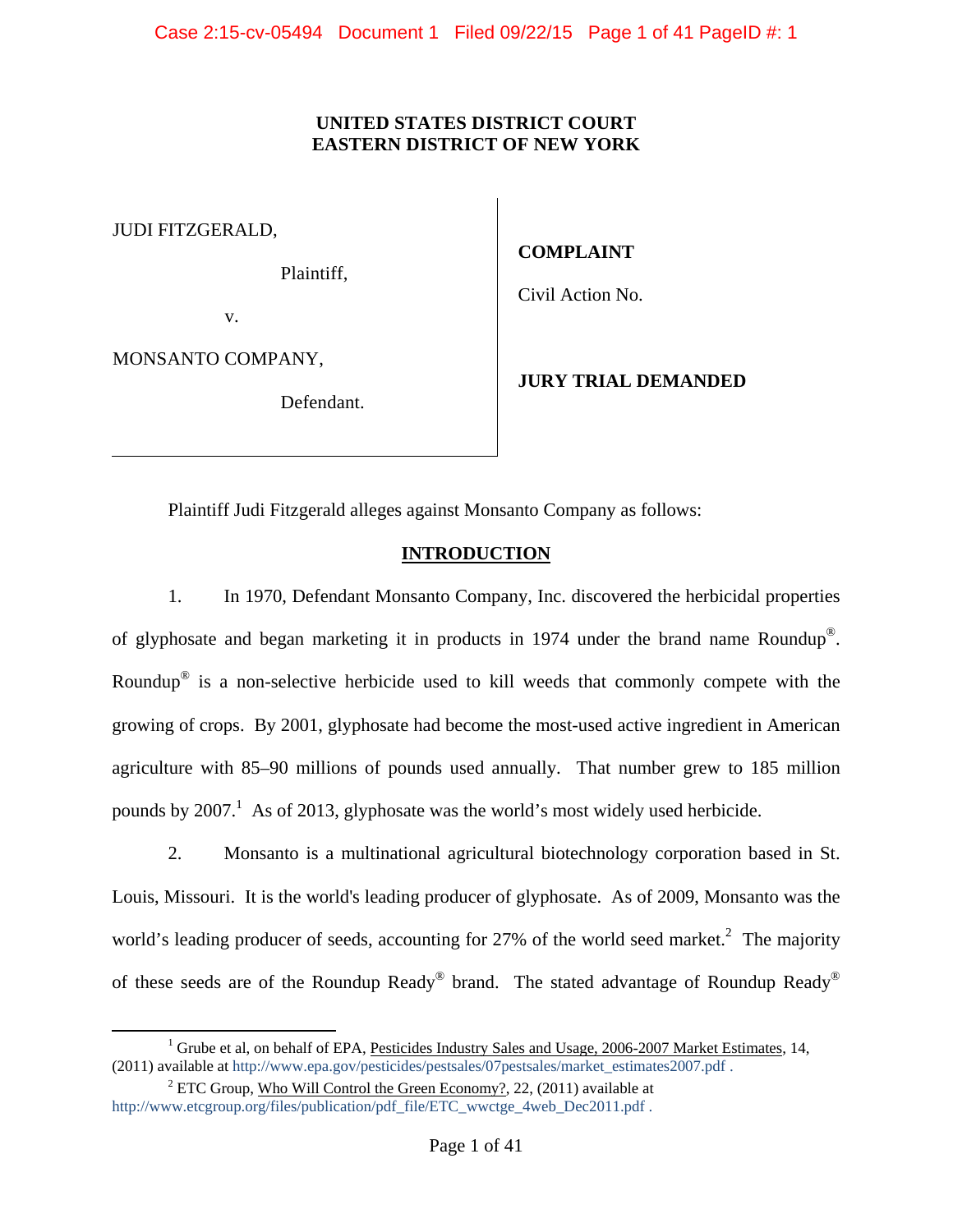#### Case 2:15-cv-05494 Document 1 Filed 09/22/15 Page 2 of 41 PageID #: 2

crops is that they substantially improve a farmer's ability to control weeds, since glyphosate can be sprayed in the fields during the growing season without harming their crops. In 2010, an estimated 70% of corn and cotton, and 90% of soybean, fields in the United States were Roundup Ready<sup>® 3</sup>

3. Monsanto's glyphosate products are registered in 130 countries and approved for use on over 100 different crops. $4$  They are ubiquitous in the environment. Numerous studies confirm that glyphosate is found in rivers, streams, and groundwater in agricultural areas where Roundup<sup>®</sup> is used<sup>5</sup>. It has been found in food<sup>6</sup>, in the urine of agricultural workers<sup>78</sup>, and even in the urine of urban dwellers who are not in direct contact with glyphosate.<sup>9</sup>

4. On March 20, 2015, the International Agency for Research on Cancer ("IARC"), an agency of the World Health Organization ("WHO"), issued an evaluation of several herbicides, including glyphosate. That evaluation was based, in part, on studies of exposures to glyphosate in several countries around the world, and it traces the health implications from exposure to glyphosate since 2001.

<sup>&</sup>lt;sup>3</sup> William Neuman and Andrew Pollack, Farmers Cope With Roundup-Resistant Weeds, N.Y. Times, May 3, 2010, available at http://www.nytimes.com/2010/05/04/business/energy-environment/04weed.html?pagewan. 4

<sup>&</sup>lt;sup>4</sup> Backgrounder -History of Monsanto's Glyphosate Herbicides, Monsanto, (Sept. 2, 2015), available at http://www.monsanto.com/products/documents/glyphosate-background-materials/back\_history.pdf.

<sup>5</sup> *See*: USGS, USGS Technical Announcement: Widely Used Herbicide Commonly Found in Rain and Streams in the Mississippi River Basin, 2011, available at http://www.usgs.gov/newsroom/article.asp?ID=2909; *See also*: U.S. EPA, Technical Factsheet on: Glyphosate,

http://www.epa.gov/safewater/pdfs/factsheets/soc/tech/glyphosa.pdf. 6

 $6$  Bohn, et al., Compositional differences in soybeans on the market: Glyphosate accumulates in Roundup Ready GM soybeans, 153 Food Chemistry, 207, (2013), available at http://www.sciencedirect.com/science/article/pii/S0308814613019201. 7

 $^7$  Acquavella, et al., Glyphosate Biomonitoring for Farmers and Their Families: Results from the Farm Family Exposure Study, 112(3) Environmental Health Perspectives, 321, (2004), available at http://www.ncbi.nlm.nih.gov/pmc/articles/PMC1241861/.

<sup>&</sup>lt;sup>8</sup> Guyton, et al. Carcinogenicity of tetrachlorvinphos, parathion, malathion, diazinon and glyphosate, 112 IARC Monographs , 76, section 5.4 (2015), available at http://dx.doi.org/10.1016/S1470-2045(15)70134-8.

 $9$  Brändli D, Reinacher S, Herbicides found in Human Urine, 1 Ithaka Journal, 270 (2012), available at http://www.ithaka-journal.net/druckversionen/e052012-herbicides-urine.pdf.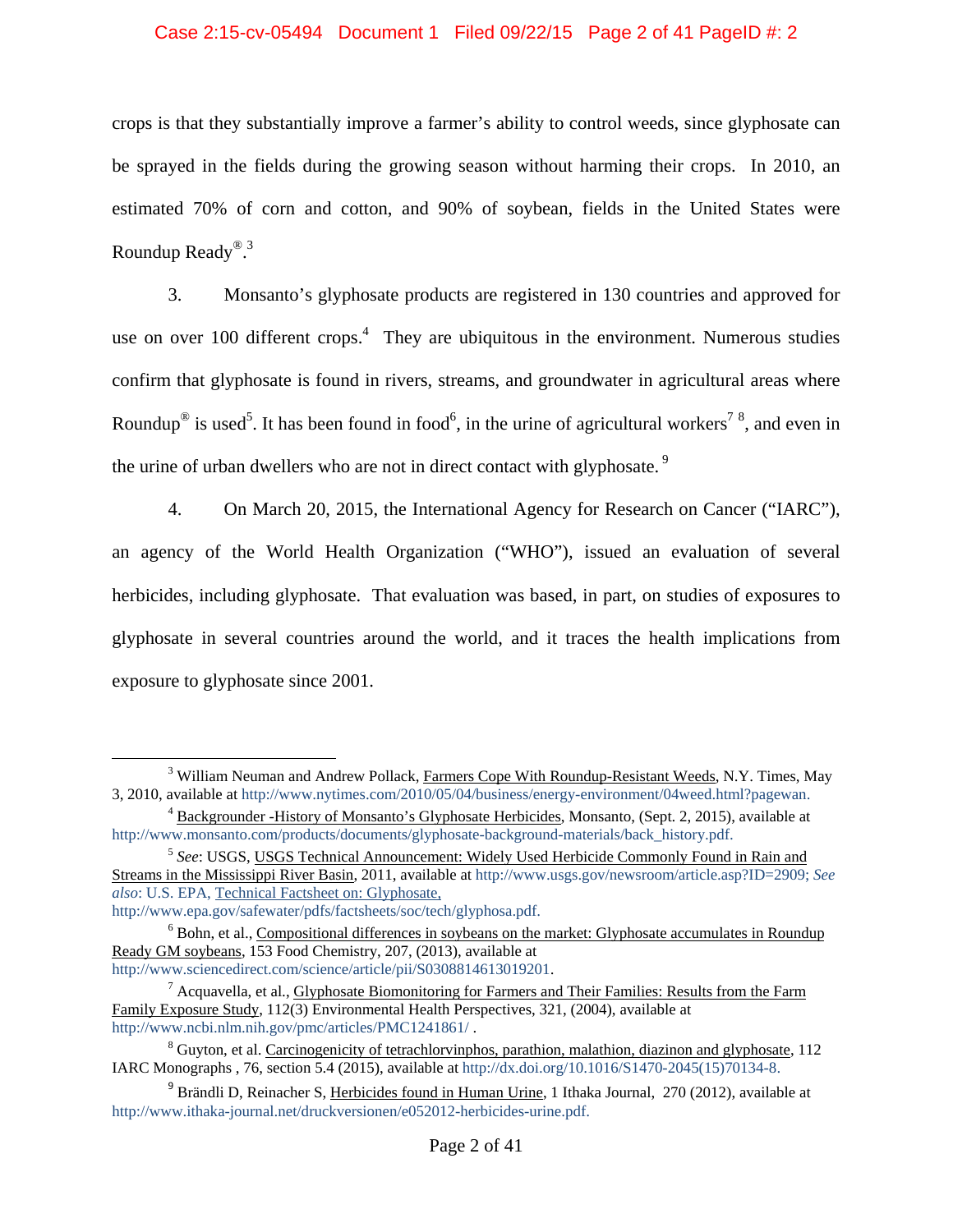#### Case 2:15-cv-05494 Document 1 Filed 09/22/15 Page 3 of 41 PageID #: 3

5. On July 29, 2015, IARC issued the formal monograph relating to glyphosate. In that monograph, the IARC Working Group provides a thorough review of the numerous studies and data relating to glyphosate exposure in humans.

6. The IARC Working Group classified glyphosate as a Group 2A herbicide, which means that it is probably carcinogenic to humans. The IARC Working Group concluded that the cancers most associated with glyphosate exposure are non-Hodgkin lymphoma and other haematopoietic cancers, including lymphocytic lymphoma/chronic lymphocytic leukemia, B-cell lymphoma, and multiple myeloma. $^{10}$ 

7. The IARC evaluation is significant. It confirms what has been believed for years: that glyphosate is toxic to humans.

8. Nevertheless, Monsanto, since it began selling Roundup<sup>®</sup>, has represented it as safe to humans and the environment. Indeed, Monsanto has repeatedly proclaimed and continues to proclaim to the world, and particularly to United States consumers, that glyphosate-based herbicides, including Roundup<sup>®</sup>, create no unreasonable risks to human health or to the environment.

#### **JURISDICTION AND VENUE**

9. Federal diversity jurisdiction in this Court is proper under 28 U.S.C. § 1332 because Plaintiff Judi Fitzgerald is a citizen of a different state from the Defendant Monsanto Company's states of citizenship, and the aggregate amount in controversy exceeds \$75,000, exclusive of interest and costs.

10. This Court has personal jurisdiction over Monsanto under the New York Long-Arm Statute, N.Y. C.P.L.R. § 302, because Monsanto knows or should have known that its

<sup>&</sup>lt;sup>10</sup> *See* Guyton, *et al*. Carcinogenicity of tetrachlorvinphos, parathion, malathion, diazinon and glyphosate, *supra.*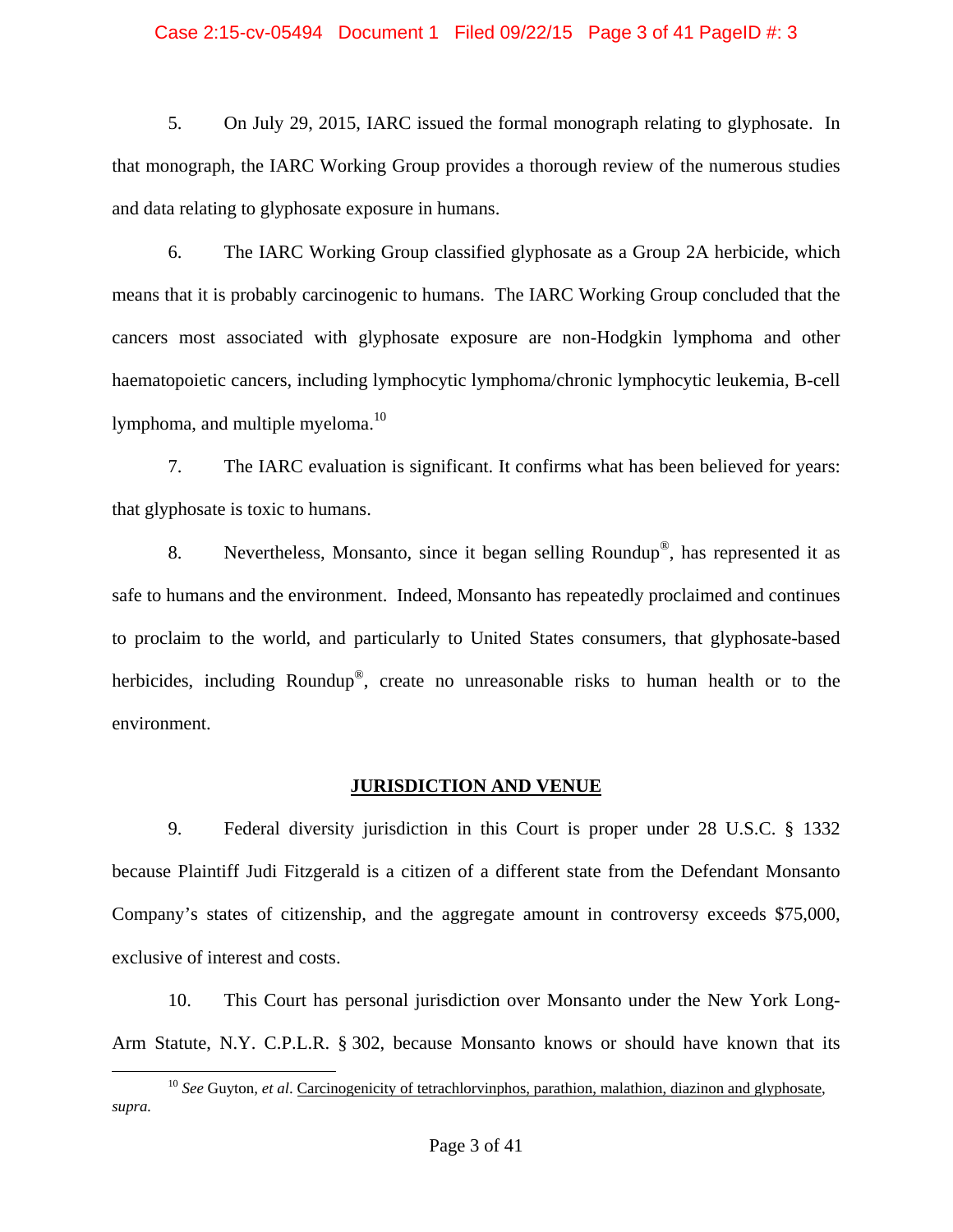#### Case 2:15-cv-05494 Document 1 Filed 09/22/15 Page 4 of 41 PageID #: 4

Roundup® products are sold throughout the State of New York, and, more specifically, caused Roundup® to be sold to Judi Fitzgerald's employer in the State of New York.

11. In addition, Monsanto maintains sufficient contacts with the State of New York such that this Court's exercise of personal jurisdiction over it does not offend traditional notions of fair play and substantial justice.

12. Venue is proper within this District under 28 U.S.C. § 1391 because a substantial part of the events and omissions giving rise to the claims asserted in this Complaint occurred in this District. Further, Monsanto, as a corporate entity, is deemed to reside in any judicial district in which it is subject to personal jurisdiction.

#### **THE PARTIES**

#### **PLAINTIFF**

13. Plaintiff Judi Fitzgerald resides in Staunton, Virginia. Plaintiff was exposed to Roundup® in St. James, New York, from in and around 1994 to and including 1998.

#### **DEFENDANT**

14. Defendant Monsanto Company ("Monsanto") is a Delaware corporation with its headquarters and principal place of business in St. Louis, Missouri.

15. At all times relevant to this complaint, Monsanto was the entity that discovered the herbicidal properties of glyphosate and the manufacturer of Roundup®.

#### **FACTS**

16. Glyphosate is a broad-spectrum, non-selective herbicide used in a wide variety of herbicidal products around the world.

17. Plants treated with glyphosate translocate the systemic herbicide to their roots, shoot regions and fruit, where it interferes with the plant's ability to form aromatic amino acids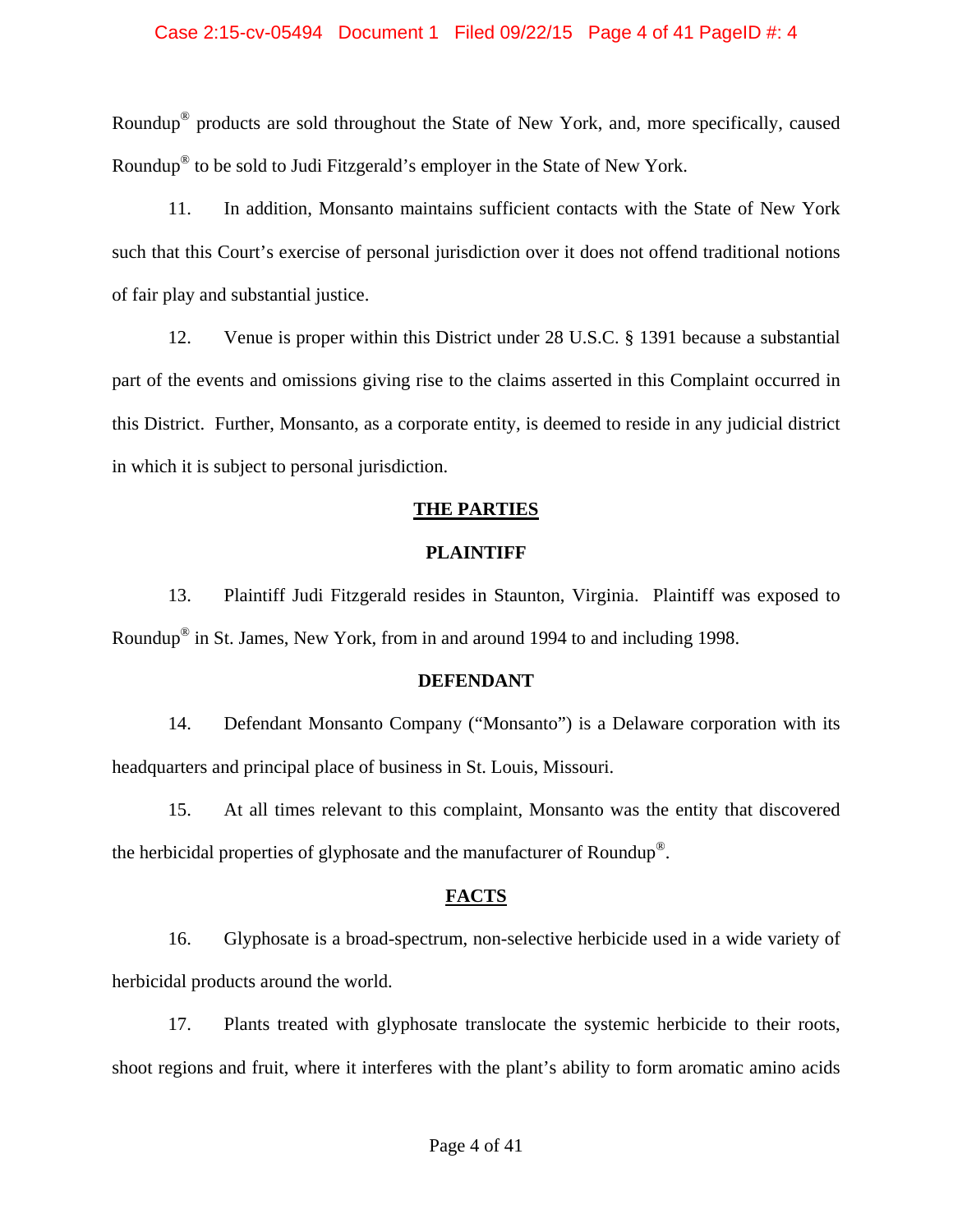#### Case 2:15-cv-05494 Document 1 Filed 09/22/15 Page 5 of 41 PageID #: 5

necessary for protein synthesis. Treated plants generally die within two to three days. Because plants absorb glyphosate, it cannot be completely removed by washing or peeling produce or by milling, baking, or brewing grains.

18. For nearly 40 years, farms across the world have used Roundup® without knowing of the dangers its use poses. That is because when Monsanto first introduced Roundup®, it touted glyphosate as a technological breakthrough: it could kill almost every weed without causing harm either to people or to the environment. Of course, history has shown that not to be true. According to the WHO, the main chemical ingredient of Roundup<sup>®</sup> glyphosate—is a probable cause of cancer. Those most at risk are farm workers and other individuals with workplace exposure to Roundup®, such as workers in garden centers, nurseries, and landscapers. Agricultural workers are victims of corporate greed. Monsanto assured the public that Roundup® was harmless. In order to prove this, Monsanto championed falsified data and attacked legitimate studies that revealed its dangers. Monsanto led a prolonged campaign of misinformation to convince government agencies, farmers and the general population that Roundup® was safe.

# *The Discovery of Glyphosate and Development of Roundup***®**

19. The herbicidal properties of glyphosate were discovered in 1970 by Monsanto chemist John Franz. The first glyphosate-based herbicide was introduced to the market in the mid-1970s under the brand name Roundup<sup>® 11</sup> From the outset, Monsanto marketed Roundup<sup>®</sup>

 $11$  Backgrounder -History of Monsanto's Glyphosate Herbicide, Monsanto, (Sept. 2, 2015), http://www.monsanto.com/products/documents/glyphosate-background-materials/back\_history.pdf.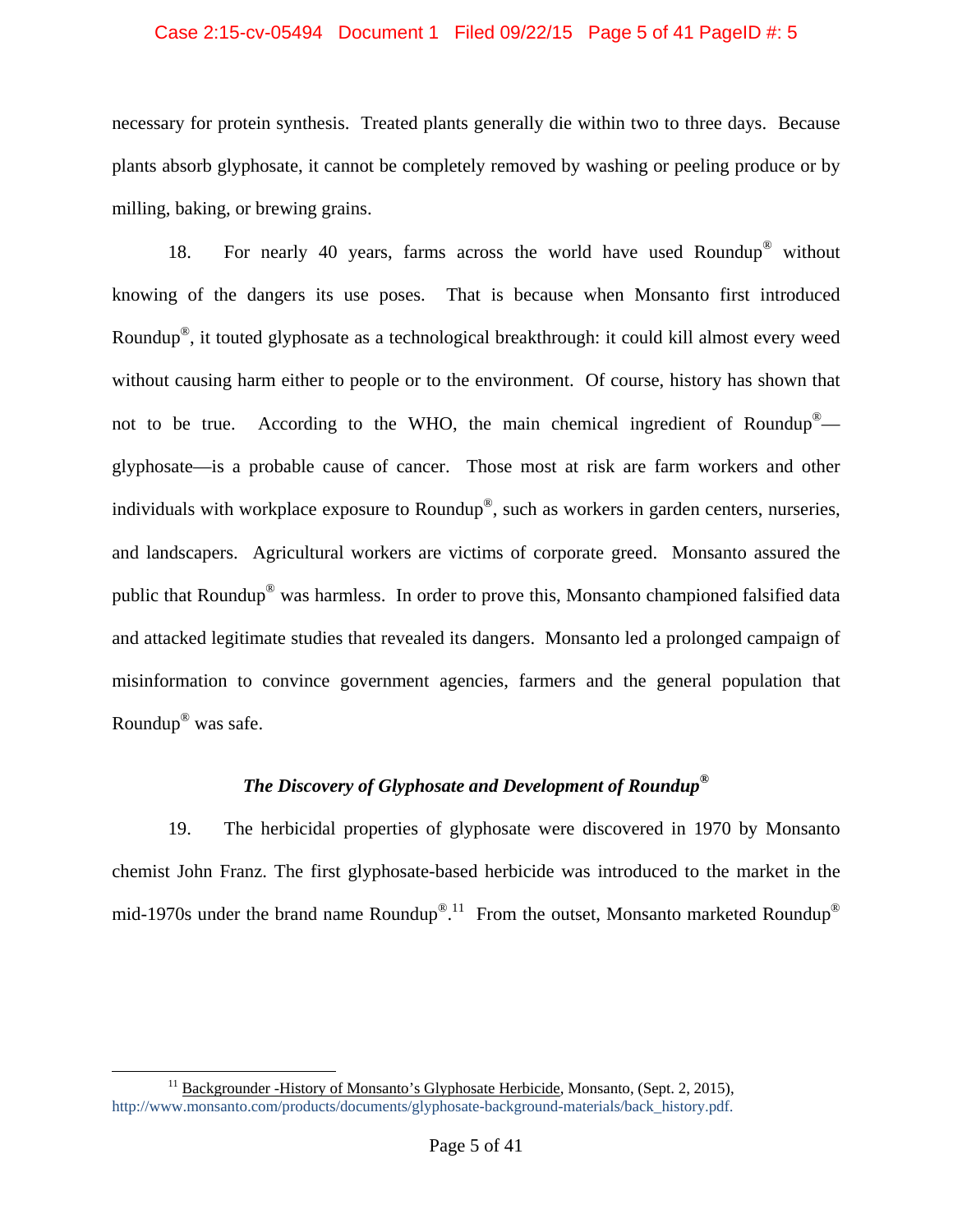### Case 2:15-cv-05494 Document 1 Filed 09/22/15 Page 6 of 41 PageID #: 6

as a "safe" general-purpose herbicide for widespread commercial and consumer use. It still markets Roundup® as safe today. 12

# *Registration of Herbicides under Federal Law*

20. The manufacture, formulation and distribution of herbicides, such as Roundup<sup>®</sup>, are regulated under the Federal Insecticide, Fungicide, and Rodenticide Act ("FIFRA" or "Act"), 7 U.S.C. § 136 *et seq.* FIFRA requires that all pesticides be registered with the Environmental Protection Agency ("EPA" or "Agency") prior to their distribution, sale, or use, except as described by the Act. 7 U.S.C. § 136a(a)

21. Because pesticides are toxic to plants, animals, and humans, at least to some degree, the EPA requires as part of the registration process, among other things, a variety of tests to evaluate the potential for exposure to pesticides, toxicity to people and other potential nontarget organisms, and other adverse effects on the environment. Registration by the EPA, however, is not an assurance or finding of safety. The determination the Agency must make in registering or re-registering a product is not that the product is "safe," but rather that use of the product in accordance with its label directions "will not generally cause unreasonable adverse effects on the environment."  $7 \text{ U.S.C. } § 136a(c)(5)(D)$ .

22. FIFRA defines "unreasonable adverse effects on the environment" to mean "any unreasonable risk to man or the environment, taking into account the economic, social, and environmental costs and benefits of the use of any pesticide." 7 U.S.C. § 136(bb). FIFRA thus requires EPA to make a risk/benefit analysis in determining whether a registration should be granted or allowed to continue to be sold in commerce.

 $12$  What is Glyphosate?, Monsanto, (Sept. 2, 2015),

http://www.monsanto.com/sitecollectiondocuments/glyphosate-safety-health.pdf.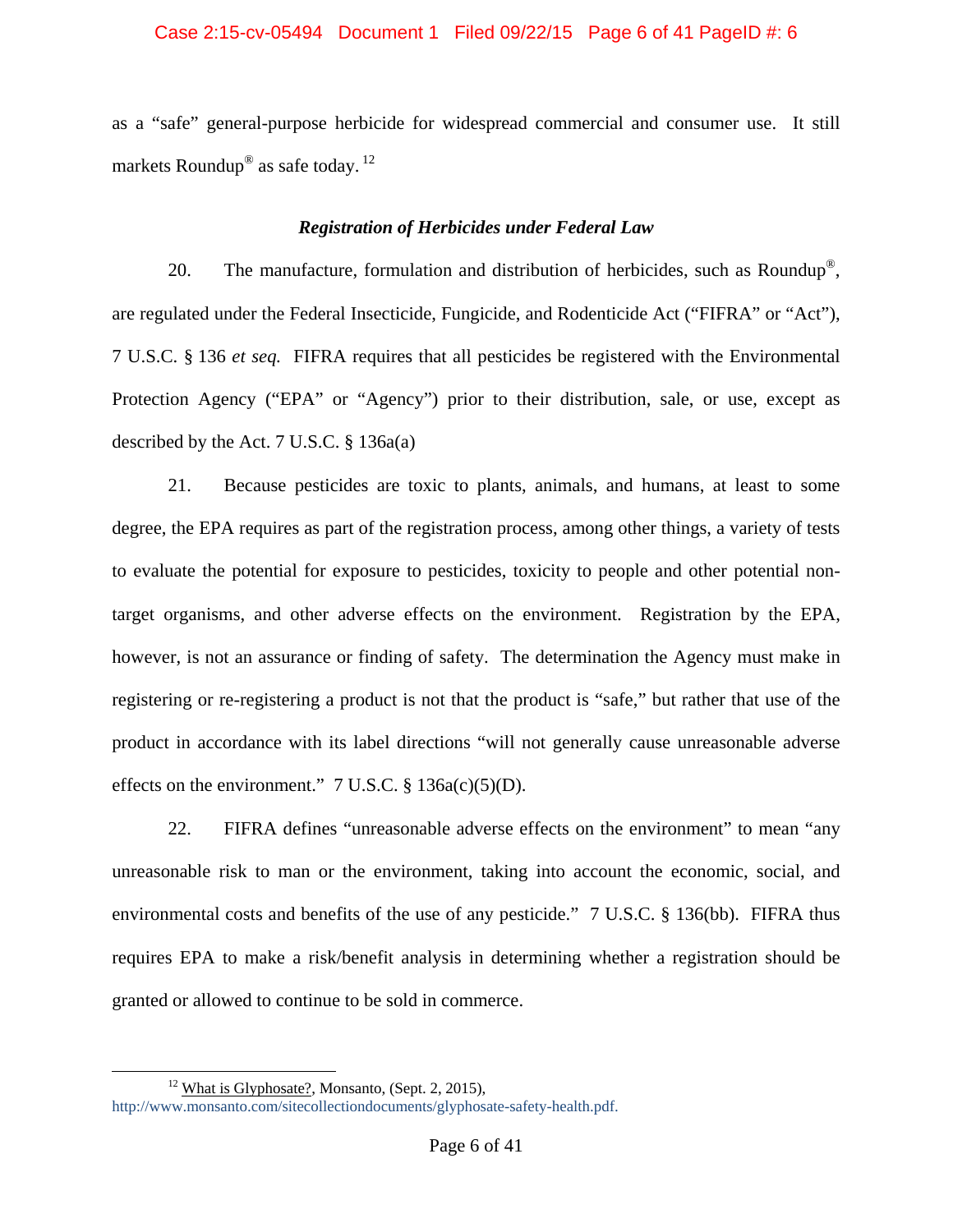#### Case 2:15-cv-05494 Document 1 Filed 09/22/15 Page 7 of 41 PageID #: 7

23. The EPA and New York State registered Roundup® for distribution, sale, and manufacture in the United States and New York State.

24. FIFRA generally requires that the registrant, Monsanto in the case of Roundup<sup>®</sup>, conducts the health and safety testing of pesticide products. The EPA has protocols governing the conduct of tests required for registration and the laboratory practices that must be followed in conducting these tests. The data produced by the registrant must be submitted to the EPA for review and evaluation. The government is not required, nor is it able, however, to perform the product tests that are required of the manufacturer.

25. The evaluation of each pesticide product distributed, sold, or manufactured is completed at the time the product is initially registered. The data necessary for registration of a pesticide has changed over time. The EPA is now in the process of re-evaluating all pesticide products through a Congressionally-mandated process called "re-registration." 7 U.S.C. § 136a-1. In order to reevaluate these pesticides, the EPA is demanding the completion of additional tests and the submission of data for the EPA's review and evaluation.

26. In the case of glyphosate, and therefore Roundup®, the EPA had planned on releasing its preliminary risk assessment —in relation to the reregistration process—no later than July 2015. The EPA completed its review of glyphosate in early 2015, but it delayed releasing the risk assessment pending further review in light of the WHO's health-related findings.

#### *Scientific Fraud Underlying the Marketing and Sale of Glyphosate/Roundup*

27. Based on early studies that glyphosate could cause cancer in laboratory animals, the EPA originally classified glyphosate as *possibly carcinogenic to humans* (Group C) in 1985. After pressure from Monsanto, including contrary studies it provided to the EPA, the EPA changed its classification to *evidence of non-carcinogenicity in humans* (Group E) in 1991. In so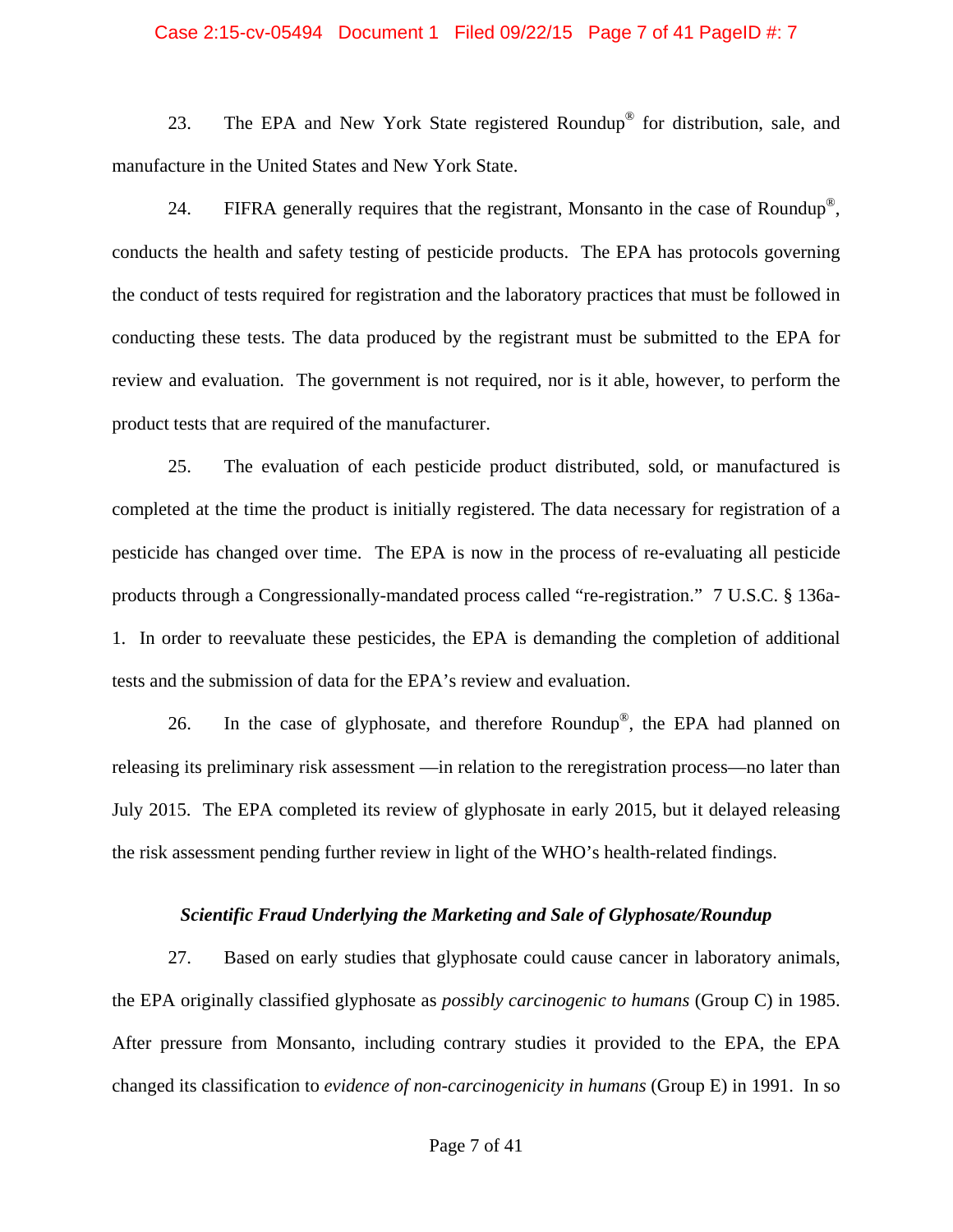#### Case 2:15-cv-05494 Document 1 Filed 09/22/15 Page 8 of 41 PageID #: 8

classifying glyphosate, however, the EPA made clear that the designation did not mean the chemical does not cause cancer: "It should be emphasized, however, that designation of an agent in Group E is based on the available evidence at the time of evaluation and should not be interpreted as a definitive conclusion that the agent will not be a carcinogen under any circumstances."<sup>13</sup>

28. On two occasions, the EPA found that the laboratories hired by Monsanto to test the toxicity of its Roundup® products for registration purposes committed fraud.

29. In the first instance, Monsanto, in seeking initial registration of Roundup<sup>®</sup> by EPA, hired Industrial Bio-Test Laboratories ("IBT") to perform and evaluate pesticide toxicology studies relating to Roundup $^{\circledR}$ .<sup>14</sup> IBT performed about 30 tests on glyphosate and glyphosate-containing products, including nine of the 15 residue studies needed to register Roundup®.

30. In 1976, the United States Food and Drug Administration ("FDA") performed an inspection of IBT that revealed discrepancies between the raw data and the final report relating to the toxicological impacts of glyphosate. The EPA subsequently audited IBT; it too found the toxicology studies conducted for the Roundup<sup>®</sup> herbicide to be invalid.<sup>15</sup> An EPA reviewer stated, after finding "routine falsification of data" at IBT, that it was "hard to believe the

<sup>&</sup>lt;sup>13</sup> U.S. Environmental Protection Agency, Memorandum, Subject: SECOND Peer Review of Glyphosate, 1, (1991), available at http://www.epa.gov/pesticides/chem\_search/cleared\_reviews/csr\_PC-103601\_30-Oct-91\_265.pdf.

<sup>&</sup>lt;sup>14</sup> Backgrounder. Testing Fraud: IBT and Craven Laboratories, Monsanto, (Sept. 2, 2015), available at http://www.monsanto.com/products/documents/glyphosate-background-materials/ibt\_craven\_bkg.pdf. <sup>15</sup> U.S. EPA, Summary of the IBT Review Program Office of Pesticide Programs, (1983), available at

http://nepis.epa.gov/Exe/ZyNET.exe/91014ULV.TXT?ZyActionD=ZyDocument&Client=EPA&Index=1981+Thru +1985&Docs=&Query=&Time=&EndTime=&SearchMethod=1&TocRestrict=n&Toc=&TocEntry=&QField=&QF ieldYear=&QFieldMonth=&QFieldDay=&IntQFieldOp=0&ExtQFieldOp=0&XmlQuery=&File=D%3A%5Czyfiles %5CIndex%20Data%5C81thru85%5CTxt%5C00000022%5C91014ULV.txt&User=ANONYMOUS&Password=an onymous&SortMethod=h%7C-

<sup>&</sup>amp;MaximumDocuments=1&FuzzyDegree=0&ImageQuality=r75g8/r75g8/x150y150g16/i425&Display=p%7Cf&De fSeekPage=x&SearchBack=ZyActionL&Back=ZyActionS&BackDesc=Results%20page&MaximumPages=1&ZyE ntry=1&SeekPage=x&ZyPURL.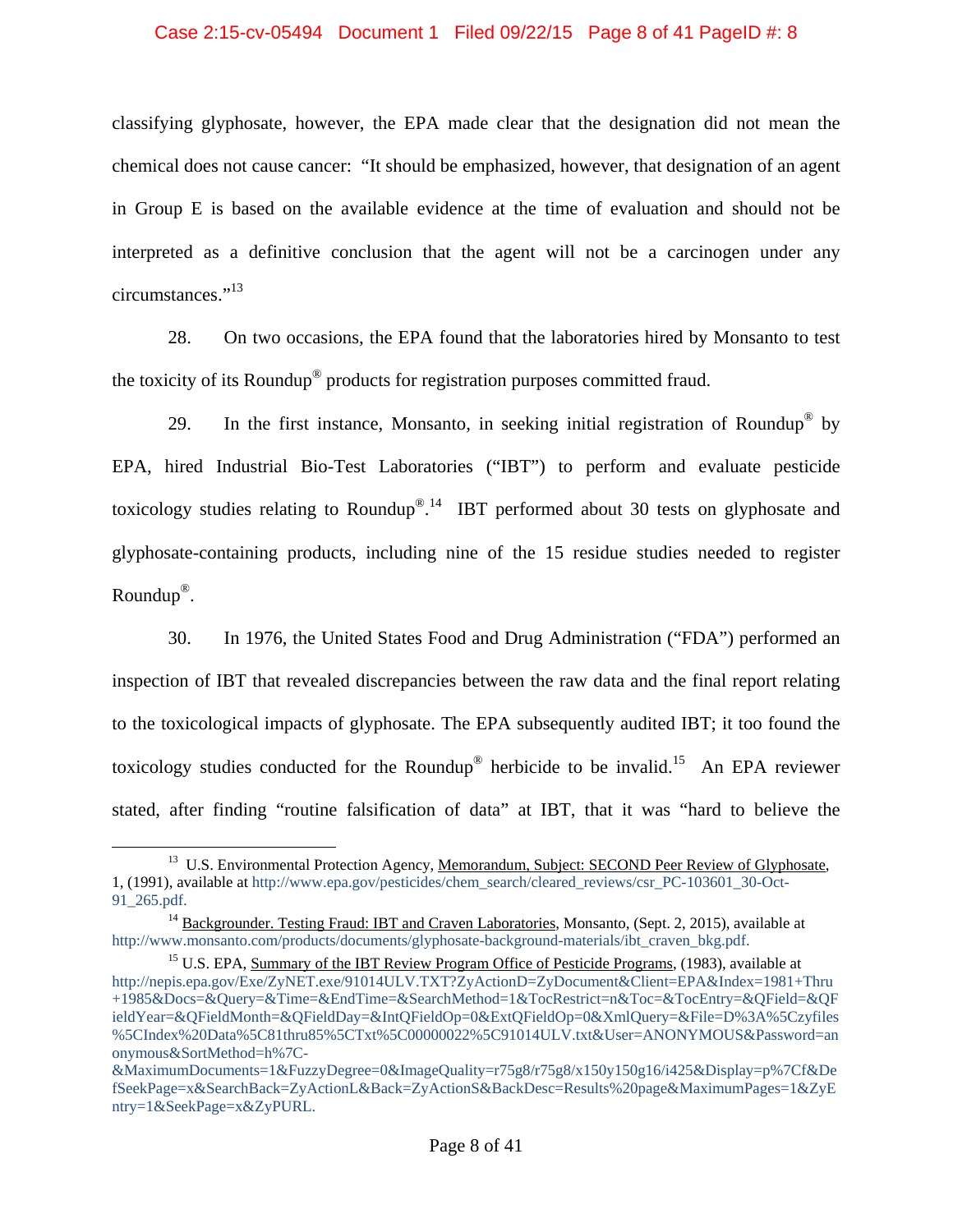#### Case 2:15-cv-05494 Document 1 Filed 09/22/15 Page 9 of 41 PageID #: 9

scientific integrity of the studies when they said they took specimens of the uterus from male rabbits."<sup>16</sup>

31. Three top executives of IBT were convicted of fraud in 1983.

32. In the second incident of data falsification, Monsanto hired Craven Laboratories in 1991 to perform pesticide and herbicide studies, including for Roundup®. In that same year, the owner of Craven Laboratories and three of its employees were indicted, and later convicted, of fraudulent laboratory practices in the testing of pesticides and herbicides.<sup>17</sup>

33. Despite the falsity of the tests that underlie its registration, within a few years of its launch, Monsanto was marketing Roundup® in 115 countries.

# *The Importance of Roundup® to Monsanto's Market Dominance Profits*

34. The success of Roundup® was key to Monsanto's continued reputation and dominance in the marketplace. Largely due to the success of Roundup® sales, Monsanto's agriculture division was out-performing its chemicals division's operating income, and that gap increased yearly. But with its patent for glyphosate expiring in the United States in the year 2000, Monsanto needed a strategy to maintain its Roundup® market dominance and to ward off impending competition.

35. In response, Monsanto began the development and sale of genetically engineered Roundup Ready® seeds in 1996. Since Roundup Ready® crops are resistant to glyphosate; farmers can spray Roundup® onto their fields during the growing season without harming the crop. This allowed Monsanto to expand its market for Roundup® even further; by 2000,

<sup>&</sup>lt;sup>16</sup> Robin, Marie-Monique. The World According to Monsanto: Pollution, Corruption and the Control of the World's Food Supply (2011). *Citing* U.S. EPA. Data validation. Memo from K. Locke, Toxicology Branch, to R. Taylor, Registration Branch. Washington, D.C. (August 9, 1978).

<sup>&</sup>lt;sup>17</sup> Backgrounder. Testing Fraud: IBT and Craven Laboratories, Monsanto, *supra*.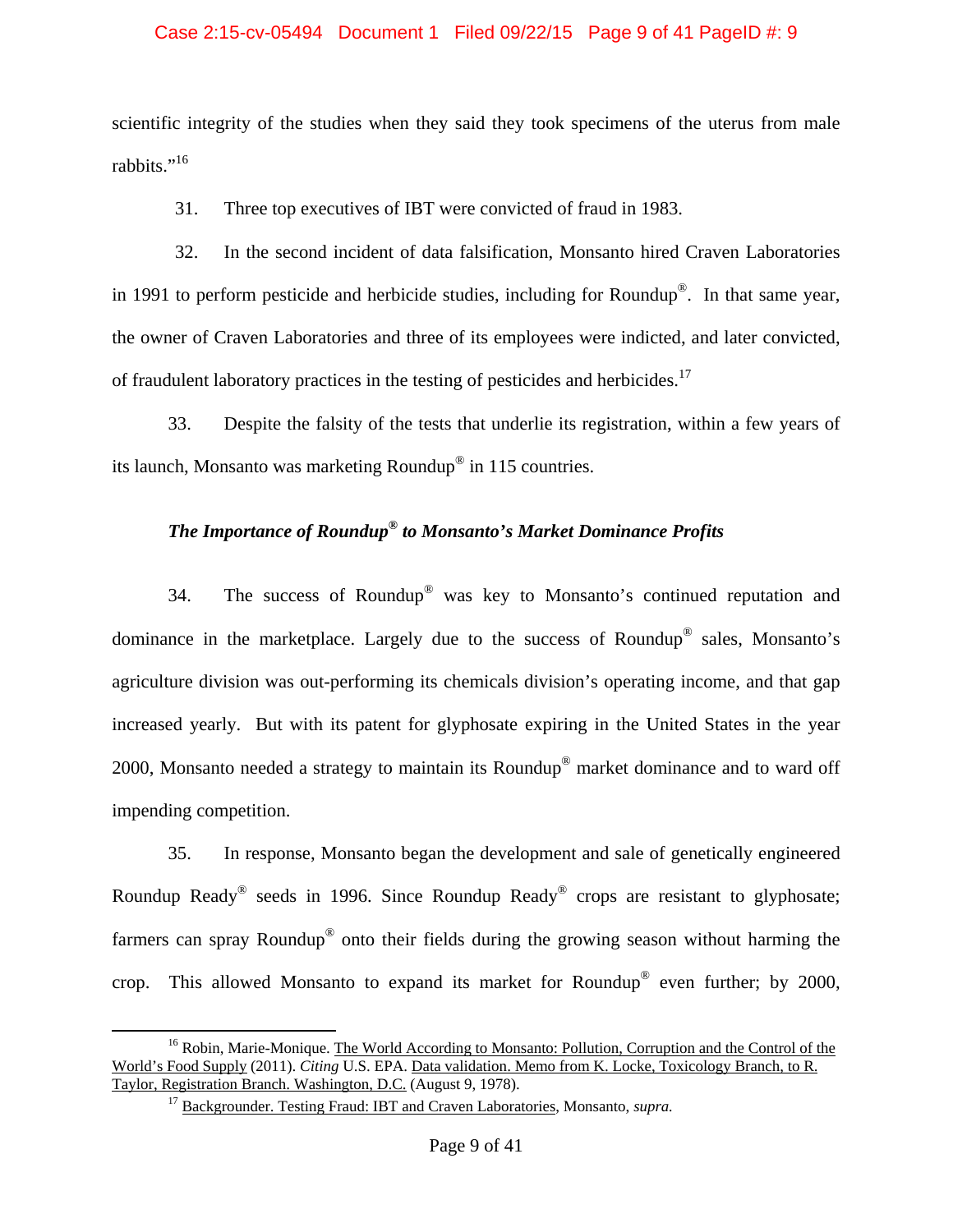#### Case 2:15-cv-05494 Document 1 Filed 09/22/15 Page 10 of 41 PageID #: 10

Monsanto's biotechnology seeds were planted on more than 80 million acres worldwide and nearly 70% of American soybeans were planted from Roundup Ready® seeds. It also secured Monsanto's dominant share of the glyphosate/Roundup<sup>®</sup> market through a marketing strategy that coupled proprietary Roundup Ready® seeds with continued sales of its Roundup® herbicide.

36. Through a three-pronged strategy of increased production, decreased prices, and by coupling with Roundup Ready® seeds, Roundup® became Monsanto's most profitable product. In 2000, Roundup® accounted for almost \$2.8 billion in sales, outselling other herbicides by a margin of five to one, and accounting for close to half of Monsanto's revenue.<sup>18</sup> Today, glyphosate remains one of the world's largest herbicides by sales volume.

# *Monsanto has known for decades that it falsely advertises the safety of Roundup*®

37. In 1996, the New York Attorney General ("NYAG") filed a lawsuit against Monsanto based on its false and misleading advertising of Roundup ® products. Specifically, the lawsuit challenged Monsanto's general representations that its spray-on glyphosate-based herbicides, including Roundup®, were "**safer than table salt"** and "**practically non-toxic**" to mammals, birds, and fish. Among the representations the NYAG found deceptive and misleading about the human and environmental safety of Roundup® are the following:

> a) Remember that environmentally friendly Roundup herbicide is biodegradable. It won't build up in the soil so you can use Roundup with confidence along customers' driveways, sidewalks and fences ...

> b) And remember that Roundup is biodegradable and won't build up in the soil. That will give you the environmental confidence you need to use Roundup everywhere you've got a weed, brush, edging or trimming problem.

<sup>&</sup>lt;sup>18</sup> David Barboza, The Power of Roundup; A Weed Killer Is A Block for Monsanto to Build On, N.Y. Times, Aug. 2, 2001, available at http://www.nytimes.com/2001/08/02/business/the-power-of-roundup-a-weedkiller-is-a-block-for-monsanto-to-build-on.html.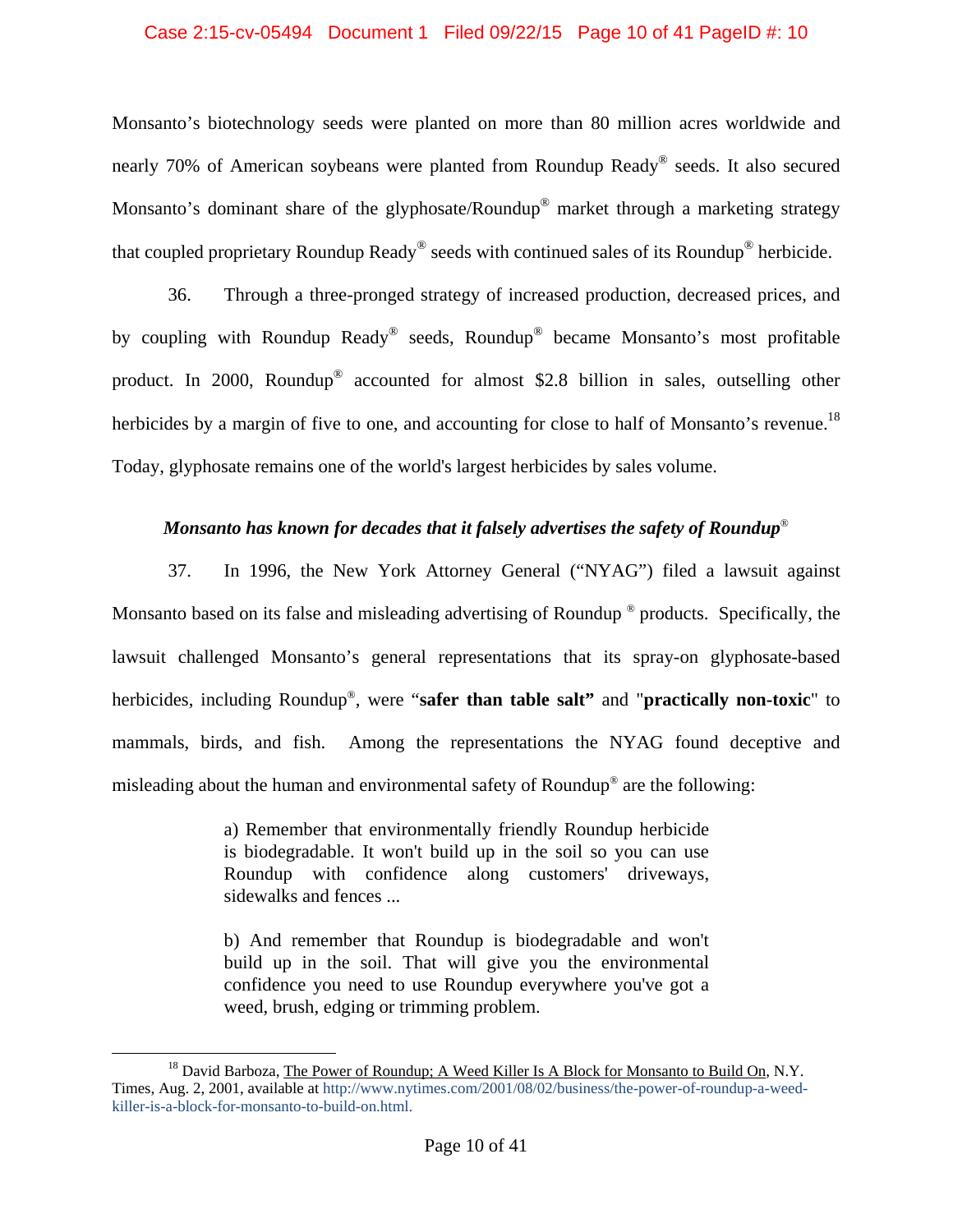c) Roundup biodegrades into naturally occurring elements.

d) Remember that versatile Roundup herbicide stays where you put it. That means there's no washing or leaching to harm customers' shrubs or other desirable vegetation.

e) This non-residual herbicide will not wash or leach in the soil. It ... stays where you apply it.

f) You can apply Accord with " confidence because it will stay where you put it" it bonds tightly to soil particles, preventing leaching. Then, soon after application, soil microorganisms biodegrade Accord into natural products.

g) Glyphosate is less toxic to rats than table salt following acute oral ingestion.

h) Glyphosate's safety margin is much greater than required. It has over a 1,000-fold safety margin in food and over a 700-fold safety margin for workers who manufacture it or use it.

i) You can feel good about using herbicides by Monsanto. They carry a toxicity category rating of 'practically nontoxic' as it pertains to mammals, birds and fish.

j) "Roundup can be used where kids and pets will play and breaks down into natural material." This ad depicts a person with his head in the ground and a pet dog standing in an area which has been treated with Roundup.<sup>19</sup>

38. On November 19, 1996, Monsanto entered into an Assurance of Discontinuance

with NYAG, in which Monsanto agreed, among other things, "to cease and desist from publishing or broadcasting any advertisements [in New York] that represent, directly or by implication" that:

> a) its glyphosate-containing pesticide products or any component thereof are safe, non-toxic, harmless or free from risk.

 <sup>19</sup> *In the Matter of Monsanto Company,* Office of the Attorney General of the State of New York, Assurance of Discontinuance Pursuant to Executive Law § 63(15) (Nov. 1996).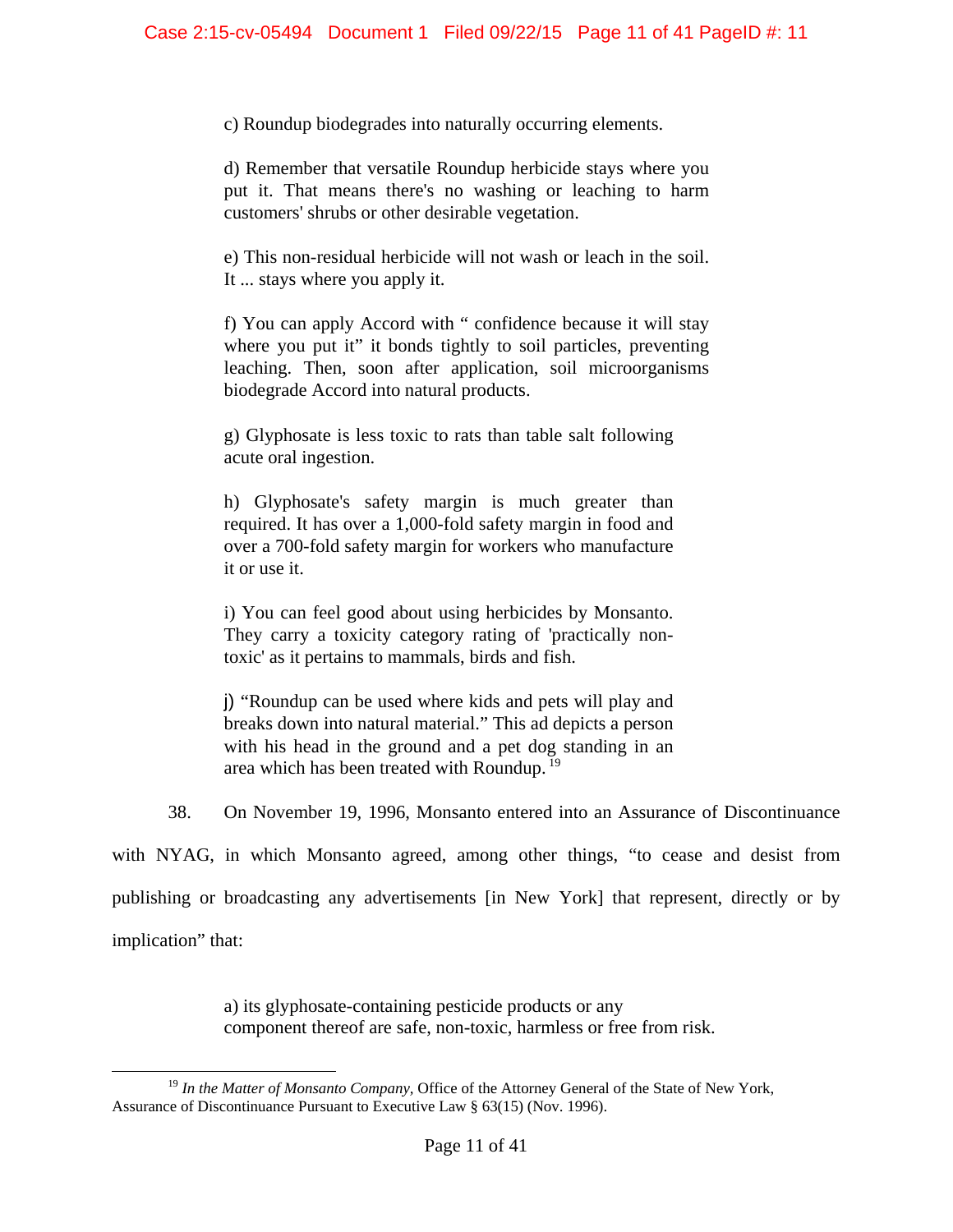\* \* \*

b) its glyphosate-containing pesticide products or any component thereof manufactured, formulated, distributed or sold by Monsanto are biodegradable

\* \* \*

c) its glyphosate-containing pesticide products or any component thereof stay where they are applied under all circumstances and will not move through the environment by any means.

\* \* \*

d) its glyphosate-containing pesticide products or any component thereof are "good" for the environment or are "known for their environmental characteristics."

\* \* \*

e) glyphosate-containing pesticide products or any component thereof are safer or less toxic than common consumer products other than herbicides;

f) its glyphosate-containing products or any component thereof might be classified as "practically non-toxic.

39. Monsanto did not alter its advertising in the same manner in any state other than

New York, and on information and belief still has not done so today.

40. In 2009, France's highest court ruled that Monsanto had not told the truth about

the safety of Roundup®. The French court affirmed an earlier judgement that Monsanto had

falsely advertised its herbicide Roundup<sup>®</sup> as "biodegradable" and that it "left the soil clean."<sup>20</sup>

<sup>&</sup>lt;sup>20</sup> Monsanto Guilty in 'false ad' row. BBC, Oct. 15, 2009, available at http://news.bbc.co.uk/2/hi/europe/8308903.stm.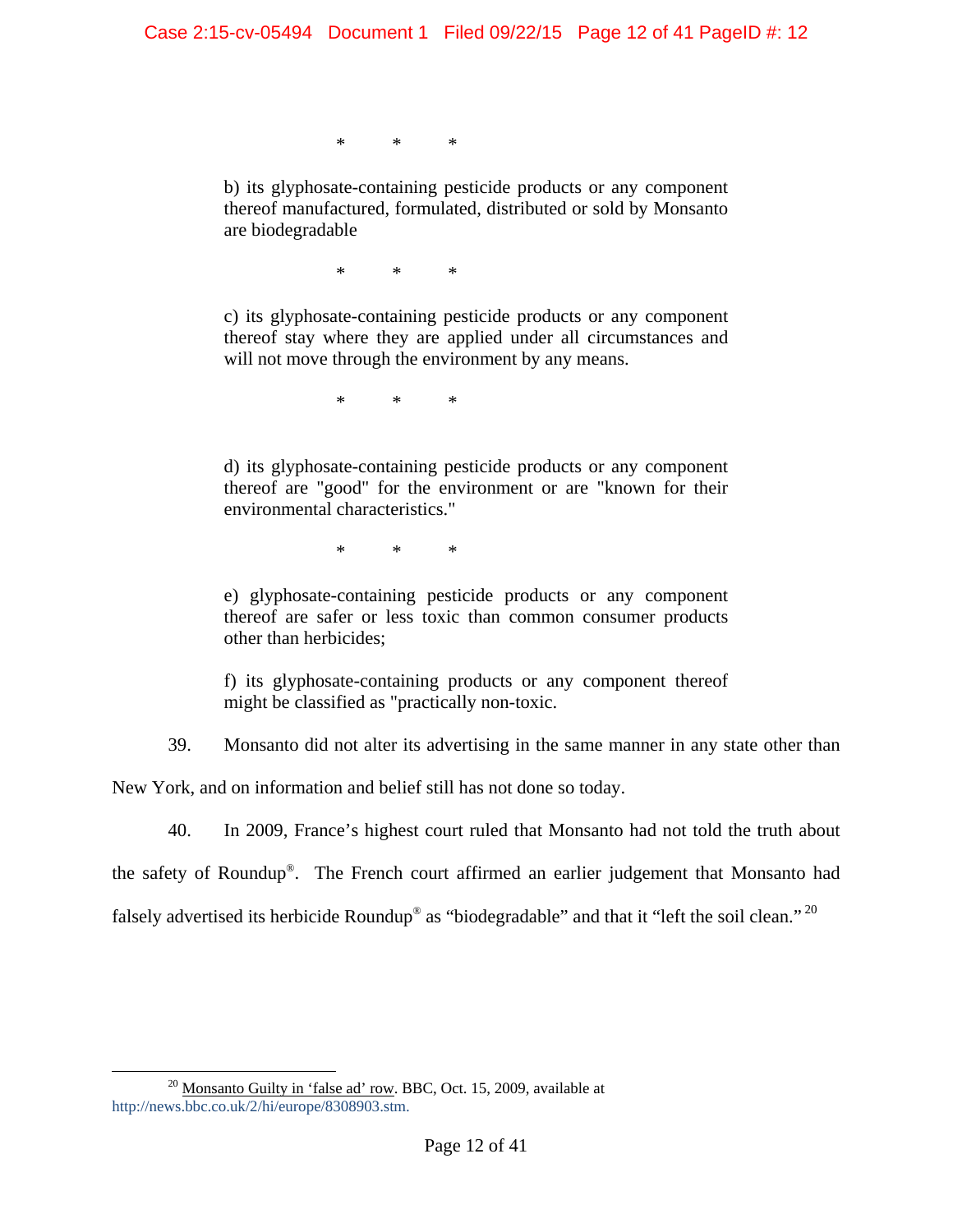# *Classifications and Assessments of Glyphosate*

41. The IARC process for the classification of glyphosate followed the stringent procedures for the evaluation of a chemical agent. Over time, the IARC Monograph program has reviewed 980 agents. Of those reviewed, it has determined 116 agents to be Group 1 (Known Human Carcinogens); 73 agents to be Group 2A (Probable Human Carcinogens); 287 agents to be Group 2B (Possible Human Carcinogens); 503 agents to be Group 3 (Not Classified); and one agent to be Probably Not Carcinogenic.

42. The established procedure for IARC Monograph evaluations is described in the IARC Programme's Preamble.<sup>21</sup> Evaluations are performed by panels of international experts, selected on the basis of their expertise and the absence of actual or apparent conflicts of interest.

43. One year before the Monograph meeting, the meeting is announced and there is a call both for data and for experts. Eight months before the Monograph meeting, the Working Group membership is selected and the sections of the Monograph are developed by the Working Group members. One month prior to the Monograph meeting, the call for data is closed and the various draft sections are distributed among Working Group members for review and comment. Finally, at the Monograph meeting, the Working Group finalizes review of all literature, evaluates the evidence in each category, and completes the overall evaluation. Within two weeks after the Monograph meeting, the summary of the Working Group findings are published in Lancet Oncology, and within a year after the meeting, the final Monograph is finalized and published.

44. In assessing an agent, the IARC Working Group reviews the following information: (a) human, experimental, and mechanistic data; (b) all pertinent epidemiological

<sup>&</sup>lt;sup>21</sup> World Health Organization, IARC Monographs on the Evaluation of Carcinogenic Risks to Humans: Preamble, (2006), available at http://monographs.iarc.fr/ENG/Preamble/CurrentPreamble.pdf.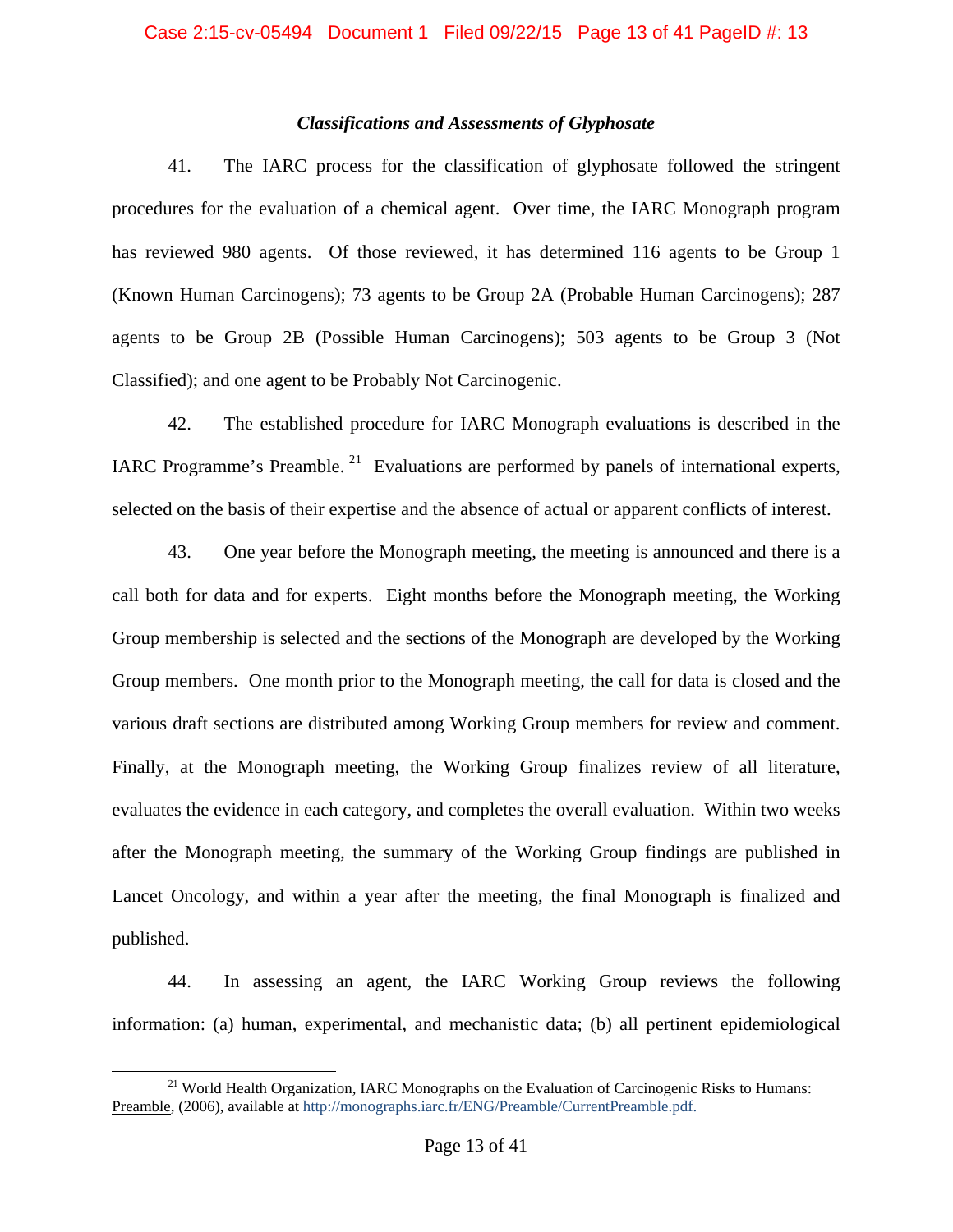#### Case 2:15-cv-05494 Document 1 Filed 09/22/15 Page 14 of 41 PageID #: 14

studies and cancer bioassays; and (c) representative mechanistic data. The studies must be publicly available and have sufficient detail for meaningful review, and reviewers cannot be associated with the underlying study.

45. In March 2015, IARC reassessed glyphosate. The summary published in *The Lancet Oncology* reported that glyphosate is a Group 2A agent and probably carcinogenic in humans.

46. On July 29, 2015, IARC issued its Monograph for glyphosate, Monograph 112. For Volume 112, the volume that assessed glyphosate, a Working Group of 17 experts from 11 countries met at IARC from March 3–10, 2015 to assess the carcinogenicity of certain herbicides, including glyphosate. The March meeting culminated nearly a one-year review and preparation by the IARC Secretariat and the Working Group, including a comprehensive review of the latest available scientific evidence. According to published procedures, the Working Group considered "reports that have been published or accepted for publication in the openly available scientific literature" as well as "data from governmental reports that are publicly available".

47. The studies considered the following exposure groups: occupational exposure of farmers and tree nursery workers in the United States, forestry workers in Canada and Finland and municipal weed-control workers in the United Kingdom; and para-occupational exposure in farming families.

48. Glyphosate was identified as the second-most used household herbicide in the United States for weed control between 2001 and 2007 and the most heavily used herbicide in the world in 2012.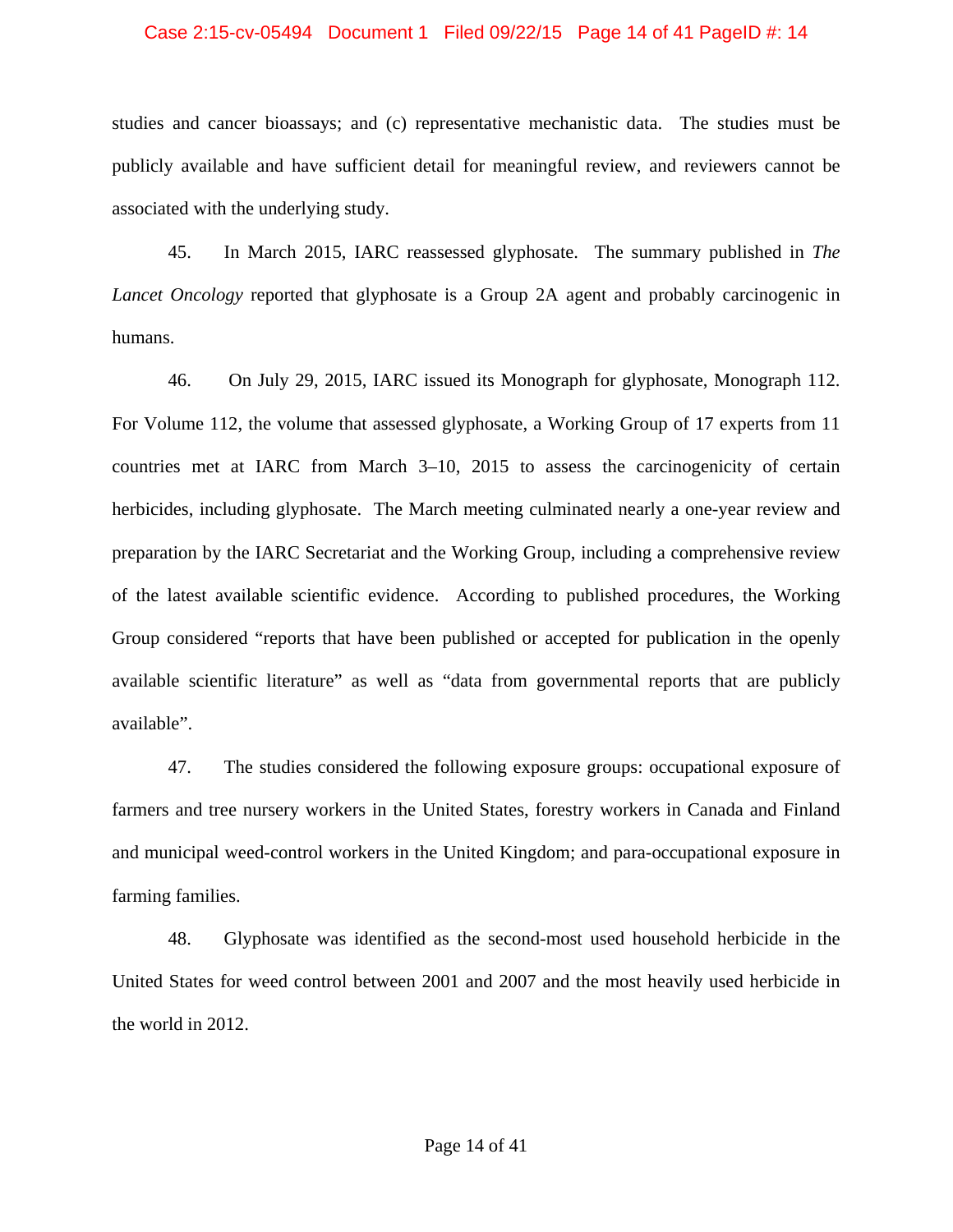#### Case 2:15-cv-05494 Document 1 Filed 09/22/15 Page 15 of 41 PageID #: 15

49. Exposure pathways are identified as air (especially during spraying), water, and food. Community exposure to glyphosate is widespread and found in soil, air, surface water, and groundwater, as well as in food.

50. The assessment of the IARC Working Group identified several case control studies of occupational exposure in the United States, Canada, and Sweden. These studies show a human health concern from agricultural and other work-related exposure to glyphosate.

51. The IARC Working Group found an increased risk between exposure to glyphosate and non-Hodgkin lymphoma ("NHL") and several subtypes of NHL, and the increased risk persisted after adjustment for other pesticides.

52. The IARC Working Group also found that glyphosate caused DNA and chromosomal damage in human cells. One study in community residents reported increases in blood markers of chromosomal damage (micronuclei) after glyphosate formulations were sprayed.

53. In male CD-1 mice, glyphosate induced a positive trend in the incidence of a rare tumor, renal tubule carcinoma. A second study reported a positive trend for haemangiosarcoma in male mice. Glyphosate increased pancreatic islet-cell adenoma in male rats in two studies. A glyphosate formulation promoted skin tumors in an initiation-promotion study in mice.

54. The IARC Working Group also noted that glyphosate has been detected in the urine of agricultural workers, indicating absorption. Soil microbes degrade glyphosate to aminomethylphosphoric acid (AMPA). Blood AMPA detection after exposure suggests intestinal microbial metabolism in humans.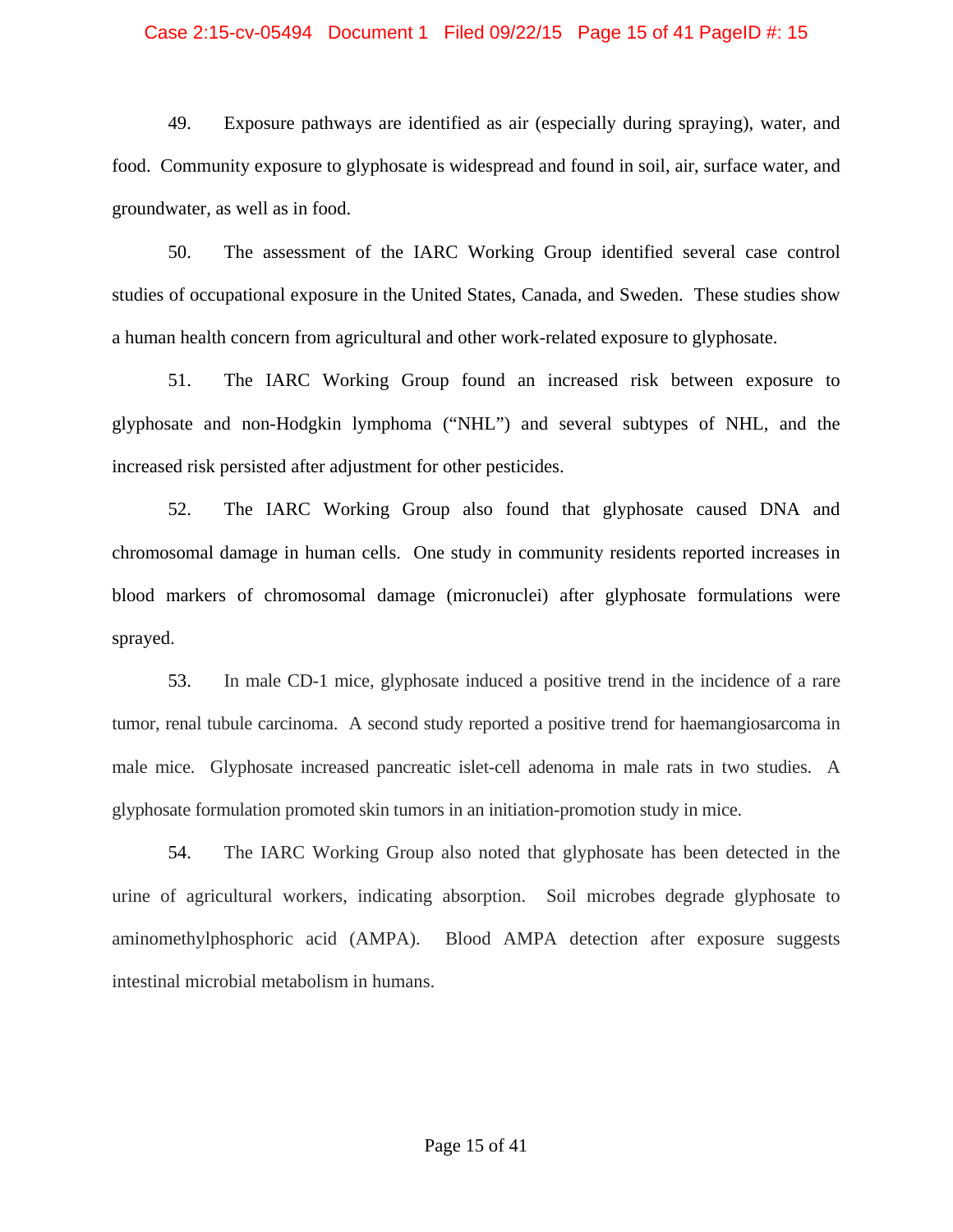#### Case 2:15-cv-05494 Document 1 Filed 09/22/15 Page 16 of 41 PageID #: 16

55. The IARC Working Group further found that glyphosate and glyphosate formulations induced DNA and chromosomal damage in mammals, and in human and animal cells in utero.

56. The IARC Working Group also noted genotoxic, hormonal, and enzymatic effects in mammals exposed to glyphosate.<sup>22</sup> Essentially, glyphosate inhibits the biosynthesis of aromatic amino acids, which leads to several metabolic disturbances, including the inhibition of protein and secondary product biosynthesis and general metabolic disruption.

57. The IARC Working Group also reviewed an Agricultural Health Study, consisting of a prospective cohort of 57,311 licensed pesticide applicators in Iowa and North Carolina. While this study differed from others in that it was based on a self-administered questionnaire, the results support an association between glyphosate exposure and Multiple Myeloma, Hairy Cell Leukemia (HCL), and Chronic Lymphocytic Leukemia (CLL), in addition to several other cancers.

## *Other Earlier Findings About Glyphosate's Dangers to Human Health*

58. The EPA has a technical fact sheet, as part of its Drinking Water and Health, National Primary Drinking Water Regulations publication, relating to glyphosate. This technical fact sheet predates the IARC March 20, 2015, evaluation. The fact sheet describes the release patterns for glyphosate as follows:

## **Release Patterns**

Glyphosate is released to the environment in its use as a herbicide for controlling woody and herbaceous weeds on forestry, right-ofway, cropped and non-cropped sites. These sites may be around water and in wetlands.

<sup>&</sup>lt;sup>22</sup> Guyton, *et al.* Carcinogenicity of tetrachlorvinphos, parathion, malathion, diazinon and glyphosate, *supra* at 77.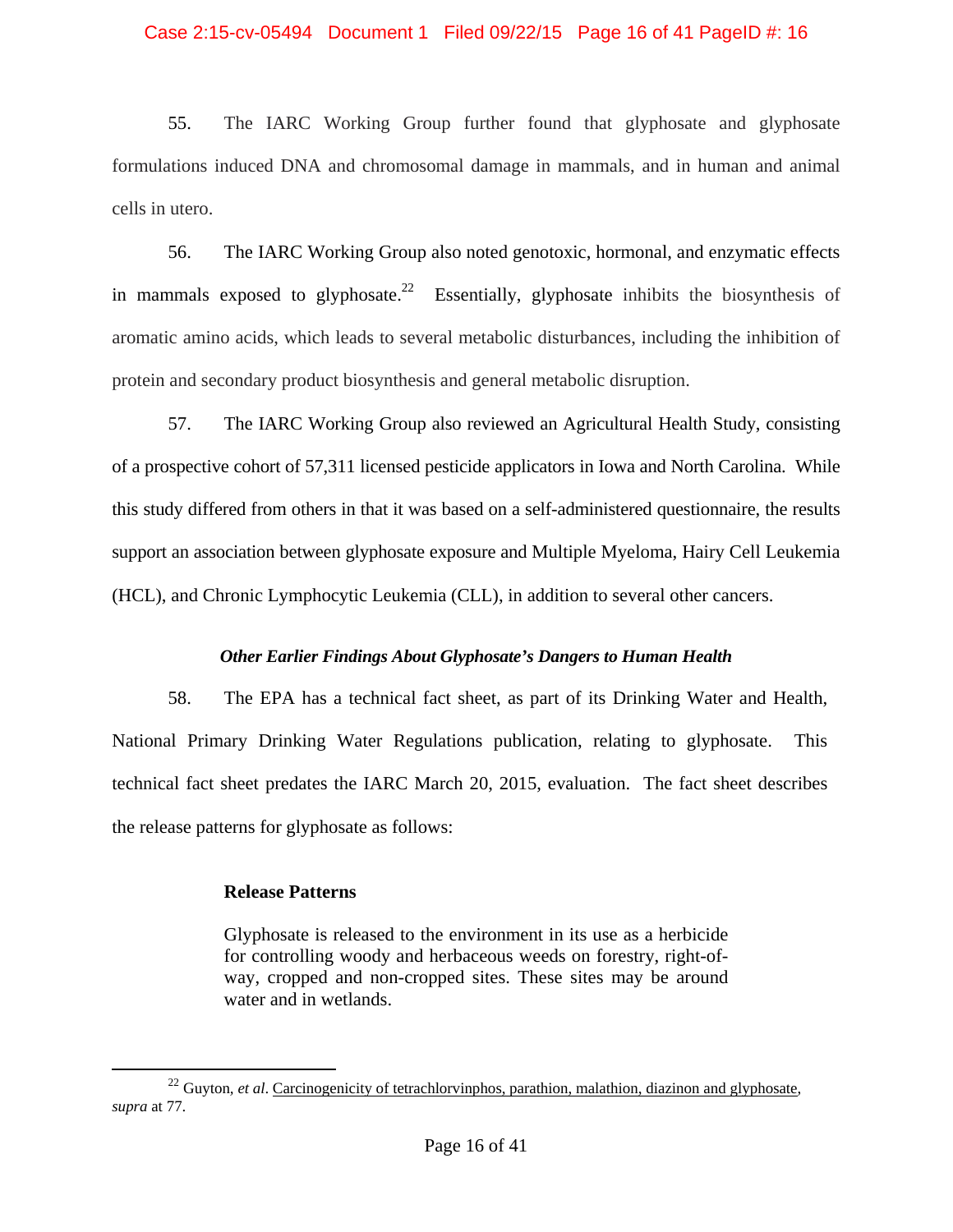It may also be released to the environment during its manufacture, formulation, transport, storage, disposal and cleanup, and from spills. Since glyphosate is not a listed chemical in the Toxics Release Inventory, data on releases during its manufacture and handling are not available.

Occupational workers and home gardeners may be exposed to glyphosate by inhalation and dermal contact during spraying, mixing, and cleanup. They may also be exposed by touching soil and plants to which glyphosate was applied. Occupational exposure may also occur during glyphosate's manufacture, transport storage, and disposal. $^{23}$ 

59. In 1995, the Northwest Coalition for Alternatives to Pesticides reported that in

California, the state with the most comprehensive program for reporting of pesticide-caused illness, glyphosate was the third most commonly-reported cause of pesticide illness among agricultural workers. $24$ 

# *Recent Worldwide Bans on Roundup®/Glyphosate*

60. Several countries around the world have instituted bans on the sale of Roundup<sup>®</sup> and other glyphosate-containing herbicides, both before and since IARC first announced its assessment for glyphosate in March 2015, and more countries undoubtedly will follow suit as the dangers of the use of Roundup<sup>®</sup> become more widely known. The Netherlands issued a ban on all glyphosate-based herbicides in April 2014, including Roundup®, which takes effect by the end of 2015. In issuing the ban, the Dutch Parliament member who introduced the successful legislation stated: "Agricultural pesticides in user-friendly packaging are sold in abundance to private persons. In garden centers, Roundup® is promoted as harmless, but unsuspecting

<sup>&</sup>lt;sup>23</sup> U.S. EPA, <u>Technical Factsheet on: Glyphosate</u>, *supra*.<br><sup>24</sup> Cox, Caroline. <u>Glyphosate, Part 2: Human Exposure and Ecological Effects</u>, 15:4 *J Pesticide Reform*, (1995). Peas, W.S., et al. Preventing pesticide-related illness in California agriculture: Strategies and priorities. Environmental Health Policy Program Report. Berkeley, CA: Univ. of Calif. School of Public Health. Calif. Policy Seminar (1993).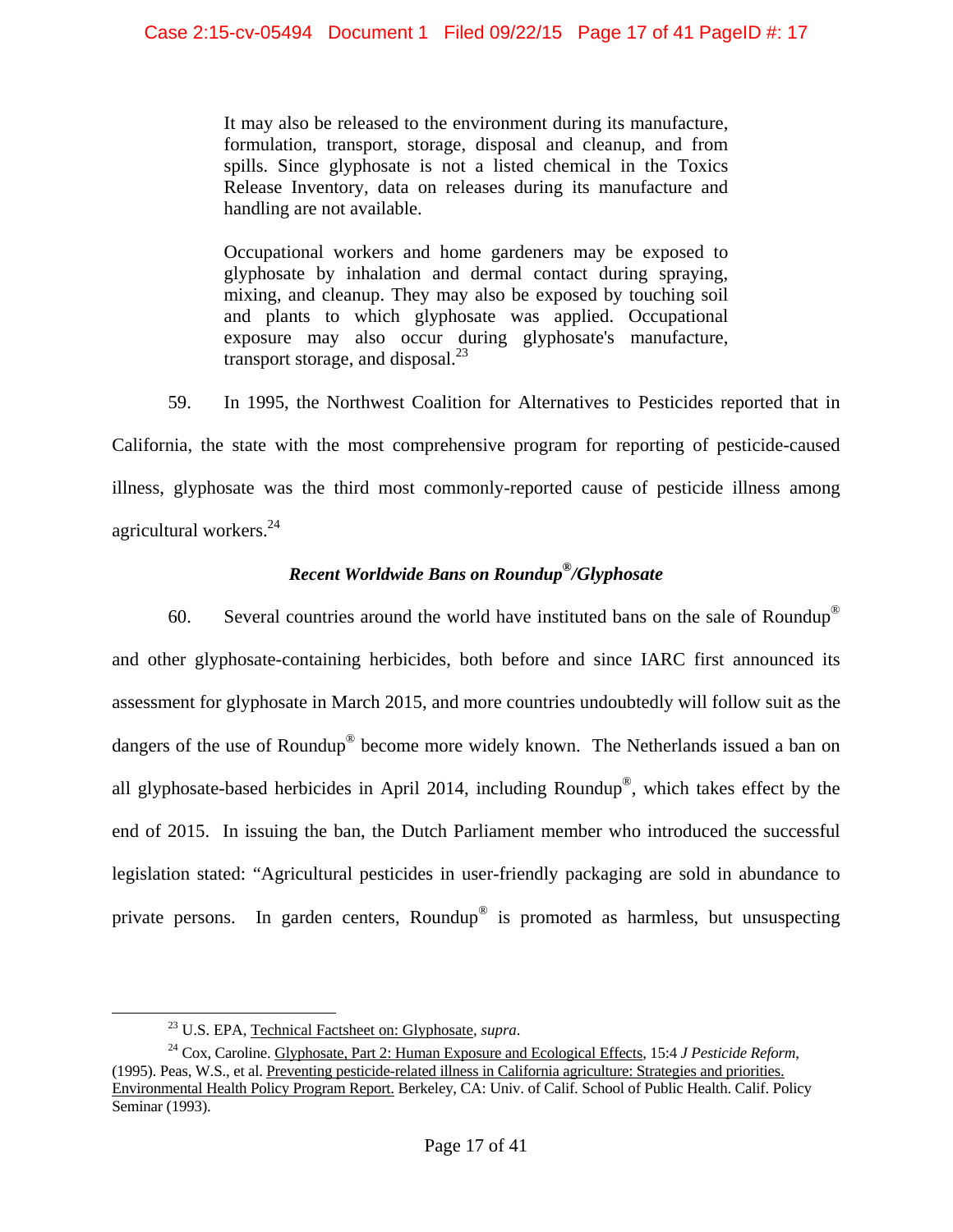### Case 2:15-cv-05494 Document 1 Filed 09/22/15 Page 18 of 41 PageID #: 18

customers have no idea what the risks of this product are. Children, in particular, are sensitive to toxic substances and should therefore not be exposed to it."<sup>25</sup>

61. The Brazilian Public Prosecutor in the Federal District requested that the Brazilian Justice Department suspend the use of glyphosate.<sup>26</sup>

62. France banned the private sale of Roundup<sup>®</sup> and glyphosate following the IARC assessment for Glyphosate.<sup>27</sup>

63. Bermuda banned both the private and commercial sale of glyphosates, including Roundup®. The Bermuda government explained its ban as follows: "Following a recent scientific study carried out by a leading cancer agency, the importation of weed spray 'Roundup' has been suspended."<sup>28</sup>

64. The Sri Lankan government banned the private and commercial use of glyphosates, particularly out of concern that Glyphosate has been linked to fatal kidney disease in agricultural workers.<sup>29</sup>

 $^{25}$  Holland's Parliament Bans Glyphosate Herbicides, The Real Agenda, 14 April 2014, available at http://real-agenda.com/hollands-parliament-bans-glyphosate-herbicides/.

<sup>&</sup>lt;sup>26</sup> Christina Sarich, Brazil's Public Prosecutor Wants to Ban Monsanto's Chemicals Following Recent Glyphosate-Cancer Link, Global Research 14 May 2015, available at http://www.globalresearch.ca/brazils-publicprosecutor-wants-to-ban-monsantos-chemicals-following-recent-glyphosate-cancer-link/5449440 ; *see* Ministério Público Federal, MPF/DF reforça pedido para que glifosato seja banido do mercado naciona, April, 14, 2015, available at http://noticias.pgr.mpf.mp.br/noticias/noticias-do-site/copy\_of\_meio-ambiente-e-patrimoniocultural/mpf-df-reforca-pedido-para-que-glifosato-seja-banido-do-mercado-nacional.

<sup>&</sup>lt;sup>27</sup> Zoe Schlanger, France Bans Sales of Monsanto's Roundup in Garden Centers, 3 Months After U.N. Calls it 'Probable Carcinogen", Newsweek, June 15, 2015, available at http://www.newsweek.com/france-bans-salemonsantos-roundup-garden-centers-after-un-names-it-probable-343311.<br><sup>28</sup> Health Minister: Importation of Roundup Weed Spray Suspended. Today in Bermuda, May, 11 2015,

available at http://www.todayinbermuda.com/news/health/item/1471-health-minister-importation-of-roundup-weedspray-suspended.

 $^{29}$  Sri Lanka's New President Puts Immediate Ban on Glyphosate Herbicides, Sustainable Pulse, May 25, 2015, available at http://sustainablepulse.com/2015/05/25/sri-lankas-new-president-puts-immediate-ban-onglyphosate-herbicides/#.VeduYk3bKAw.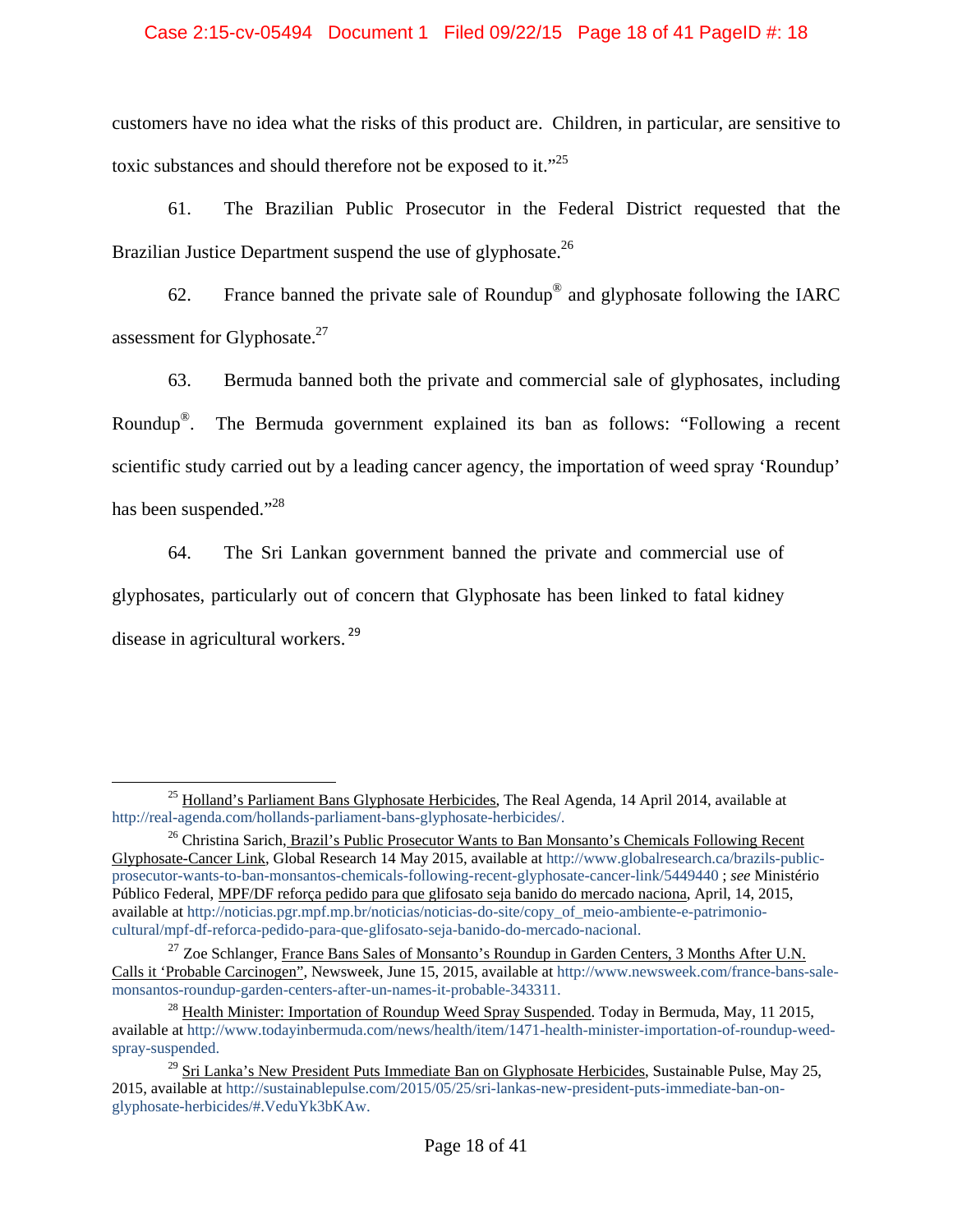### Case 2:15-cv-05494 Document 1 Filed 09/22/15 Page 19 of 41 PageID #: 19

65. The government of Columbia announced its ban on using Roundup® and glyphosate to destroy illegal plantations of coca, the raw ingredient for cocaine, because of the WHO's finding that glyphosate is probably carcinogenic.<sup>30</sup>

# *Plaintiff's Exposure to Roundup®*

66. Plaintiff Judi Fitzgerald was born in August 1951. From 1994 to 1998, Ms. Fitzgerald was employed at N & O Horticultural Products in St. James, New York. She held the position of Growers Assistant. Ms. Fitzgerald worked principally growing plants and vegetables, both in the nursery and in the fields. During her time working at  $N \& O$  Horticultural Products, Ms. Fitzgerald recalls that Roundup<sup>®</sup> was used regularly in the greenhouse and outside. She was present when Roundup® was sprayed both indoors and outdoors. She recalls the vapors of Roundup® inside the building and the wind drifts of Roundup® outside when applied. While Ms. Fitzgerald did not personally apply Roundup®, she was frequently within several feet of the area where Roundup<sup>®</sup> was being sprayed. On at least several occasions, Ms. Fitzgerald became ill within hours of being in the vicinity of the spraying of Roundup<sup>®</sup>.

67. During the entire time she worked at N & O Horticultural Products, Ms. Fitzgerald did not know that exposure to Roundup<sup>®</sup> was injurious to her health or to the health of others.

68. Ms. Fitzgerald was diagnosed with Chronic Lymphocytic Leukemia (CLL) on October 15, 2012. She first learned that exposure to Roundup® can cause CLL and other serious illnesses sometime after March 2015 when IARC first published its evaluation of glyphosate.

 $30$  Columbia to ban coca spraying herbicide glyphosate, BBC, May 10, 2015, available at http://www.bbc.com/news/world-latin-america-32677411.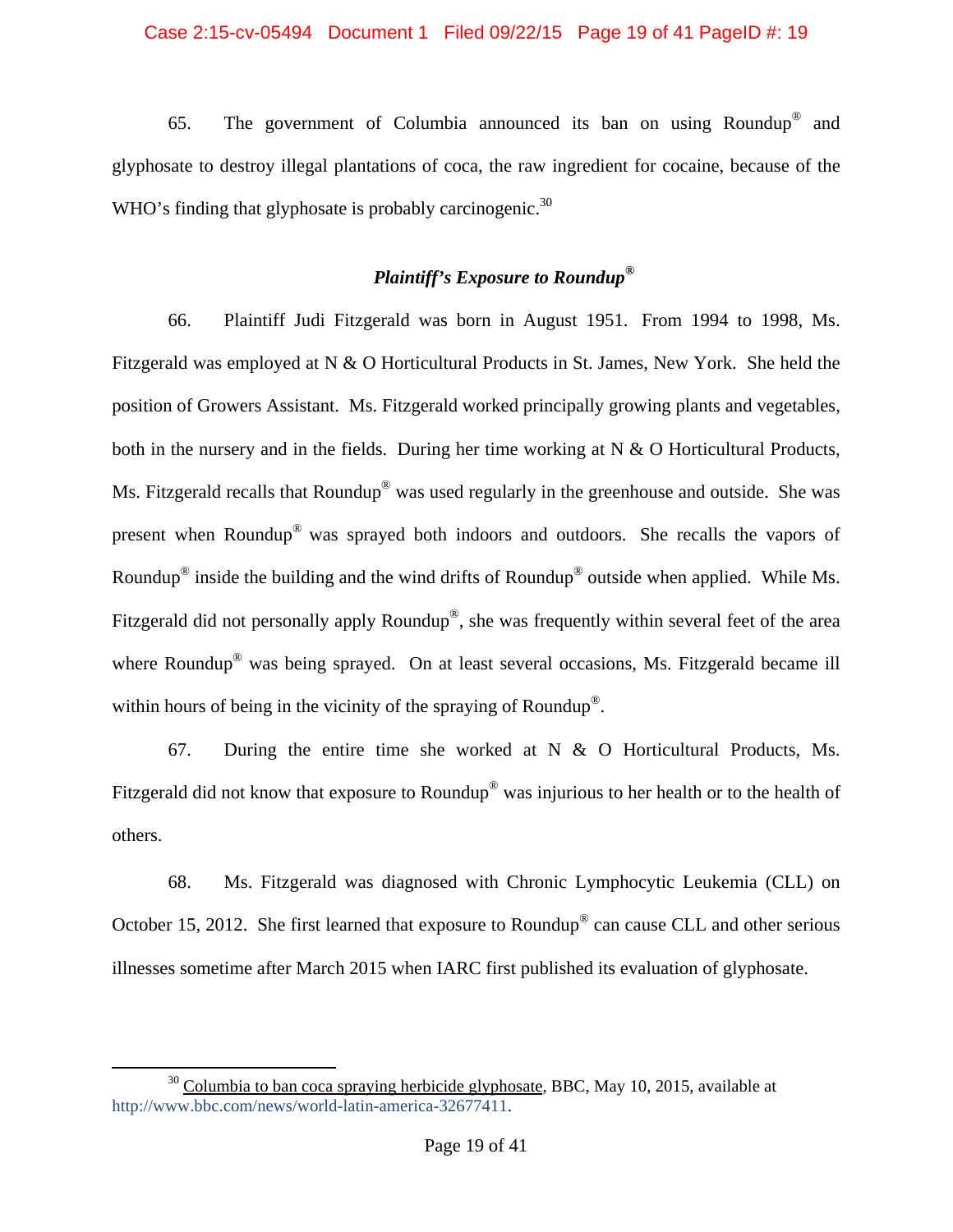#### Case 2:15-cv-05494 Document 1 Filed 09/22/15 Page 20 of 41 PageID #: 20

69. Since becoming ill, Ms. Fitzgerald has been unable to work and had to move from Long Island to Virginia for economic reasons.

# **CLAIM ONE**

# **STRICT LIABILITY (DESIGN DEFECT)**

70. Plaintiff incorporates by reference each and every allegation set forth in the preceding paragraphs as if fully stated herein.

71. Plaintiff brings this strict liability claim against Defendant for defective design.

72. At all times relevant to this litigation, Defendant engaged in the business of testing, developing, designing, manufacturing, marketing, selling, distributing, and promoting Roundup® products, which are defective and unreasonably dangerous to consumers, including Plaintiff, thereby placing Roundup® products into the stream of commerce. These actions were under the ultimate control and supervision of Defendant. At all times relevant to this litigation, Defendant designed, researched, developed, manufactured, produced, tested, assembled, labeled, advertised, promoted, marketed, sold, and distributed the Roundup® products used by the Plaintiff, as described above.

73. At all times relevant to this litigation, Defendant's Roundup® products were manufactured, designed, and labeled in an unsafe, defective, and inherently dangerous manner that was dangerous for use by or exposure to the public, and, in particular, the Plaintiff.

74. At all times relevant to this litigation, Defendant's Roundup® products reached the intended consumers, handlers, and users or other persons coming into contact with these products in New York and throughout the United States, including Plaintiff, without substantial change in their condition as designed, manufactured, sold, distributed, labeled, and marketed by Defendant.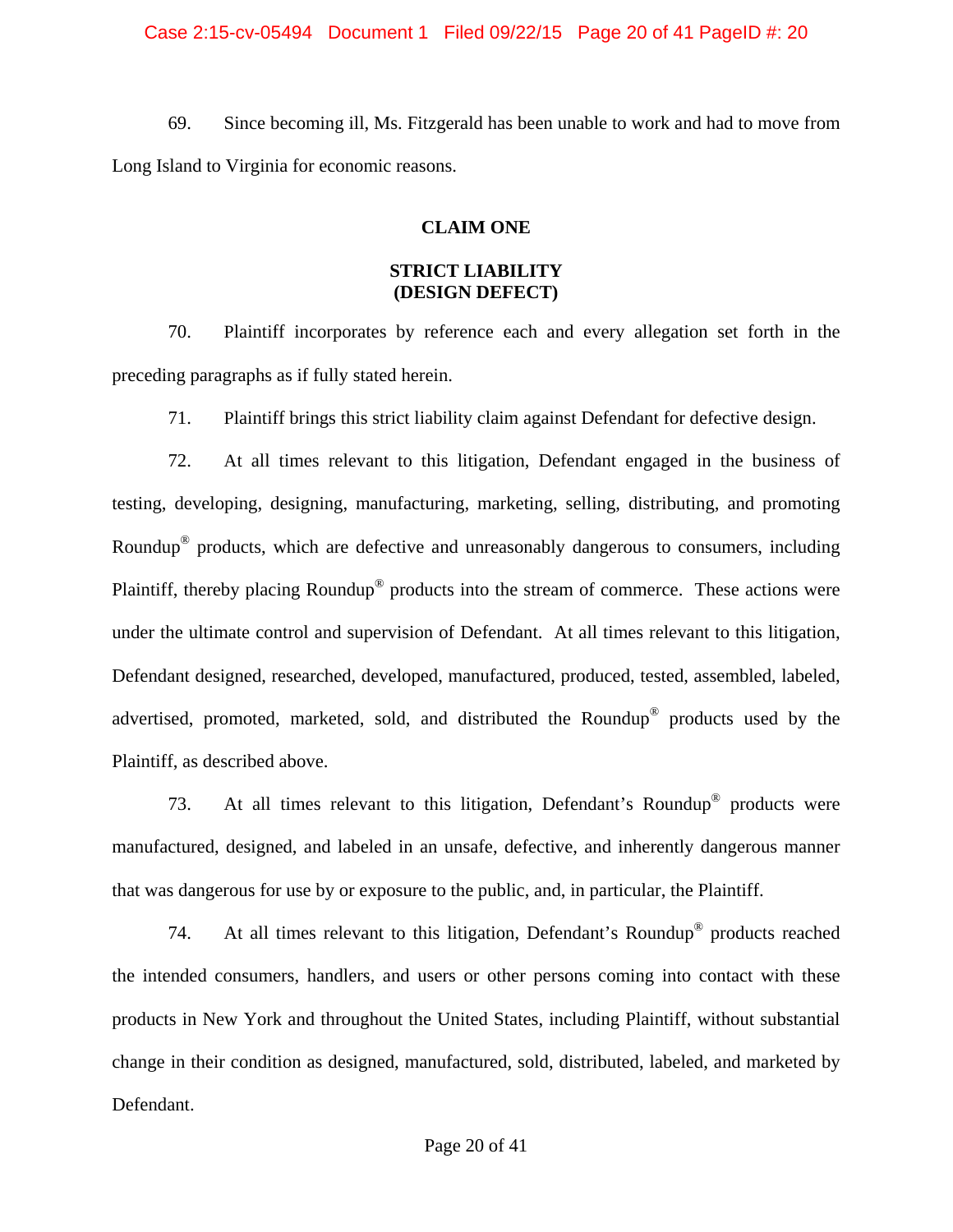#### Case 2:15-cv-05494 Document 1 Filed 09/22/15 Page 21 of 41 PageID #: 21

75. Defendant's Roundup® products, as researched, tested, developed, designed, licensed, manufactured, packaged, labeled, distributed, sold, and marketed by Defendant were defective in design and formulation in that when they left the hands of the Defendant's manufacturers and/or suppliers, they were unreasonably dangerous and dangerous to an extent beyond that which an ordinary consumer would contemplate.

76. Defendant's Roundup® products, as researched, tested, developed, designed, licensed, manufactured, packaged, labeled, distributed, sold, and marketed by Defendant were defective in design and formulation in that when they left the hands of Defendant's manufacturers and/or suppliers, the foreseeable risks exceeded the alleged benefits associated with their design and formulation.

77. At all times relevant to this action, Defendant knew or had reason to know that its Roundup® products were defective and were inherently dangerous and unsafe when used in the manner instructed and provided by Defendant.

78. Therefore, at all times relevant to this litigation, Defendant's Roundup® products, as researched, tested, developed, designed, licensed, manufactured, packaged, labeled, distributed, sold and marketed by Defendant were defective in design and formulation, in one or more of the following ways:

- a. When placed in the stream of commerce, Defendant's Roundup® products were defective in design and formulation, and, consequently, dangerous to an extent beyond that which an ordinary consumer would contemplate.
- b. When placed in the stream of commerce, Defendant's Roundup<sup>®</sup> products were unreasonably dangerous in that they were hazardous and posed a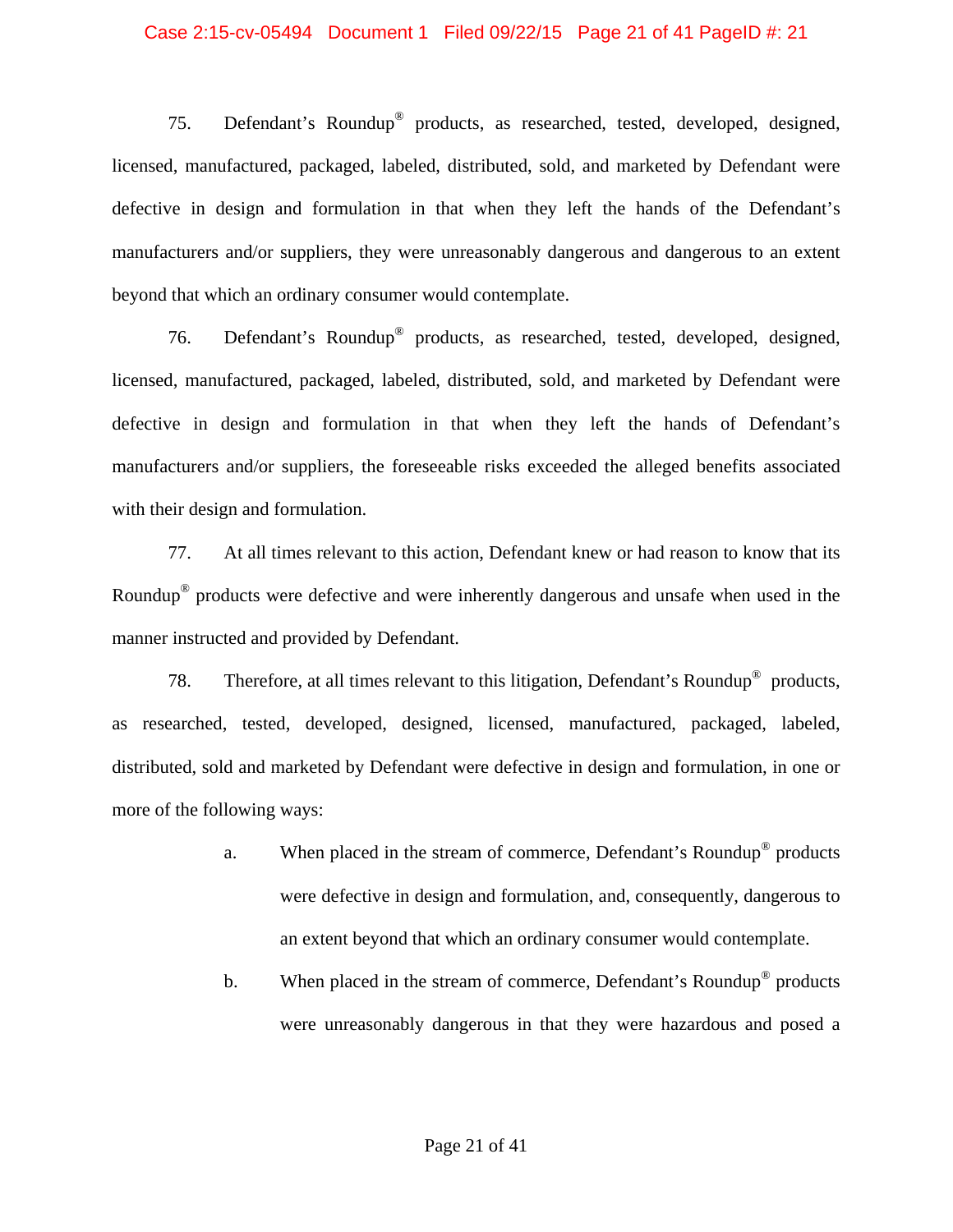# Case 2:15-cv-05494 Document 1 Filed 09/22/15 Page 22 of 41 PageID #: 22

grave risk of cancer and other serious illnesses when used in a reasonably anticipated manner.

- c. When placed in the stream of commerce, Defendant's Roundup® products contained unreasonably dangerous design defects and were not reasonably safe when used in a reasonably anticipated or intended manner.
- d. Defendant did not sufficiently test, investigate, or study its Roundup<sup>®</sup> products and, specifically, the active ingredient glyphosate.
- e. Exposure to Roundup® and glyphosate-containing products presents a risk of harmful side effects that outweigh any potential utility stemming from the use of the herbicide.
- f. Defendant knew or should have known at the time of marketing its Roundup® products that exposure to Roundup® and specifically, its active ingredient glyphosate, could result in cancer and other severe illnesses and injuries.
- g. Defendant did not conduct adequate post-marketing surveillance of its Roundup® products.
- h. Defendant could have employed safer alternative designs and formulations.

79. Plaintiff was exposed to Defendant's Roundup® products in the course of her employment as a horticultural worker, as described above, without knowledge of their dangerous characteristics.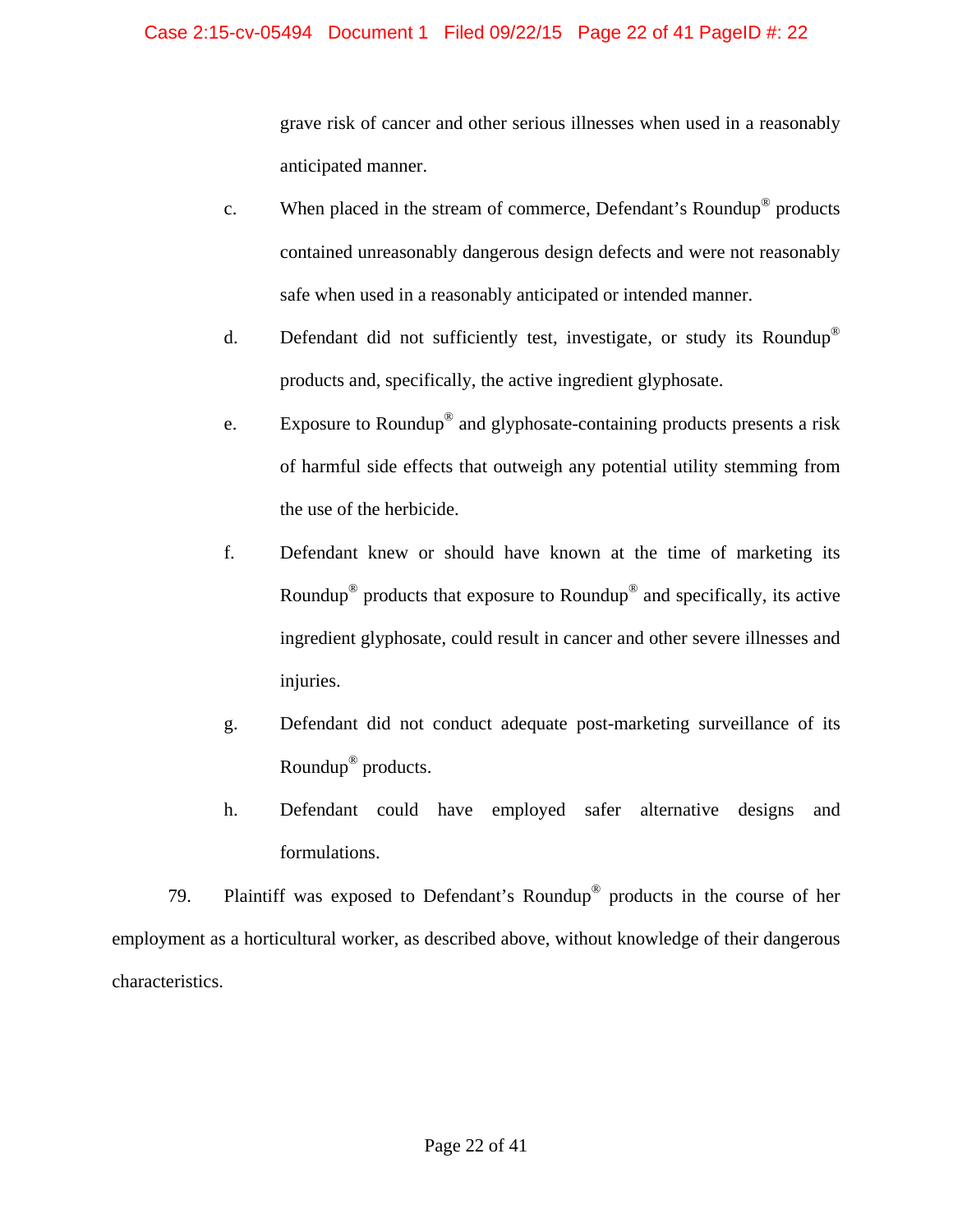#### Case 2:15-cv-05494 Document 1 Filed 09/22/15 Page 23 of 41 PageID #: 23

80. At all times relevant to this litigation, Plaintiff used and/or was exposed to the use of Defendant's Roundup® products in an intended or reasonably foreseeable manner without knowledge of their dangerous characteristics.

81. Plaintiff could not have reasonably discovered the defects and risks associated with Roundup<sup>®</sup> or glyphosate-containing products before or at the time of exposure.

82. The harm caused by Defendant's Roundup® products far outweighed their benefit, rendering Defendant's products dangerous to an extent beyond that which an ordinary consumer would contemplate. Defendant's Roundup<sup>®</sup> products were and are more dangerous than alternative products and Defendant could have designed its Roundup® products to make them less dangerous. Indeed, at the time that Defendant designed its Roundup® products, the state of the industry's scientific knowledge was such that a less risky design or formulation was attainable.

83. At the time Roundup® products left Defendant's control, there was a practical, technically feasible and safer alternative design that would have prevented the harm without substantially impairing the reasonably anticipated or intended function of Defendant's herbicides.

84. Defendant's defective design of its Roundup® products was willful, wanton, fraudulent, malicious, and conducted with reckless disregard for the health and safety of users of the Roundup® products, including the Plaintiff herein.

85. Therefore, as a result of the unreasonably dangerous condition of its Roundup<sup>®</sup> products, Defendant is strictly liable to Plaintiff.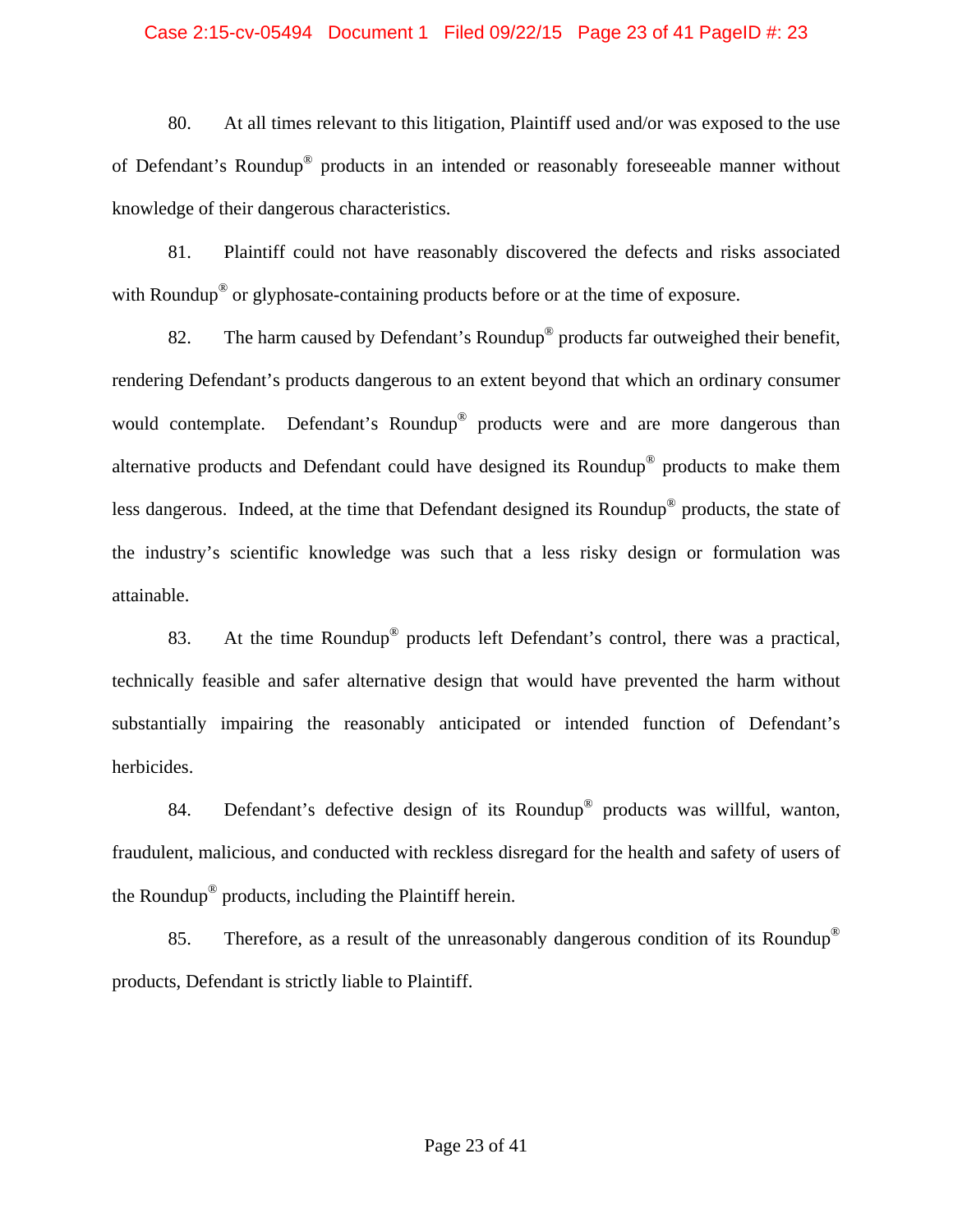#### Case 2:15-cv-05494 Document 1 Filed 09/22/15 Page 24 of 41 PageID #: 24

86. The defects in Defendant's Roundup® products were substantial and contributing factors in causing Plaintiff's grave injuries, and, but for Defendant's misconduct and omissions, Plaintiff would not have sustained her injuries.

87. Defendant's conduct, as described above, was reckless. Defendant risked the lives of consumers and users of its products, including Plaintiff, with knowledge of the safety problems associated with Roundup® and glyphosate-containing products, and suppressed this knowledge from the general public. Defendant made conscious decisions not to redesign, warn, or inform the unsuspecting public. Defendant's reckless conduct warrants an award of punitive damages.

88. As a direct and proximate result of Defendant placing its defective Roundup<sup>®</sup> products into the stream of commerce, Plaintiff has suffered and continues to suffer grave injuries, and has endured physical pain and discomfort, as well as economic hardship, including considerable financial expenses for medical care and treatment. Plaintiff will continue to incur these expenses in the future.

89. WHEREFORE, Plaintiff respectfully requests that this Court enter judgment in Plaintiff's favor for compensatory and punitive damages, together with interest, costs herein incurred, attorneys' fees, and all such other and further relief as this Court deems just and proper. Plaintiff also demands a jury trial on the issues contained herein.

#### **CLAIM TWO**

#### **STRICT LIABILITY (FAILURE TO WARN)**

90. Plaintiff incorporates by reference each and every allegation set forth in the preceding paragraphs as if fully stated herein.

91. Plaintiff brings this strict liability claim against Defendant for failure to warn.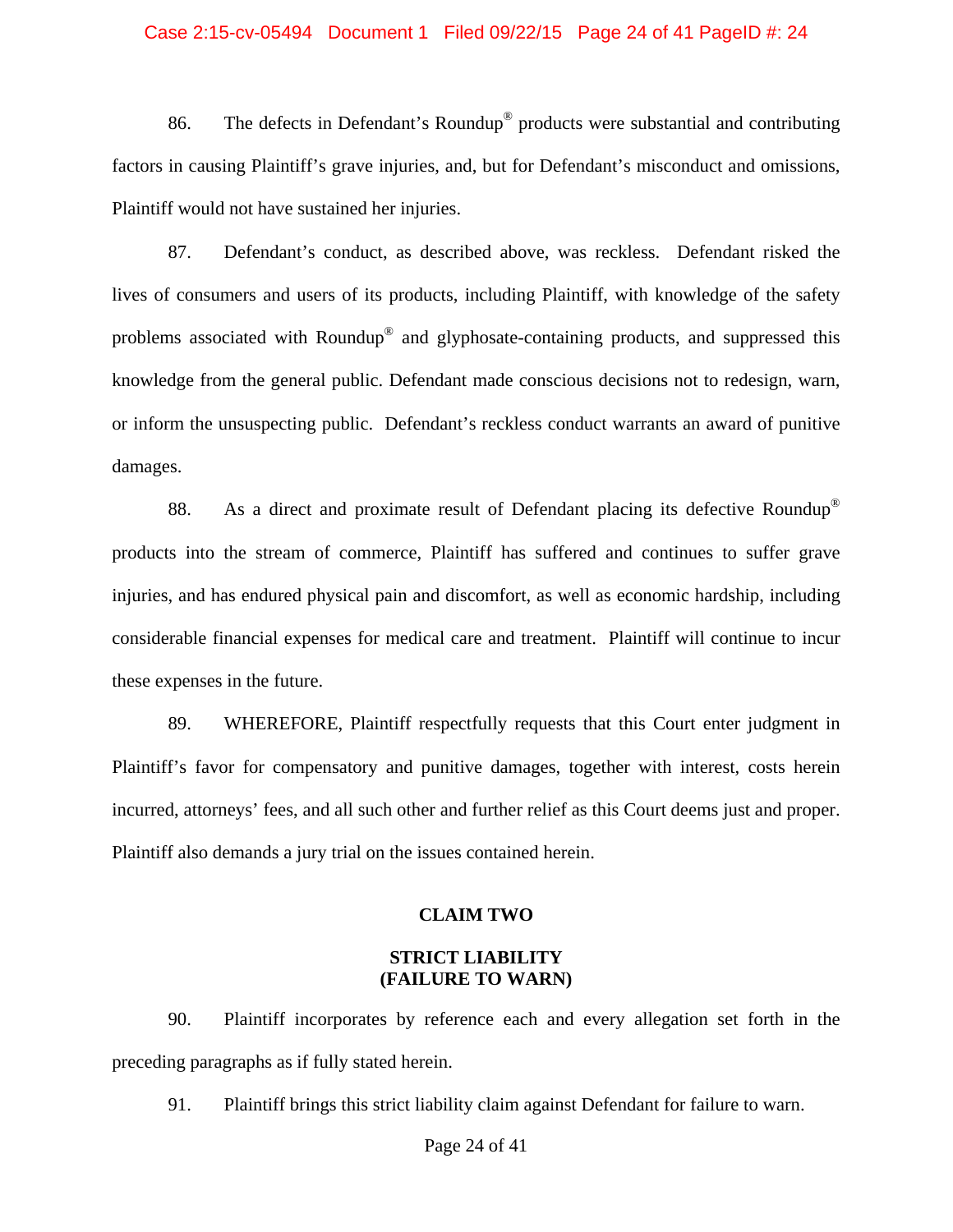#### Case 2:15-cv-05494 Document 1 Filed 09/22/15 Page 25 of 41 PageID #: 25

92. At all times relevant to this litigation, Defendant engaged in the business of testing, developing, designing, manufacturing, marketing, selling, distributing, and promoting Roundup® products, which are defective and unreasonably dangerous to consumers, including Plaintiff, because they do not contain adequate warnings or instructions concerning the dangerous characteristics of Roundup<sup>®</sup> and specifically, the active ingredient glyphosate. These actions were under the ultimate control and supervision of Defendant.

93. Defendant researched, developed, designed, tested, manufactured, inspected, labeled, distributed, marketed, promoted, sold, and otherwise released into the stream of commerce its Roundup® products, and in the course of same, directly advertised or marketed the products to consumers and end users, including the Plaintiff, Plaintiff's employer, Plaintiff's coworkers, and persons responsible for consumers (such as employers), and therefore had a duty to warn of the risks associated with the use of Roundup<sup>®</sup> and glyphosate-containing products.

94. At all times relevant to this litigation, Defendant had a duty to properly test, develop, design, manufacture, inspect, package, label, market, promote, sell, distribute, maintain supply, provide proper warnings, and take such steps as necessary to ensure that its Roundup<sup>®</sup> products did not cause users and consumers to suffer from unreasonable and dangerous risks. Defendant had a continuing duty to warn the Plaintiff of the dangers associated with Roundup® use and exposure. Defendant, as manufacturer, seller, or distributor of chemical herbicides is held to the knowledge of an expert in the field.

95. At the time of manufacture, Defendant could have provided the warnings or instructions regarding the full and complete risks of Roundup® and glyphosate-containing products because it knew or should have known of the unreasonable risks of harm associated with the use of and/or exposure to such products.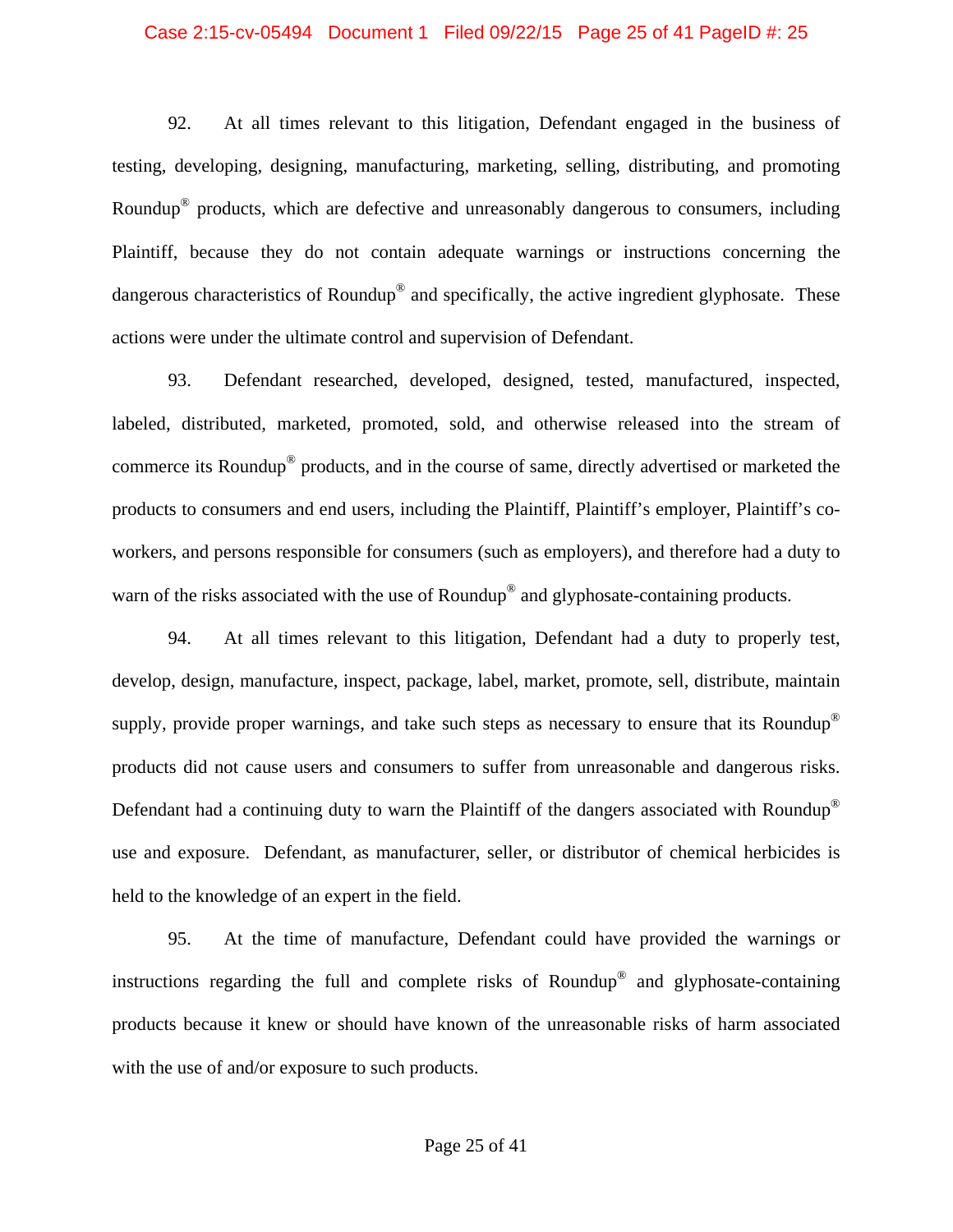#### Case 2:15-cv-05494 Document 1 Filed 09/22/15 Page 26 of 41 PageID #: 26

96. At all times relevant to this litigation, Defendant failed to investigate, study, test, or promote the safety or to minimize the dangers to users and consumers of its products and to those who would foreseeably use or be harmed by Defendant's herbicides, including Plaintiff.

97. Despite the fact that Defendant knew or should have known that Roundup<sup>®</sup> posed a grave risk of harm, it failed to exercise reasonable care to warn of the dangerous risks associated with use and exposure. The dangerous propensities of its products and the carcinogenic characteristics of glyphosate, as described above, were known to Defendant, or scientifically knowable to Defendant through appropriate research and testing by known methods, at the time it distributed, supplied, or sold the product, and not known to end users and consumers, such as Plaintiff and the horticultural company who employed her.

98. Defendant knew or should have known that its products created significant risks of serious bodily harm to consumers, as alleged herein, and Defendant failed to adequately warn consumers and reasonably foreseeable users of the risks of exposure to its products. Defendant has wrongfully concealed information concerning the dangerous nature of Roundup<sup>®</sup> and its active ingredient glyphosate, and further made false and/or misleading statements concerning the safety of Roundup® and glyphosate.

99. At all times relevant to this litigation, Defendant's Roundup® products reached the intended consumers, handlers, and users or other persons coming into contact with these products in New York and throughout the United States, including Plaintiff, without substantial change in their condition as designed, manufactured, sold, distributed, labeled, and marketed by Defendant.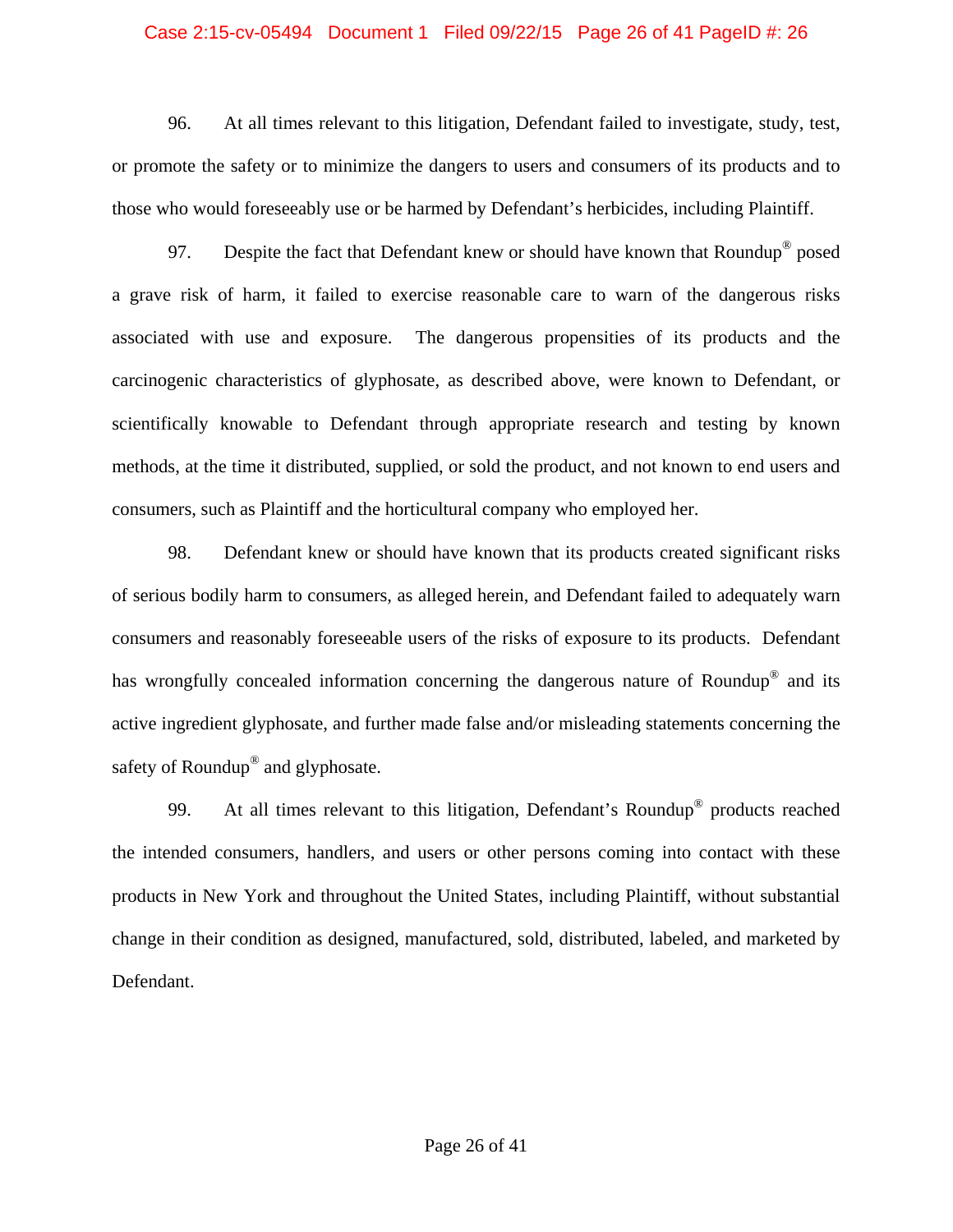#### Case 2:15-cv-05494 Document 1 Filed 09/22/15 Page 27 of 41 PageID #: 27

100. Plaintiff was exposed to Defendant's Roundup® products in the course of her employment as a horticultural worker, as described above, without knowledge of their dangerous characteristics.

101. At all times relevant to this litigation, Plaintiff used and/or was exposed to the use of Defendant's Roundup® products in their intended or reasonably foreseeable manner without knowledge of their dangerous characteristics.

102. Plaintiff could not have reasonably discovered the defects and risks associated with Roundup<sup>®</sup> or glyphosate-containing products prior to or at the time of Plaintiff's exposure. Plaintiff relied upon the skill, superior knowledge, and judgment of Defendant.

103. Defendant knew or should have known that the minimal warnings disseminated with its Roundup<sup>®</sup> products were inadequate, but they failed to communicate adequate information on the dangers and safe use/exposure and failed to communicate warnings and instructions that were appropriate and adequate to render the products safe for their ordinary, intended and reasonably foreseeable uses, including agricultural and horticultural applications.

104. The information that Defendant did provide or communicate failed to contain relevant warnings, hazards, and precautions that would have enabled horticultural workers such as Plaintiff to utilize the products safely and with adequate protection. Instead, Defendant disseminated information that was inaccurate, false, and misleading and which failed to communicate accurately or adequately the comparative severity, duration, and extent of the risk of injuries with use of and/or exposure to Roundup® and glyphosate; continued to aggressively promote the efficacy of its products, even after it knew or should have known of the unreasonable risks from use or exposure; and concealed, downplayed, or otherwise suppressed,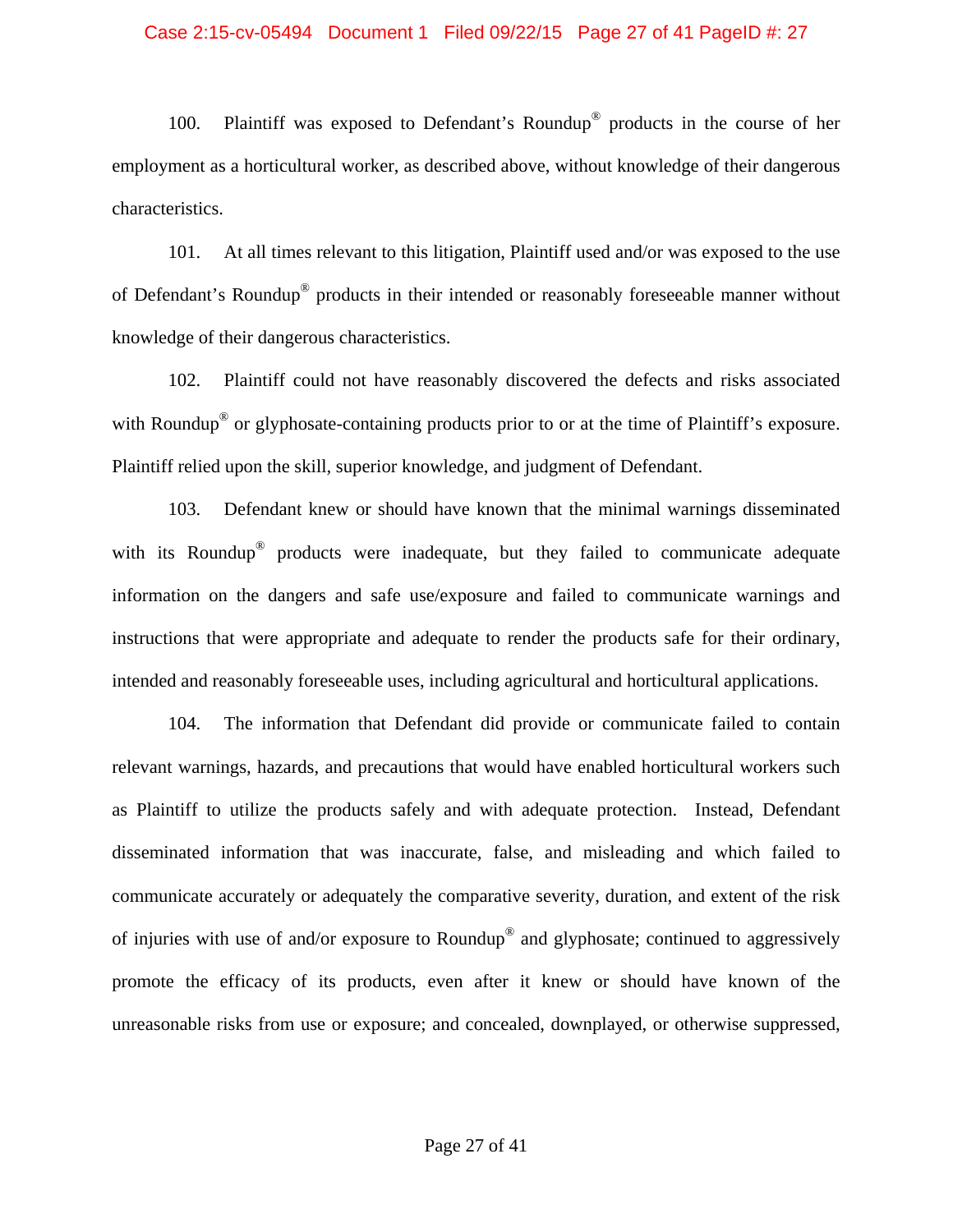#### Case 2:15-cv-05494 Document 1 Filed 09/22/15 Page 28 of 41 PageID #: 28

through aggressive marketing and promotion, any information or research about the risks and dangers of exposure to Roundup® and glyphosate.

105. To this day, Defendant has failed to adequately and accurately warn of the true risks of Plaintiff's injuries associated with the use of and exposure to Roundup® and its active ingredient glyphosate, a probable carcinogen.

106. As a result of their inadequate warnings, Defendant's Roundup® products were defective and unreasonably dangerous when they left the possession and/or control of Defendant, were distributed by Defendant, and used by Plaintiff in the course of her employment as a horticultural worker.

107. Defendant is liable to Plaintiff for injuries caused by its negligent or willful failure, as described above, to provide adequate warnings or other clinically relevant information and data regarding the appropriate use of its products and the risks associated with the use of or exposure to Roundup® and glyphosate.

108. The defects in Defendant's Roundup® products were substantial and contributing factors in causing Plaintiff's injuries, and, but for Defendant's misconduct and omissions, Plaintiff would not have sustained their injuries.

109. Had Defendant provided adequate warnings and instructions and properly disclosed and disseminated the risks associated with its Roundup® products, Plaintiff could have avoided the risk of developing injuries as alleged herein and the company who employed Plaintiff could have obtained alternative herbicides.

110. As a direct and proximate result of Defendant placing its defective Roundup<sup>®</sup> products into the stream of commerce, Plaintiff has suffered and continues to suffer severe injuries, and has endured physical pain and discomfort, as well as economic hardship, including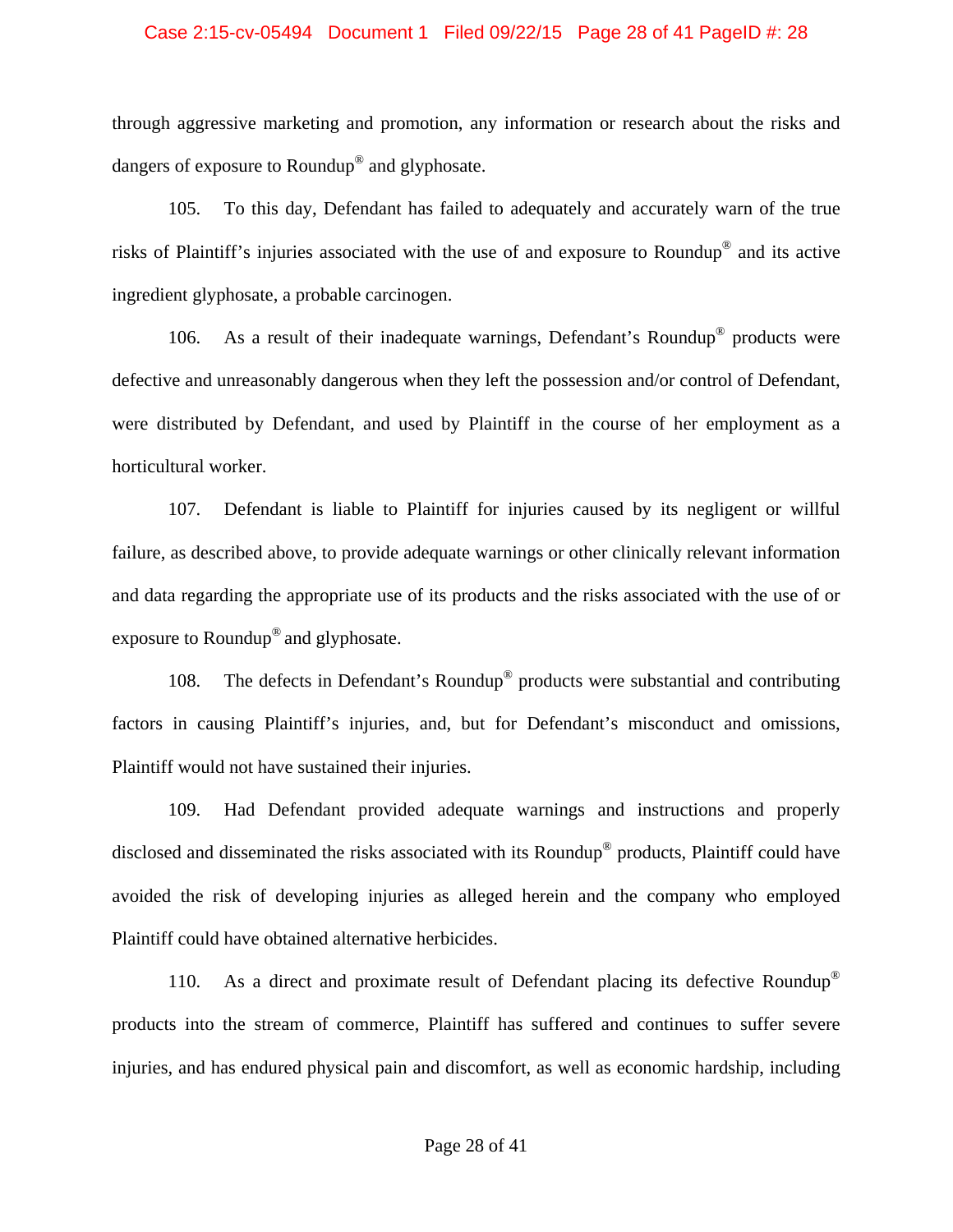#### Case 2:15-cv-05494 Document 1 Filed 09/22/15 Page 29 of 41 PageID #: 29

considerable financial expenses for medical care and treatment. Plaintiff will continue to incur these expenses in the future.

WHEREFORE, Plaintiff respectfully requests that this Court enter judgment in Plaintiff's favor for compensatory and punitive damages, together with interest, costs herein incurred, attorneys' fees, and all such other and further relief as this Court deems just and proper. Plaintiff also demands a jury trial on the issues contained herein.

#### **CLAIM THREE**

#### **NEGLIGENCE**

111. Plaintiff incorporates by reference each and every allegation set forth in the preceding paragraphs as if fully stated herein.

112. Defendant, directly or indirectly, caused Roundup<sup>®</sup> products to be sold, distributed, packaged, labeled, marketed, promoted, and/or used by Plaintiff.

113. At all times relevant to this litigation, Defendant had a duty to exercise reasonable care in the design, research, manufacture, marketing, advertisement, supply, promotion, packaging, sale, and distribution of its Roundup® products, including the duty to take all reasonable steps necessary to manufacture, promote, and/or sell a product that was not unreasonably dangerous to consumers and users of the product.

114. At all times relevant to this litigation, Defendant had a duty to exercise reasonable care in the marketing, advertisement, and sale of the Roundup® products. Defendant's duty of care owed to consumers and the general public included providing accurate, true, and correct information concerning the risks of using Roundup® and appropriate, complete, and accurate warnings concerning the potential adverse effects of exposure to Roundup<sup>®</sup>, and, in particular, its active ingredient glyphosate.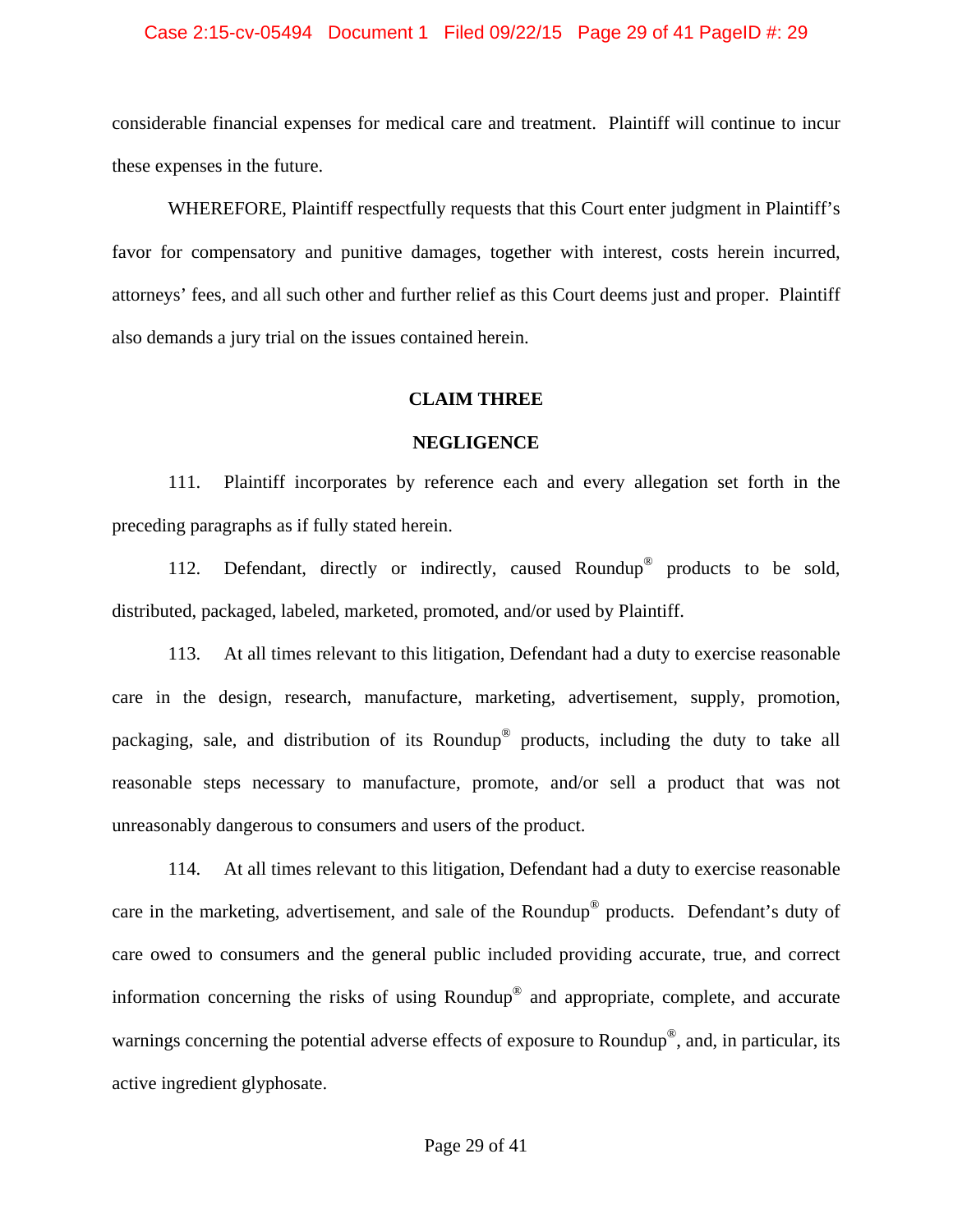#### Case 2:15-cv-05494 Document 1 Filed 09/22/15 Page 30 of 41 PageID #: 30

115. At all times relevant to this litigation, Defendant knew or, in the exercise of reasonable care, should have known of the hazards and dangers of Roundup® and specifically, the carcinogenic properties of the chemical glyphosate.

116. Accordingly, at all times relevant to this litigation, Defendant knew or, in the exercise of reasonable care, should have known that use of or exposure to its Roundup<sup>®</sup> products could cause or be associated with Plaintiff's injuries and thus created a dangerous and unreasonable risk of injury to the users of these products, including Plaintiff.

117. Defendant also knew or, in the exercise of reasonable care, should have known that users and consumers of Roundup® were unaware of the risks and the magnitude of the risks associated with use of and/or exposure to Roundup® and glyphosate-containing products.

118. As such, Defendant breached its duty of reasonable care and failed to exercise ordinary care in the design, research, development, manufacture, testing, marketing, supply, promotion, advertisement, packaging, sale, and distribution of its Roundup® products, in that Defendant manufactured and produced defective herbicides containing the chemical glyphosate, knew or had reason to know of the defects inherent in its products, knew or had reason to know that a user's or consumer's exposure to the products created a significant risk of harm and unreasonably dangerous side effects, and failed to prevent or adequately warn of these risks and injuries.

119. Despite its ability and means to investigate, study, and test its products and to provide adequate warnings, Defendant has failed to do so. Indeed, Defendant has wrongfully concealed information and has further made false and/or misleading statements concerning the safety and/or exposure to Roundup<sup>®</sup> and glyphosate.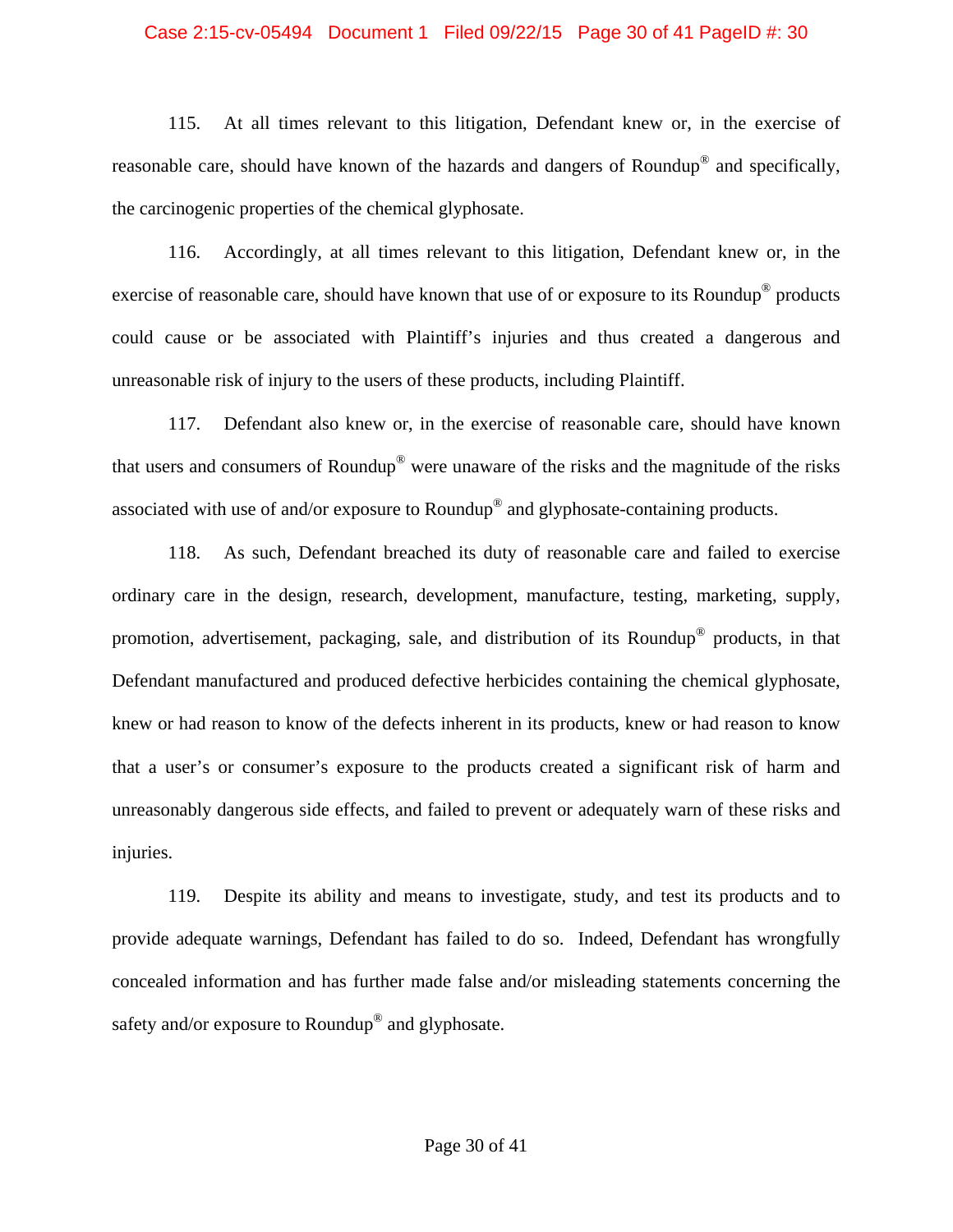- 120. Defendant's negligence included:
	- a. Manufacturing, producing, promoting, formulating, creating, developing, designing, selling, and/or distributing its Roundup<sup>®</sup> products without thorough and adequate pre- and post-market testing;
	- b. Manufacturing, producing, promoting, formulating, creating, developing, designing, selling, and/or distributing Roundup® while negligently and/or intentionally concealing and failing to disclose the results of trials, tests, and studies of exposure to glyphosate, and, consequently, the risk of serious harm associated with human use of and exposure to Roundup<sup>®</sup>;
	- c. Failing to undertake sufficient studies and conduct necessary tests to determine whether or not Roundup® products and glyphosate-containing products were safe for their intended use in agriculture and horticulture;
	- d. Failing to use reasonable and prudent care in the design, research, manufacture, and development of Roundup® products so as to avoid the risk of serious harm associated with the prevalent use of Roundup®/glyphosate as an herbicide;
	- e. Failing to design and manufacture Roundup® products so as to ensure they were at least as safe and effective as other herbicides on the market;
	- f. Failing to provide adequate instructions, guidelines, and safety precautions to those persons who Defendant could reasonably foresee would use and be exposed to its Roundup<sup>®</sup> products;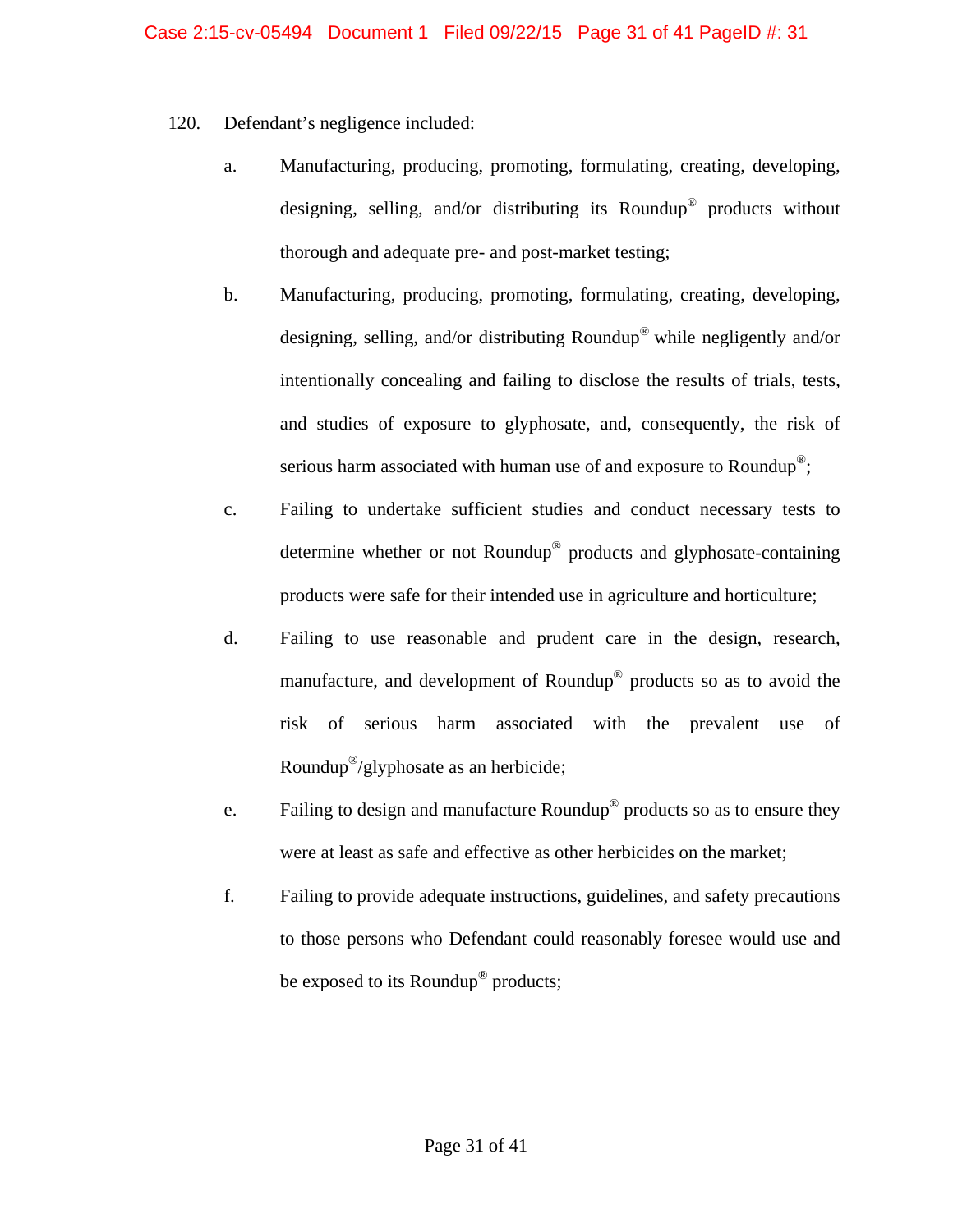- g. Failing to disclose to Plaintiff, users/consumers, and the general public that use of and exposure to Roundup® presented severe risks of cancer and other grave illnesses;
- h. Failing to warn Plaintiff, consumers, and the general public that the product's risk of harm was unreasonable and that there were safer and effective alternative herbicides available to Plaintiff and other consumers;
- i. Systematically suppressing or downplaying contrary evidence about the risks, incidence, and prevalence of the side effects of Roundup® and glyphosate-containing products;
- j. Representing that its Roundup® products were safe for their intended use when, in fact, Defendant knew or should have known that the products were not safe for their intended purpose;
- k. Declining to make or propose any changes to Roundup® products' labeling or other promotional materials that would alert the consumers and the general public of the risks of Roundup® and glyphosate;
- l. Advertising, marketing, and recommending the use of the Roundup® products, while concealing and failing to disclose or warn of the dangers known by Defendant to be associated with or caused by the use of or exposure to Roundup® and glyphosate;
- m. Continuing to disseminate information to its consumers, which indicates or implies that Defendant's Roundup® products are not unsafe for use in the agricultural and horticultural industries; and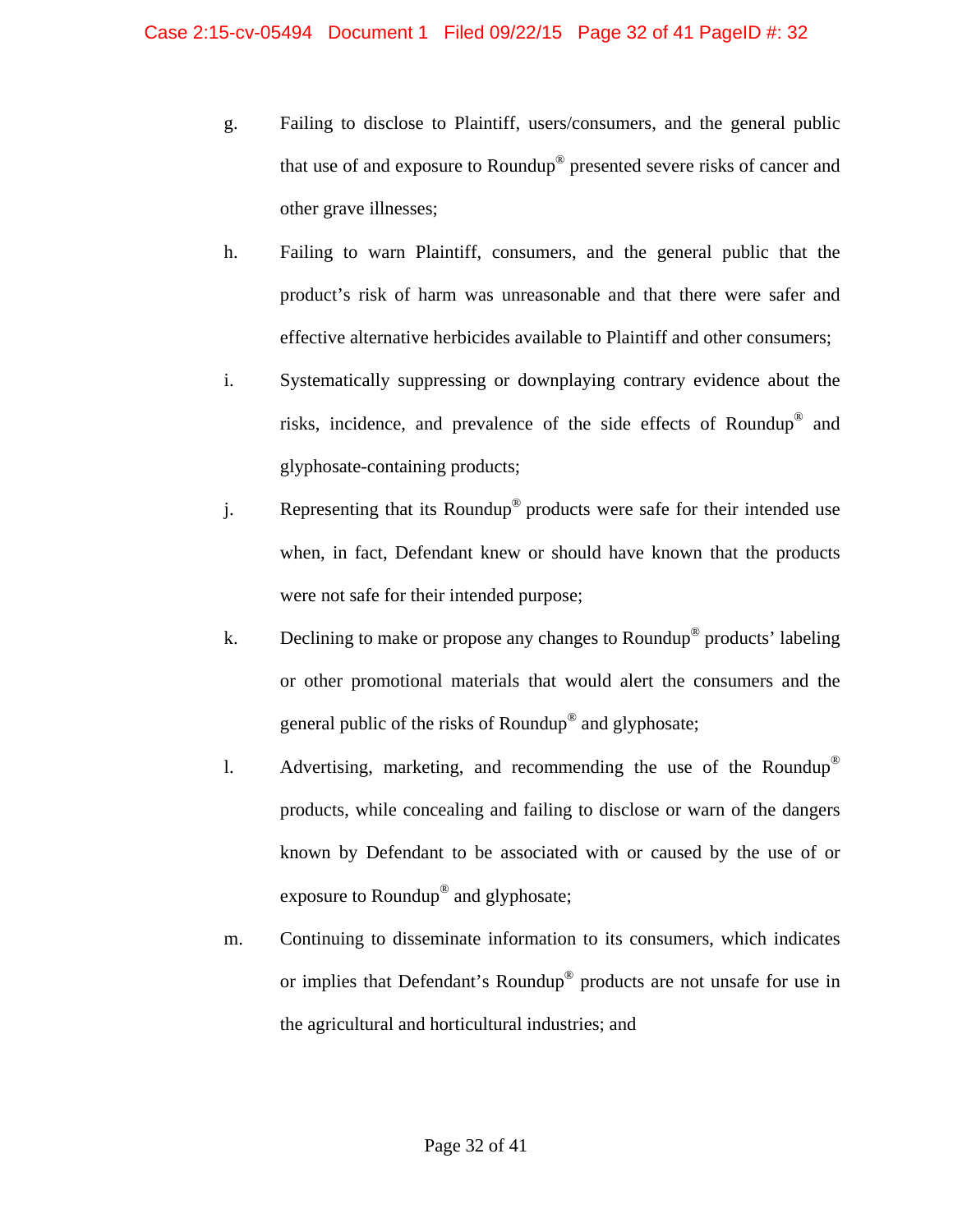n. Continuing the manufacture and sale of its products with the knowledge that the products were unreasonably unsafe and dangerous.

121. Defendant knew and/or should have known that it was foreseeable that consumers such as Plaintiff would suffer injuries as a result of Defendant's failure to exercise ordinary care in the manufacturing, marketing, labeling, distribution, and sale of Roundup®.

122. Plaintiff did not know the nature and extent of the injuries that could result from the intended use of and/or exposure to Roundup® or its active ingredient glyphosate.

123. Defendant's negligence was the proximate cause of the injuries, harm, and economic losses that Plaintiff suffered, and will continue to suffer, as described herein.

124. Defendant's conduct, as described above, was reckless. Defendant regularly risks the lives of consumers and users of their products, including Plaintiff, with full knowledge of the dangers of its products. Defendant has made conscious decisions not to redesign, re-label, warn, or inform the unsuspecting public, including Plaintiff. Defendant's reckless conduct therefore warrants an award of punitive damages.

125. As a proximate result of Defendant's wrongful acts and omissions in placing its defective Roundup® products into the stream of commerce without adequate warnings of the hazardous and carcinogenic nature of glyphosate, Plaintiff has suffered and continues to suffer severe and permanent physical and emotional injuries. Plaintiff has endured pain and suffering, has suffered economic losses (including significant expenses for medical care and treatment) and will continue to incur these expenses in the future.

 WHEREFORE, Plaintiff respectfully requests that this Court enter judgment in Plaintiff's favor for compensatory and punitive damages, together with interest, costs herein incurred,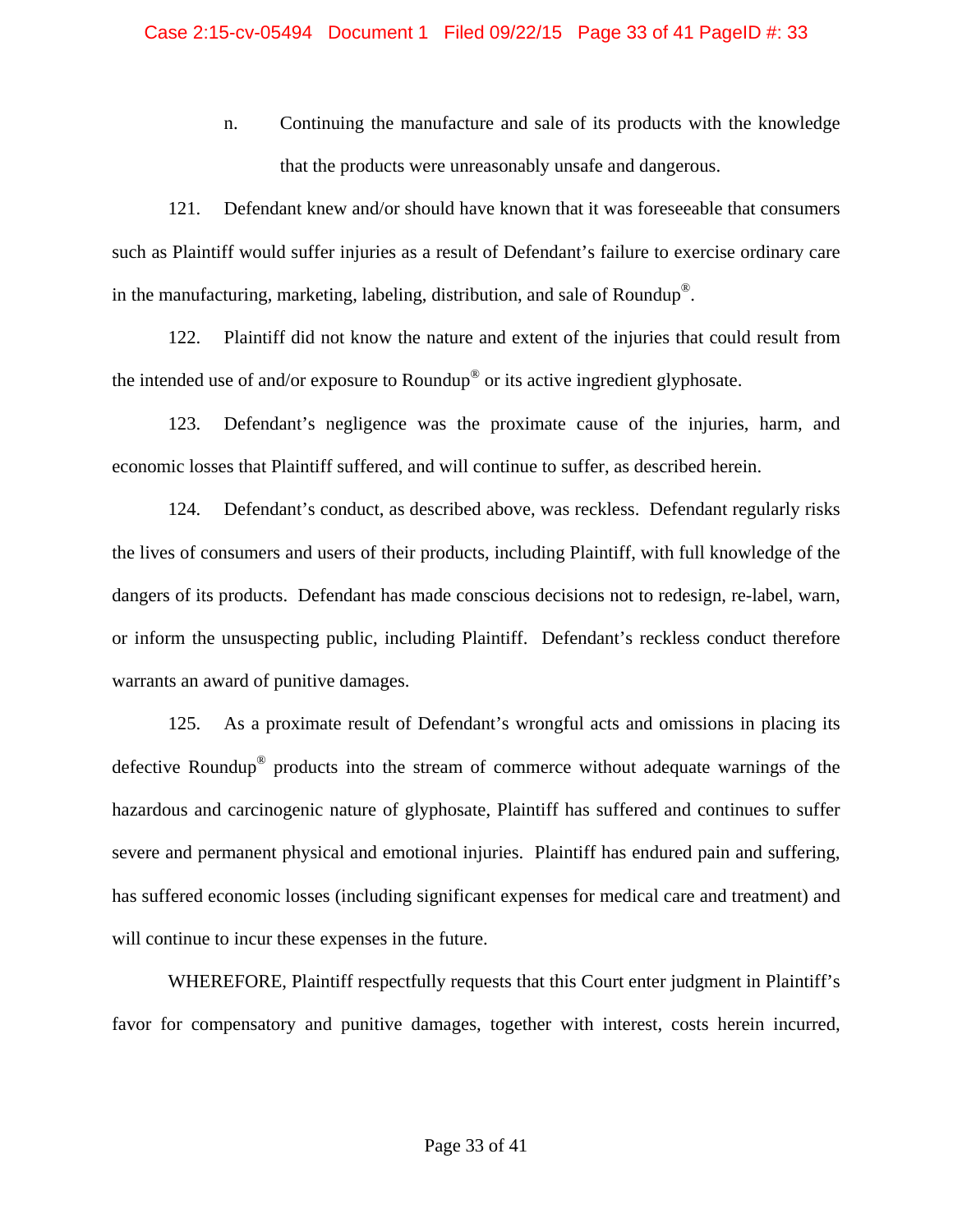attorneys' fees, and all such other and further relief as this Court deems just and proper. Plaintiff also demands a jury trial on the issues contained herein.

# **CLAIM FOUR**

# **BREACH OF EXPRESS WARRANTIES**

126. Plaintiff incorporates by reference each and every allegation set forth in the preceding paragraphs as if fully stated herein.

127. At all times relevant to this litigation, Defendant engaged in the business of testing, developing, designing, manufacturing, marketing, selling, distributing, and promoting its Roundup® products, which are defective and unreasonably dangerous to consumers, including Plaintiff, thereby placing Roundup® products into the stream of commerce. These actions were under the ultimate control and supervision of Defendant.

128. Defendant had a duty to exercise reasonable care in the research, development, design, testing, packaging, manufacture, inspection, labeling, distributing, marketing, promotion, sale, and release of its Roundup<sup>®</sup> products, including a duty to:

- a. ensure that its products did not cause the user unreasonably dangerous side effects;
- b. warn of dangerous and potentially fatal side effects; and
- c. disclose adverse material facts, such as the true risks associated with the use of and exposure to Roundup® and glyphosate-containing products, when making representations to consumers and the general public, including Plaintiff.

129. At all times relevant to this litigation, Defendant expressly represented and warranted to the purchasers of its products, by and through statements made by Defendant in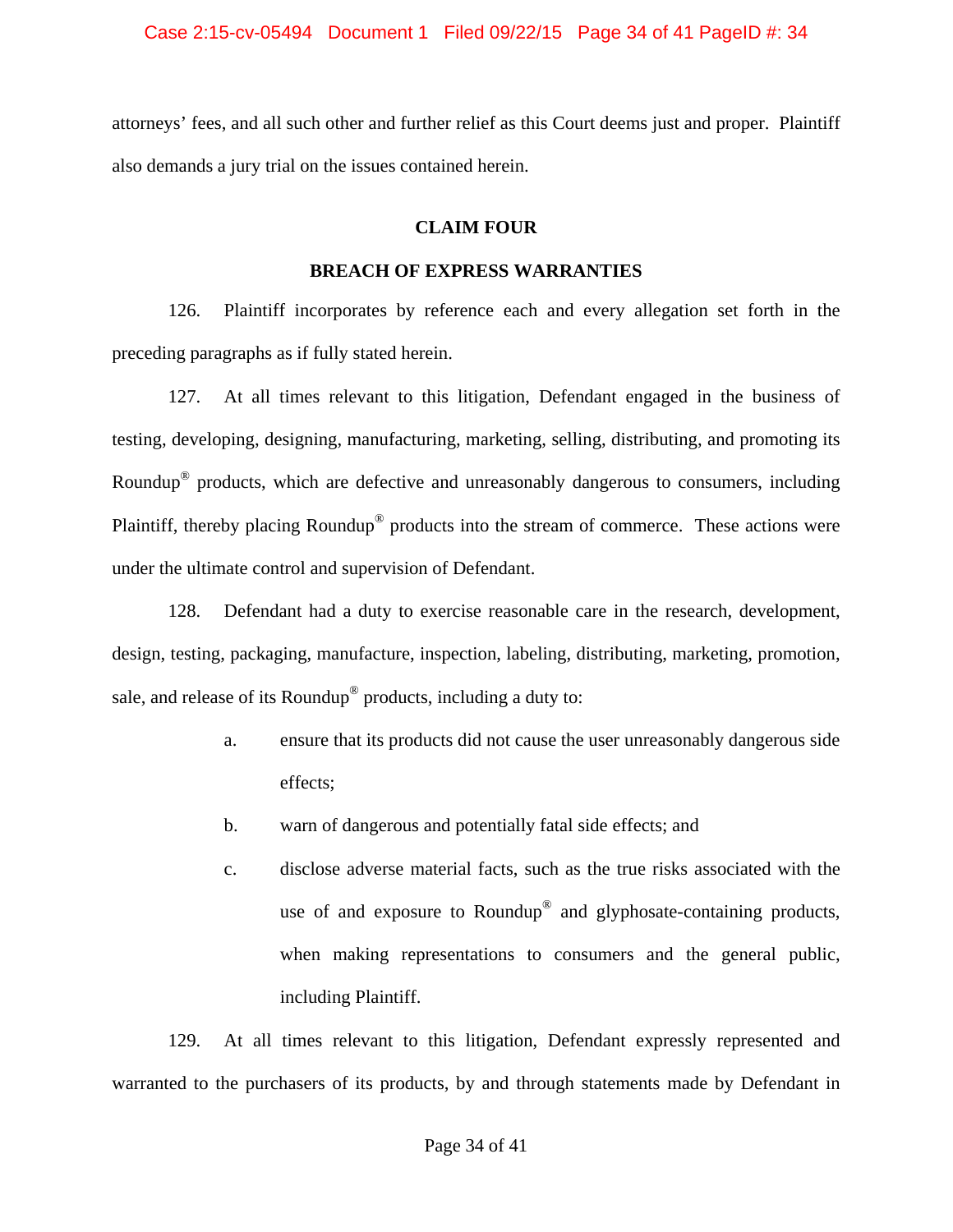#### Case 2:15-cv-05494 Document 1 Filed 09/22/15 Page 35 of 41 PageID #: 35

labels, publications, package inserts, and other written materials intended for consumers and the general public, that its Roundup® products were safe to human health and the environment, effective, fit, and proper for their intended use. Defendant advertised, labeled, marketed, and promoted Roundup® products, representing the quality to consumers and the public in such a way as to induce their purchase or use, thereby making an express warranty that its Roundup<sup>®</sup> products would conform to the representations.

130. These express representations include incomplete warnings and instructions that purport but fail to include the complete array of risks associated with use of and/or exposure to Roundup® and glyphosate, a proven carcinogen. Defendant knew or should have known that the risks expressly included in Roundup® warnings and labels did not and do not accurately or adequately set forth the risks of developing the serious injuries complained of herein. Nevertheless, Defendant expressly represented that its Roundup® products were safe and effective, that they were safe and effective for use by individuals such as Plaintiff, and/or that they were safe and effective as agricultural herbicides.

131. The representations about Roundup<sup>®</sup>, as set forth herein, contained or constituted affirmations of fact or promises made by the seller to the buyer, which related to the goods and became part of the basis of the bargain, creating an express warranty that the goods would conform to the representations.

132. Defendant placed its Roundup<sup>®</sup> products into the stream of commerce for sale and recommended their use to consumers and the public without adequately warning of the true risks of developing the injuries associated with the use of and exposure to Roundup® and its active ingredient glyphosate.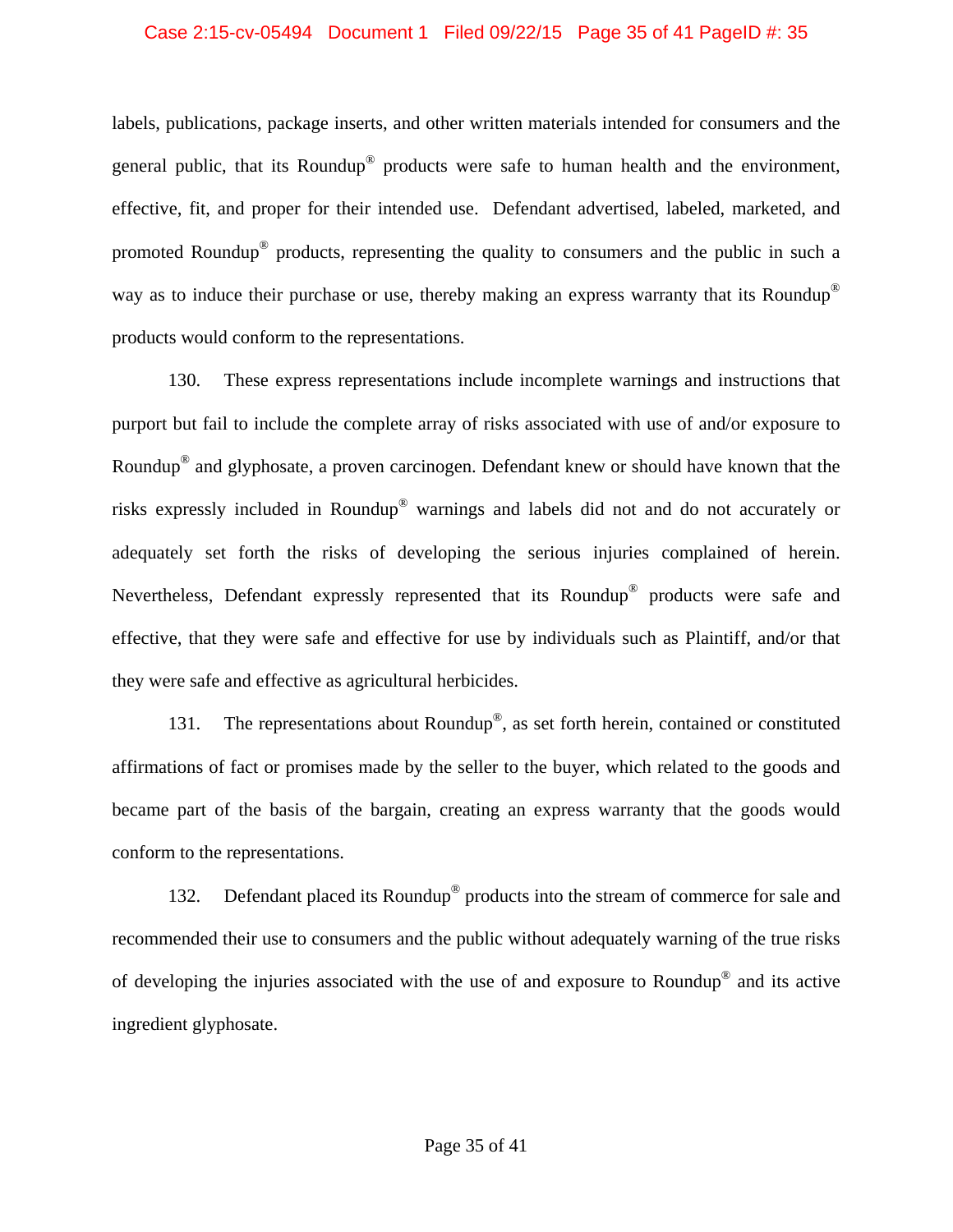#### Case 2:15-cv-05494 Document 1 Filed 09/22/15 Page 36 of 41 PageID #: 36

133. Defendant breached these warranties because, among other things, its Roundup® products were defective, dangerous, unfit for use, did not contain labels representing the true and adequate nature of the risks associated with their use, and were not merchantable or safe for their intended, ordinary, and foreseeable use and purpose. Specifically, Defendant breached the warranties in the following ways:

- a. Defendant represented through its labeling, advertising, and marketing materials that its Roundup® products were safe, and fraudulently withheld and concealed information about the risks of serious injury associated with use of and/or exposure to Roundup<sup>®</sup> and glyphosate by expressly limiting the risks associated with use and/or exposure within its warnings and labels; and
- b. Defendant represented that its Roundup<sup>®</sup> products were safe for use and fraudulently concealed information that demonstrated that glyphosate, the active ingredient in Roundup®, had carcinogenic properties, and that its Roundup® products, therefore, were not safer than alternatives available on the market.

134. Upon information and belief, Plaintiff's employer was at all relevant times in privity with Defendant.

135. Plaintiff is the intended third-party beneficiaries of express warranties made by Defendant to the purchasers of its herbicides, including the company that employed Plaintiff, and as such Plaintiff is entitled to assert this claim.

136. On information and belief, Plaintiff's employer justifiably and detrimentally relied on the express warranties and representations of Defendant in the purchase and use of its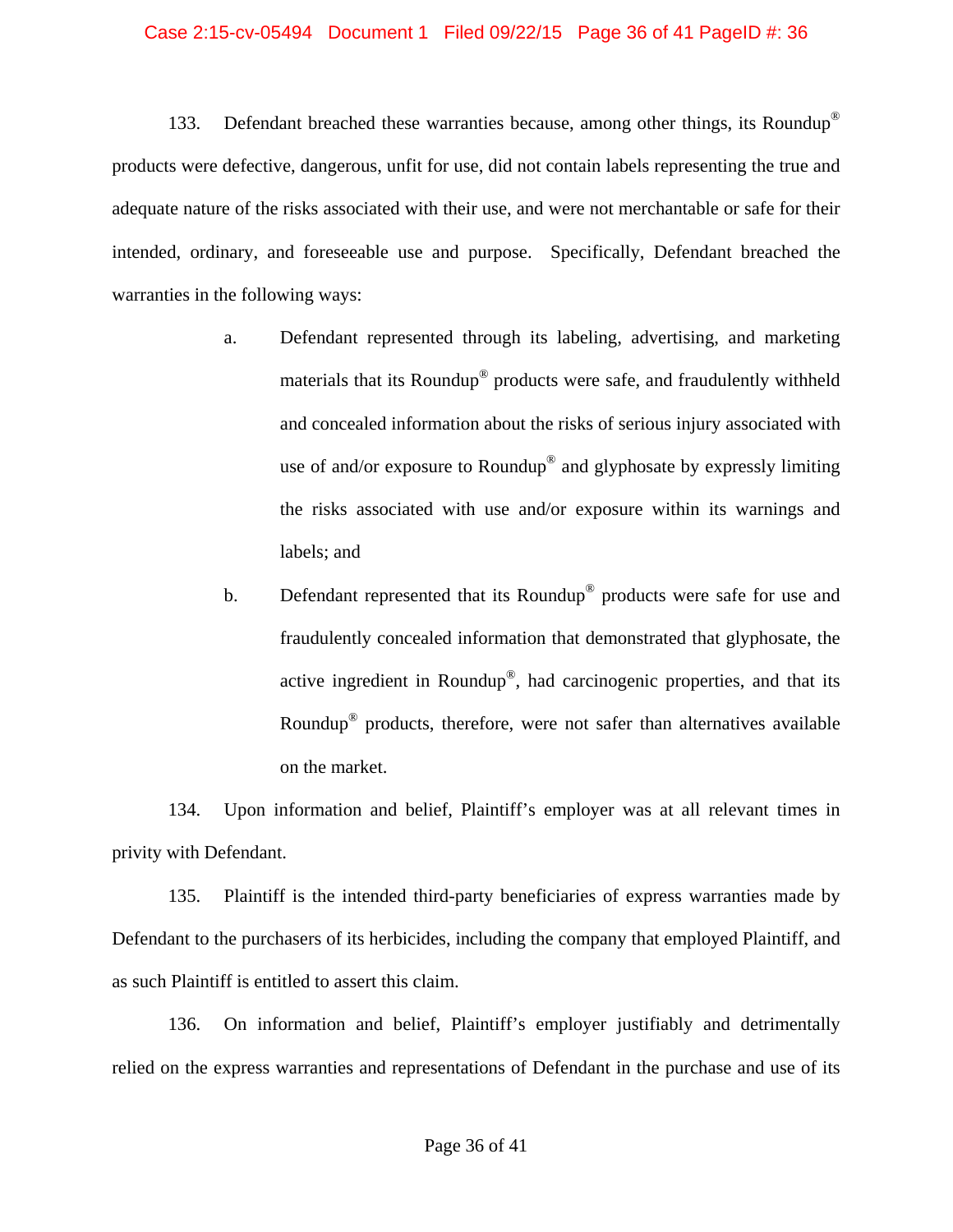#### Case 2:15-cv-05494 Document 1 Filed 09/22/15 Page 37 of 41 PageID #: 37

Roundup<sup>®</sup> products. When Plaintiff's employer made the decision to purchase Roundup<sup>®</sup>, it reasonably relied upon Defendant to disclose known defects, risks, dangers, and side effects of Roundup® and glyphosate.

137. Defendant had sole access to material facts concerning the nature of the risks associated with its Roundup® products as expressly stated within its warnings and labels, and Defendant knew that consumers, and users such as Plaintiff, could not have reasonably discovered that the risks expressly included in Roundup® warnings and labels were inadequate and inaccurate.

138. Plaintiff's employer and Plaintiff had no knowledge of the falsity or incompleteness of Defendant's statements and representations concerning Roundup®.

139. Plaintiff used and/or was exposed to the use of Roundup<sup>®</sup> as researched, developed, designed, tested, manufactured, inspected, labeled, distributed, packaged, marketed, promoted, sold, or otherwise released into the stream of commerce by Defendant.

140. Had the warnings and labels for Roundup<sup>®</sup> products accurately and adequately set forth the true risks associated with the use of such products, including Plaintiff's injuries, rather than expressly excluding such information and warranting that the products were safe for their intended use, Plaintiff could have avoided the injuries complained of herein.

141. As a direct and proximate result of Defendant's wrongful acts and omissions, Plaintiff has suffered severe and permanent physical and emotional injuries. Plaintiff has endured pain and suffering, has suffered economic losses (including significant expenses for medical care and treatment), and will continue to incur these expenses in the future.

WHEREFORE, Plaintiff respectfully requests that this Court enter judgment in Plaintiff's favor for compensatory and punitive damages, together with interest, costs herein incurred,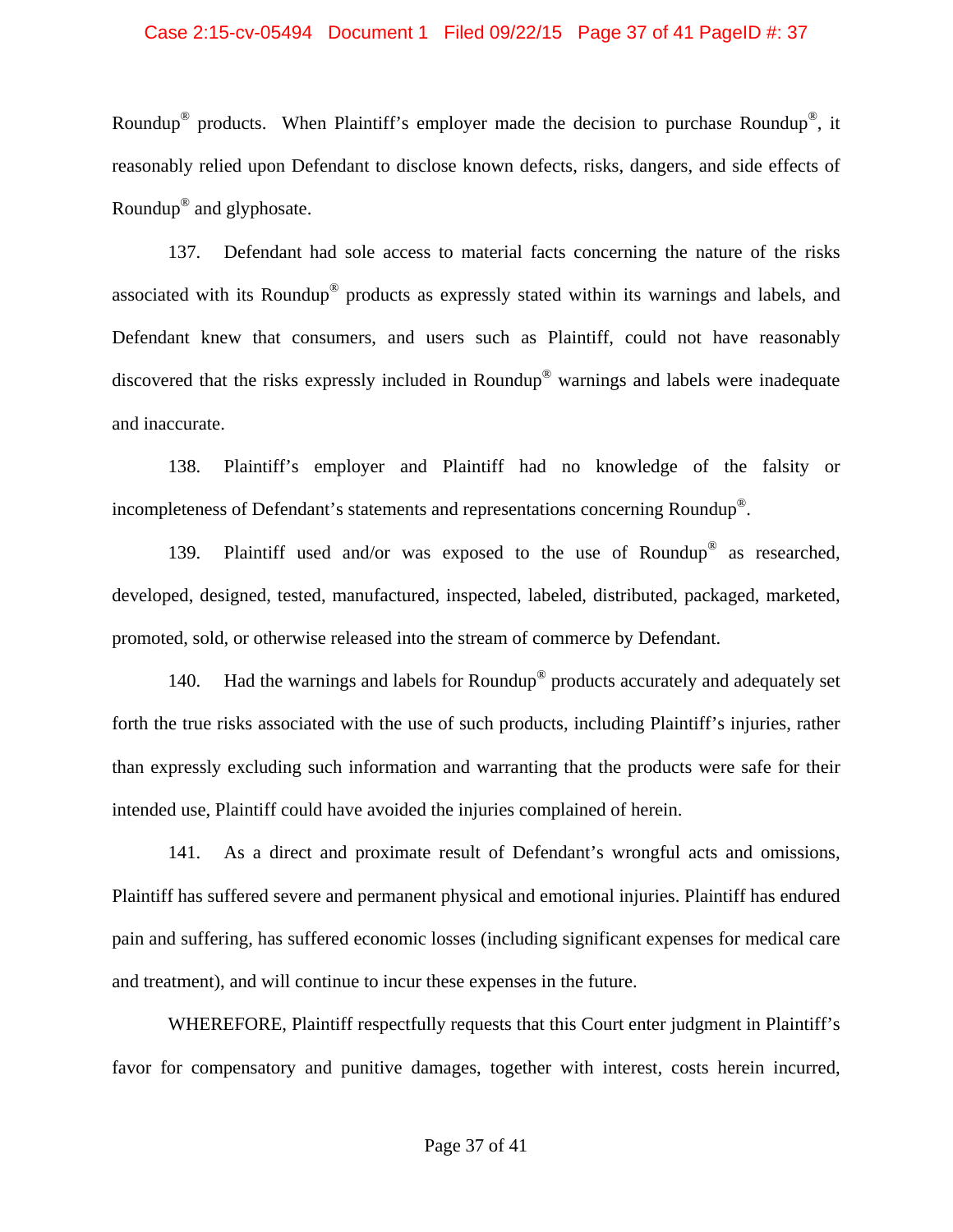attorneys' fees, and all such other and further relief as this Court deems just and proper. Plaintiff also demands a jury trial on the issues contained herein.

# **CLAIM FIVE**

# **BREACH OF IMPLIED WARRANTIES**

142. Plaintiff incorporates by reference each and every allegation set forth in the preceding paragraphs as if fully stated herein.

143. At all times relevant to this litigation, Defendant engaged in the business of testing, developing, designing, manufacturing, marketing, selling, distributing, and promoting its Roundup® products, which are defective and unreasonably dangerous to consumers, including Plaintiff, thereby placing Roundup® products into the stream of commerce. These actions were under the ultimate control and supervision of Defendant.

144. Before the time that Plaintiff used and/or was exposed to the use of the aforementioned Roundup® products, Defendant impliedly warranted to its consumers—including Plaintiff's employer—that its Roundup<sup>®</sup> products were of merchantable quality and safe and fit for the use for which they were intended; specifically, as horticultural herbicides.

145. Defendant, however, failed to disclose that Roundup® has dangerous propensities when used as intended and that the use of and/or exposure to Roundup<sup>®</sup> and glyphosatecontaining products carries an increased risk of developing severe injuries, including Plaintiff's injuries.

146. Upon information and belief, Plaintiff's employers reasonably relied upon the skill, superior knowledge and judgment of Defendant and upon its implied warranties that the Roundup<sup>®</sup> products were of merchantable quality and fit for their intended purpose or use.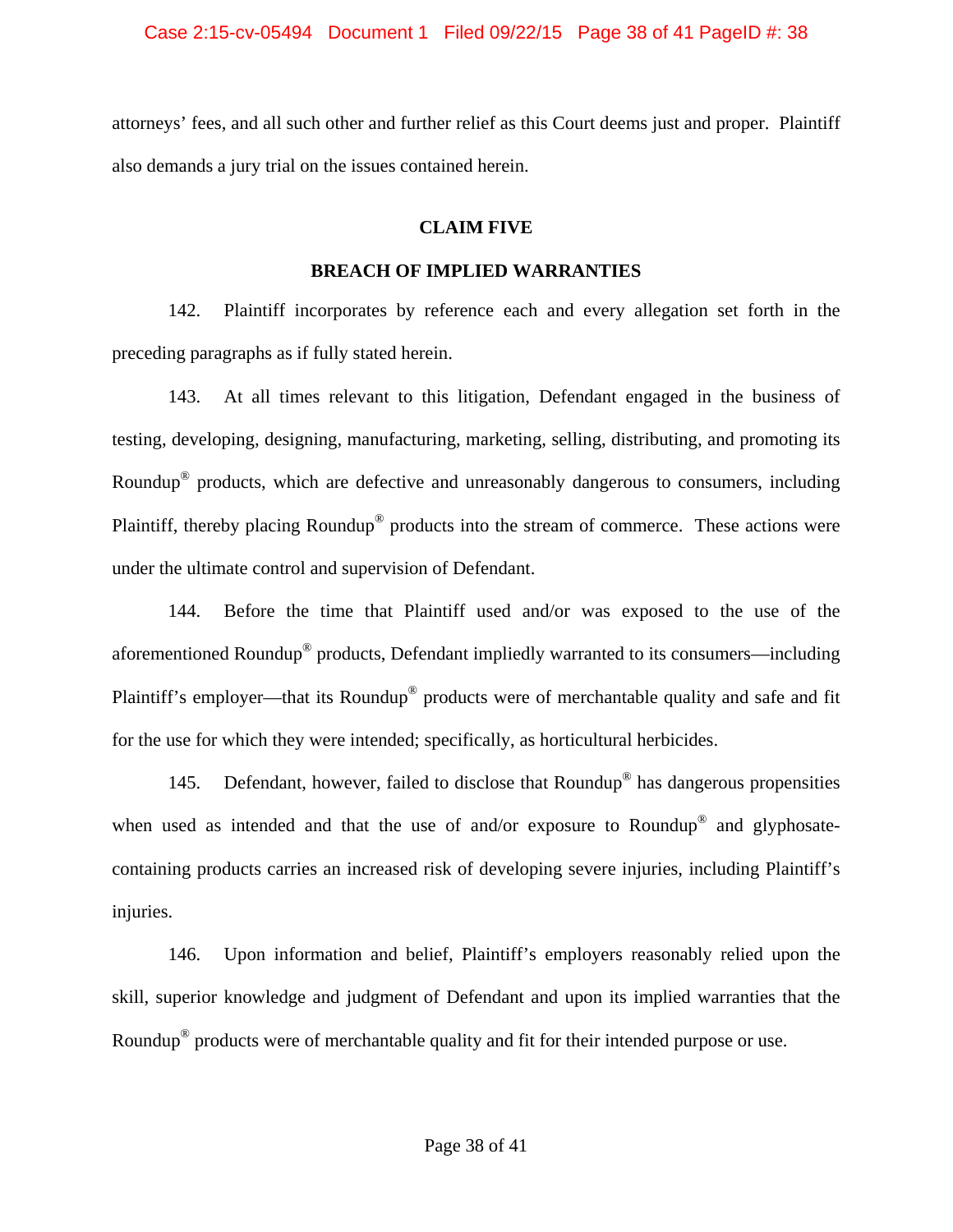#### Case 2:15-cv-05494 Document 1 Filed 09/22/15 Page 39 of 41 PageID #: 39

147. Upon information and belief, Plaintiff's employer was at all relevant times in privity with Defendant.

148. Plaintiff is the intended third-party beneficiaries of implied warranties made by Defendant to the purchasers of its horticultural herbicides, including the company that employed Plaintiff, and as such Plaintiff is entitled to assert this claim.

149. The Roundup<sup>®</sup> products were expected to reach and did in fact reach consumers and users, including Plaintiff, without substantial change in the condition in which they were manufactured and sold by Defendant.

150. At all times relevant to this litigation, Defendant was aware that consumers and users of its products, including Plaintiff, would use Roundup<sup>®</sup> products as marketed by Defendant, which is to say that Plaintiff was a foreseeable user of Roundup®.

151. Defendant intended that its Roundup<sup>®</sup> products be used in the manner in which Plaintiff in fact used them and Defendant impliedly warranted each product to be of merchantable quality, safe, and fit for this use, despite the fact that Roundup<sup>®</sup> was not adequately tested or researched.

152. In reliance upon Defendant's implied warranty, Plaintiff used Roundup® as instructed and labeled and in the foreseeable manner intended, recommended, promoted and marketed by Defendant.

153. Neither Plaintiff nor Plaintiff's employer could have reasonably discovered or known of the risks of serious injury associated with Roundup® or glyphosate.

154. Defendant breached its implied warranty to Plaintiff in that its Roundup<sup>®</sup> products were not of merchantable quality, safe, or fit for their intended use, or adequately tested.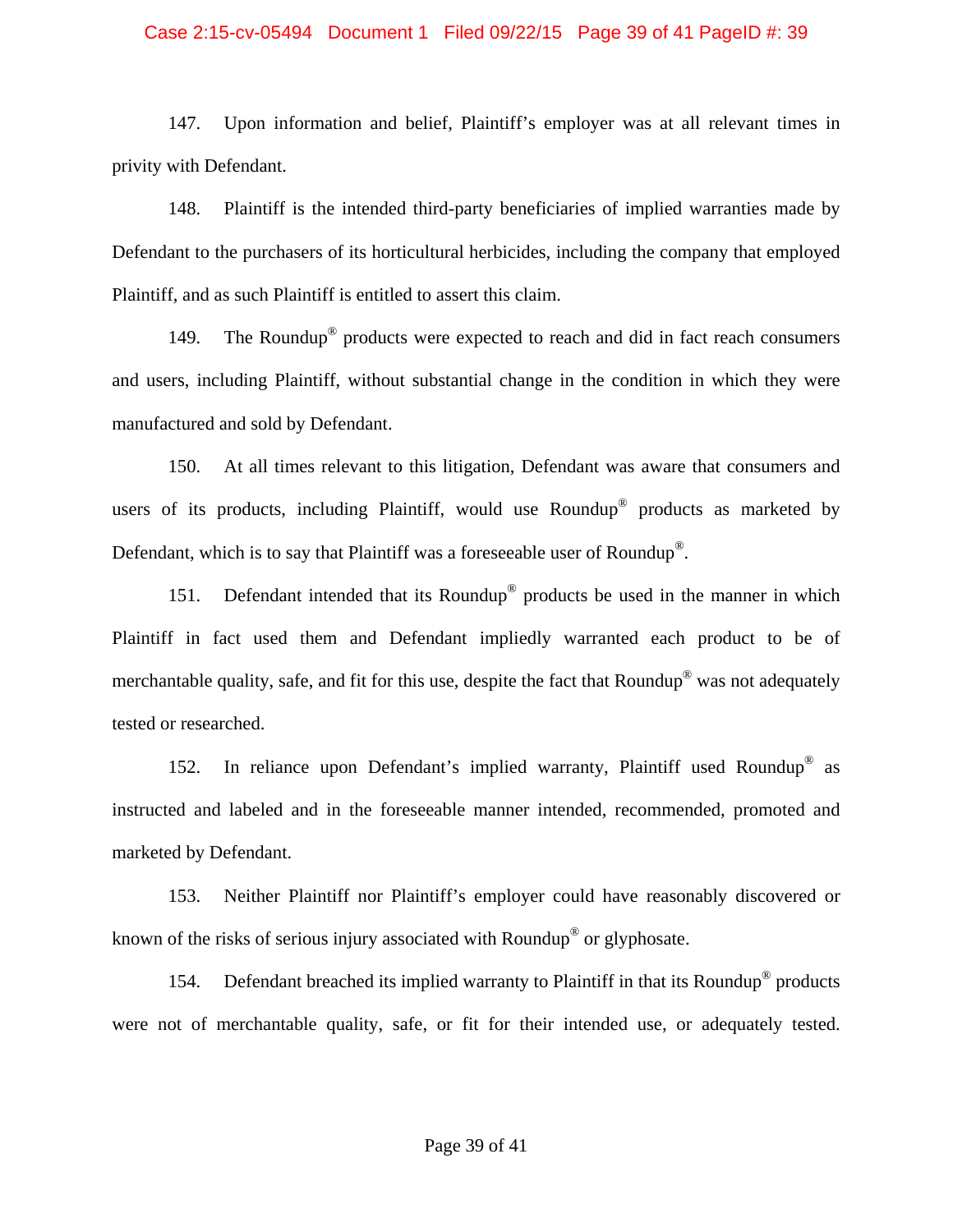#### Case 2:15-cv-05494 Document 1 Filed 09/22/15 Page 40 of 41 PageID #: 40

Roundup® has dangerous propensities when used as intended and can cause serious injuries, including those injuries complained of herein.

155. The harm caused by Defendant's Roundup® products far outweighed their benefit, rendering the products more dangerous than an ordinary consumer or user would expect and more dangerous than alternative products.

156. As a direct and proximate result of Defendant's wrongful acts and omissions Plaintiff has suffered severe and permanent physical and emotional injuries. Plaintiff has endured pain and suffering, have suffered economic loss (including significant expenses for medical care and treatment) and will continue to incur these expenses in the future.

 WHEREFORE, Plaintiff respectfully requests that this Court enter judgment in Plaintiff's favor for compensatory and punitive damages, together with interest, costs herein incurred, attorneys' fees, and all such other and further relief as this Court deems just and proper. Plaintiff also demands a jury trial on the issues contained herein.

#### **PRAYER FOR RELIEF**

 WHEREFORE, Plaintiff requests that the Court enter judgment in their favor and against Monsanto, awarding as follows:

- A. compensatory damages in an amount to be proven at trial;
- B. punitive damages;
- C. costs including reasonable attorneys' fees, court costs, and other litigation expenses; and
- D. any other relief the Court may deem just and proper.

#### **JURY TRIAL DEMAND**

Plaintiff demands a trial by jury on all of the triable issues within this Complaint.

#### Page 40 of 41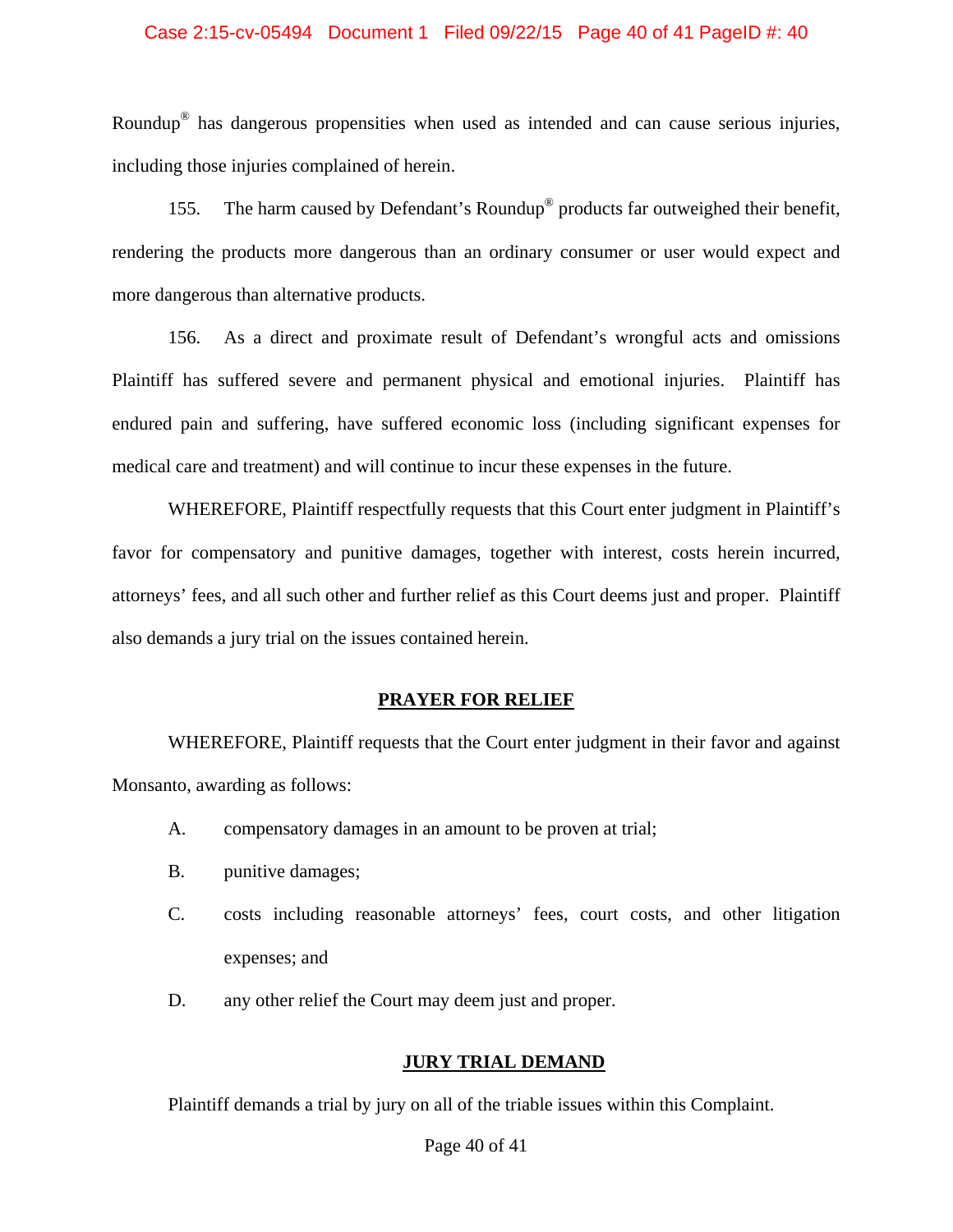Dated: September 22, 2015 New York, New York

## **WEITZ & LUXENBERG, P.C.**

 \_\_\_\_/s/ Maja Lukic\_\_\_\_\_\_\_\_\_\_\_\_\_ Robin L. Greenwald (PHV to be filed) rgreenwald@weitzlux.com Maja Lukic mlukic@weitzlux.com 700 Broadway New York, NY 10003 Tel: (212) 558-5500 Fax: (212) 344-5461

Christopher B. Dalbey (PHV to be filed) cdalbey@weitzlux.com 1880 Century Park East Suite 700 Los Angeles, CA 90067 Tel: (310) 247-0921 Fax: (310) 786-9927

 Hunter W. Lundy hlundy@lundylawllp.com Matthew E. Lundy mlundy@lundylawllp.com Kristie M. Hightower khightower@lundylawllp.com **LUNDY, LUNDY, SOILEAU & SOUTH, LLP**  501 Broad Street Post Office Box 3010 Lake Charles, LA 70602 Tel.: (337) 439-0707 Fax: (337) 439-1029

*Attorneys for Plaintiff*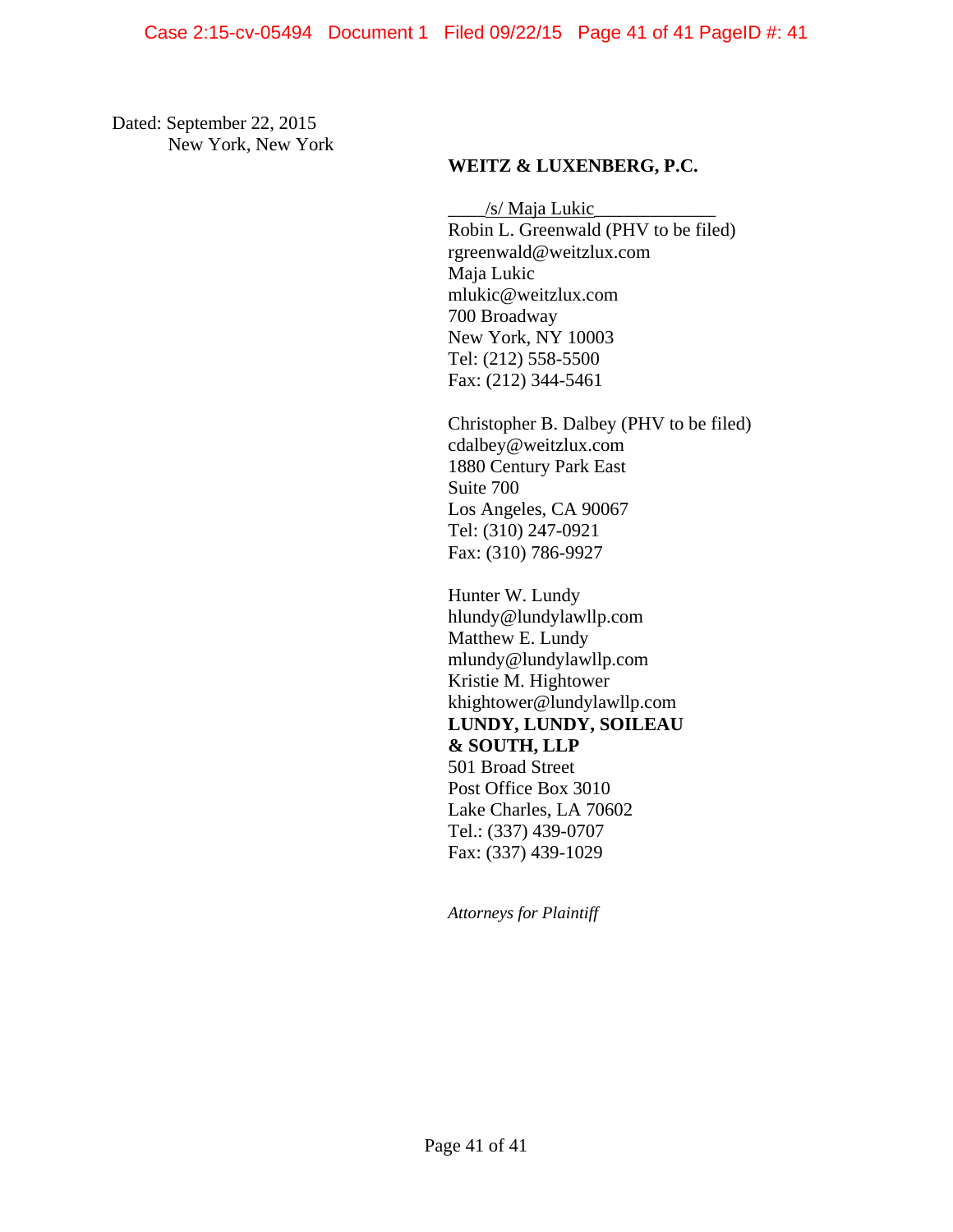# IS 44 (Rev. 1/2013) **Case 2:15-cv-05494** Decrement  $\frac{1}{2}$   $\frac{1}{2}$   $\frac{1}{2}$   $\frac{1}{2}$   $\frac{1}{2}$   $\frac{1}{2}$   $\frac{1}{2}$   $\frac{1}{2}$   $\frac{1}{2}$   $\frac{1}{2}$   $\frac{1}{2}$   $\frac{1}{2}$   $\frac{1}{2}$   $\frac{1}{2}$   $\frac{1}{2}$   $\frac{1}{2}$   $\frac{1}{2}$

The JS 44 civil cover sheet and the information contained herein neither replace nor supplement the filing and service of pleadings or other papers as required by law, except as provided by local rules of court. This form,

| I. (a) PLAINTIFFS                                                                                                                                                                                                                                                                                                                                                                                                                                                           |                                                                                                                                                                                                                                                                                                                                                                                             |                                                                                                                                                                                                                                                                                                                                                                                                                           | <b>DEFENDANTS</b>                                                                                                                                                                                                                                                                         |                                                                                                                                                                                                                                                                                                                                                                 |                                                                                                                                                                                                                                                                                                                                                                                                                                                                                                                                                                                                                            |  |  |  |
|-----------------------------------------------------------------------------------------------------------------------------------------------------------------------------------------------------------------------------------------------------------------------------------------------------------------------------------------------------------------------------------------------------------------------------------------------------------------------------|---------------------------------------------------------------------------------------------------------------------------------------------------------------------------------------------------------------------------------------------------------------------------------------------------------------------------------------------------------------------------------------------|---------------------------------------------------------------------------------------------------------------------------------------------------------------------------------------------------------------------------------------------------------------------------------------------------------------------------------------------------------------------------------------------------------------------------|-------------------------------------------------------------------------------------------------------------------------------------------------------------------------------------------------------------------------------------------------------------------------------------------|-----------------------------------------------------------------------------------------------------------------------------------------------------------------------------------------------------------------------------------------------------------------------------------------------------------------------------------------------------------------|----------------------------------------------------------------------------------------------------------------------------------------------------------------------------------------------------------------------------------------------------------------------------------------------------------------------------------------------------------------------------------------------------------------------------------------------------------------------------------------------------------------------------------------------------------------------------------------------------------------------------|--|--|--|
| <b>JUDI FITZGERALD</b>                                                                                                                                                                                                                                                                                                                                                                                                                                                      |                                                                                                                                                                                                                                                                                                                                                                                             |                                                                                                                                                                                                                                                                                                                                                                                                                           | <b>MONSANTO COMPANY</b>                                                                                                                                                                                                                                                                   |                                                                                                                                                                                                                                                                                                                                                                 |                                                                                                                                                                                                                                                                                                                                                                                                                                                                                                                                                                                                                            |  |  |  |
| (b) County of Residence of First Listed Plaintiff<br>(c)                                                                                                                                                                                                                                                                                                                                                                                                                    | (EXCEPT IN U.S. PLAINTIFF CASES)<br>Attorneys (Firm Name, Address, and Telephone Number)<br>Robin L. Greenwald, Esq., Maja Lukic, Esq.<br>Weitz & Luxenberg, P.C. - 700 Broadway, New York, NY 10003                                                                                                                                                                                        |                                                                                                                                                                                                                                                                                                                                                                                                                           | County of Residence of First Listed Defendant<br>(IN U.S. PLAINTIFF CASES ONLY)<br>IN LAND CONDEMNATION CASES, USE THE LOCATION OF<br>NOTE:<br>THE TRACT OF LAND INVOLVED.<br>Attorneys (If Known)                                                                                        |                                                                                                                                                                                                                                                                                                                                                                 |                                                                                                                                                                                                                                                                                                                                                                                                                                                                                                                                                                                                                            |  |  |  |
| $(212)$ 558-5500                                                                                                                                                                                                                                                                                                                                                                                                                                                            |                                                                                                                                                                                                                                                                                                                                                                                             |                                                                                                                                                                                                                                                                                                                                                                                                                           |                                                                                                                                                                                                                                                                                           |                                                                                                                                                                                                                                                                                                                                                                 | <b>III. CITIZENSHIP OF PRINCIPAL PARTIES</b> (Place an "X" in One Box for Plaintiff                                                                                                                                                                                                                                                                                                                                                                                                                                                                                                                                        |  |  |  |
| $\Box$ 1 U.S. Government<br>Plaintiff                                                                                                                                                                                                                                                                                                                                                                                                                                       | <b>II. BASIS OF JURISDICTION</b> (Place an "X" in One Box Only)<br><b>1</b> 3 Federal Question<br>(U.S. Government Not a Party)                                                                                                                                                                                                                                                             |                                                                                                                                                                                                                                                                                                                                                                                                                           | (For Diversity Cases Only)<br>Citizen of This State                                                                                                                                                                                                                                       | <b>DEF</b><br><b>PTF</b><br>$\mathbf{X}$ 1<br>$\Box$ 1<br>Incorporated or Principal Place<br>of Business In This State                                                                                                                                                                                                                                          | and One Box for Defendant)<br>PTF<br>DEF<br>$\Box$ 4<br>$\Box$ 4                                                                                                                                                                                                                                                                                                                                                                                                                                                                                                                                                           |  |  |  |
| $\Box$ 2 U.S. Government<br>Defendant                                                                                                                                                                                                                                                                                                                                                                                                                                       | $\boxtimes$ 4 Diversity<br>(Indicate Citizenship of Parties in Item III)                                                                                                                                                                                                                                                                                                                    |                                                                                                                                                                                                                                                                                                                                                                                                                           | Citizen of Another State                                                                                                                                                                                                                                                                  | $\boxtimes$ 2 Incorporated <i>and</i> Principal Place<br>$\Box$ 2<br>of Business In Another State<br>$\Box$ 3 Foreign Nation<br>$\Box$ 3                                                                                                                                                                                                                        | $\square$ 5<br>$\Box$ 5<br>$\Box$ 6<br>$\Box$ 6                                                                                                                                                                                                                                                                                                                                                                                                                                                                                                                                                                            |  |  |  |
|                                                                                                                                                                                                                                                                                                                                                                                                                                                                             |                                                                                                                                                                                                                                                                                                                                                                                             |                                                                                                                                                                                                                                                                                                                                                                                                                           | Citizen or Subject of a<br>Foreign Country                                                                                                                                                                                                                                                |                                                                                                                                                                                                                                                                                                                                                                 |                                                                                                                                                                                                                                                                                                                                                                                                                                                                                                                                                                                                                            |  |  |  |
| <b>IV. NATURE OF SUIT</b> (Place an "X" in One Box Only)<br><b>CONTRACT</b>                                                                                                                                                                                                                                                                                                                                                                                                 |                                                                                                                                                                                                                                                                                                                                                                                             | <b>TORTS</b>                                                                                                                                                                                                                                                                                                                                                                                                              | <b>FORFEITURE/PENALTY</b>                                                                                                                                                                                                                                                                 | <b>BANKRUPTCY</b>                                                                                                                                                                                                                                                                                                                                               | <b>OTHER STATUTES</b>                                                                                                                                                                                                                                                                                                                                                                                                                                                                                                                                                                                                      |  |  |  |
| $\Box$ 110 Insurance<br>$\Box$ 120 Marine<br>130 Miller Act<br>$\Box$ 140 Negotiable Instrument<br>$\Box$ 150 Recovery of Overpayment<br>& Enforcement of Judgment<br>151 Medicare Act<br>152 Recovery of Defaulted<br><b>Student Loans</b><br>(Excludes Veterans)<br>$\Box$ 153 Recovery of Overpayment<br>of Veteran's Benefits<br>$\Box$ 160 Stockholders' Suits<br>190 Other Contract<br>195 Contract Product Liability<br>$\Box$ 196 Franchise<br><b>REAL PROPERTY</b> | PERSONAL INJURY<br>$\Box$ 310 Airplane<br>315 Airplane Product<br>Liability<br>$\Box$ 320 Assault, Libel &<br>Slander<br>□ 330 Federal Employers'<br>Liability<br>□ 340 Marine<br>345 Marine Product<br>Liability<br>□ 350 Motor Vehicle<br>□ 355 Motor Vehicle<br>Product Liability<br>360 Other Personal<br>Injury<br>362 Personal Injury -<br>Medical Malpractice<br><b>CIVIL RIGHTS</b> | PERSONAL INJURY<br>365 Personal Injury -<br>Product Liability<br>367 Health Care/<br>Pharmaceutical<br>Personal Injury<br><b>Product Liability</b><br><b>1368</b> Asbestos Personal<br><b>Injury Product</b><br>Liability<br>PERSONAL PROPERTY<br>370 Other Fraud<br>$\Box$ 371 Truth in Lending<br>380 Other Personal<br><b>Property Damage</b><br>385 Property Damage<br>Product Liability<br><b>PRISONER PETITIONS</b> | 1 625 Drug Related Seizure<br>of Property 21 USC 881<br>$\Box$ 690 Other<br><b>LABOR</b><br>710 Fair Labor Standards<br>Act<br>720 Labor/Management<br>Relations<br>740 Railway Labor Act<br>751 Family and Medical<br>Leave Act<br>790 Other Labor Litigation<br>791 Employee Retirement | 158 122 Appeal 28 USC 158<br>$\Box$ 423 Withdrawal<br>28 USC 157<br><b>PROPERTY RIGHTS</b><br>$\Box$ 820 Copyrights<br>□ 830 Patent<br>□ 840 Trademark<br><b>SOCIAL SECURITY</b><br>$\Box$ 861 HIA (1395ff)<br>$\Box$ 862 Black Lung (923)<br>$\Box$ 863 DIWC/DIWW (405(g))<br>$\Box$ 864 SSID Title XVI<br>$\Box$ 865 RSI (405(g))<br><b>FEDERAL TAX SUITS</b> | 375 False Claims Act<br>$\Box$ 400 State Reapportionment<br>$\Box$ 410 Antitrust<br>$\Box$ 430 Banks and Banking<br>450 Commerce<br>$\Box$ 460 Deportation<br>1 470 Racketeer Influenced and<br>Corrupt Organizations<br>480 Consumer Credit<br>490 Cable/Sat TV<br>□ 850 Securities/Commodities/<br>Exchange<br>□ 890 Other Statutory Actions<br>$\Box$ 891 Agricultural Acts<br>5 893 Environmental Matters<br>□ 895 Freedom of Information<br>Act<br>$\Box$ 896 Arbitration<br>□ 899 Administrative Procedure<br>Act/Review or Appeal of<br><b>Agency Decision</b><br>$\Box$ 950 Constitutionality of<br>State Statutes |  |  |  |
| 210 Land Condemnation<br>$\Box$ 220 Foreclosure<br>$\Box$ 230 Rent Lease & Ejectment<br>$\Box$ 240 Torts to Land<br>$\Box$ 245 Tort Product Liability<br>290 All Other Real Property                                                                                                                                                                                                                                                                                        | $\Box$ 440 Other Civil Rights<br>$\Box$ 441 Voting<br>$\square$ 442 Employment<br>$\Box$ 443 Housing/<br>Accommodations<br>$\Box$ 445 Amer. w/Disabilities<br>Employment<br>$\Box$ 446 Amer. w/Disabilities<br>Other<br>448 Education                                                                                                                                                       | <b>Habeas Corpus:</b><br>$\Box$ 463 Alien Detainee<br>$\Box$ 510 Motions to Vacate<br>Sentence<br>□ 530 General<br>535 Death Penalty<br>Other:<br>$\Box$ 540 Mandamus & Other<br>$\Box$ 550 Civil Rights<br>555 Prison Condition<br>560 Civil Detainee -<br>Conditions of<br>Confinement                                                                                                                                  | Income Security Act<br><b>IMMIGRATION</b><br>$\Box$ 462 Naturalization Application<br>$\Box$ 465 Other Immigration<br>Actions                                                                                                                                                             | 7 870 Taxes (U.S. Plaintiff<br>or Defendant)<br>□ 871 IRS-Third Party<br>26 USC 7609                                                                                                                                                                                                                                                                            |                                                                                                                                                                                                                                                                                                                                                                                                                                                                                                                                                                                                                            |  |  |  |
| V. ORIGIN (Place an "X" in One Box Only)                                                                                                                                                                                                                                                                                                                                                                                                                                    |                                                                                                                                                                                                                                                                                                                                                                                             |                                                                                                                                                                                                                                                                                                                                                                                                                           |                                                                                                                                                                                                                                                                                           |                                                                                                                                                                                                                                                                                                                                                                 |                                                                                                                                                                                                                                                                                                                                                                                                                                                                                                                                                                                                                            |  |  |  |
| $\boxtimes$ 1 Original<br>Proceeding                                                                                                                                                                                                                                                                                                                                                                                                                                        | $\Box$ 2 Removed from<br>$\Box$ 3<br>State Court                                                                                                                                                                                                                                                                                                                                            | Remanded from<br>Appellate Court                                                                                                                                                                                                                                                                                                                                                                                          | $\Box$ 4 Reinstated or<br>Reopened<br>(specify)                                                                                                                                                                                                                                           | $\Box$ 5 Transferred from<br>$\Box$ 6 Multidistrict<br>Another District<br>Litigation                                                                                                                                                                                                                                                                           |                                                                                                                                                                                                                                                                                                                                                                                                                                                                                                                                                                                                                            |  |  |  |
| VI. CAUSE OF ACTION                                                                                                                                                                                                                                                                                                                                                                                                                                                         | Common Law Claims<br>Brief description of cause:                                                                                                                                                                                                                                                                                                                                            |                                                                                                                                                                                                                                                                                                                                                                                                                           | Cite the U.S. Civil Statute under which you are filing (Do not cite jurisdictional statutes unless diversity):<br>Personal Injury Action from Occupational Exposure to Defective Herbicide                                                                                                |                                                                                                                                                                                                                                                                                                                                                                 |                                                                                                                                                                                                                                                                                                                                                                                                                                                                                                                                                                                                                            |  |  |  |
| VII. REQUESTED IN<br><b>COMPLAINT:</b>                                                                                                                                                                                                                                                                                                                                                                                                                                      | UNDER RULE 23, F.R.Cv.P.                                                                                                                                                                                                                                                                                                                                                                    | CHECK IF THIS IS A CLASS ACTION                                                                                                                                                                                                                                                                                                                                                                                           | <b>DEMAND</b> \$                                                                                                                                                                                                                                                                          | <b>JURY DEMAND:</b>                                                                                                                                                                                                                                                                                                                                             | CHECK YES only if demanded in complaint:<br>$\times$ Yes<br>$\Box$ No                                                                                                                                                                                                                                                                                                                                                                                                                                                                                                                                                      |  |  |  |
| VIII. RELATED CASE(S)<br>IF ANY                                                                                                                                                                                                                                                                                                                                                                                                                                             | (See instructions):                                                                                                                                                                                                                                                                                                                                                                         | <b>JUDGE</b>                                                                                                                                                                                                                                                                                                                                                                                                              |                                                                                                                                                                                                                                                                                           | DOCKET NUMBER                                                                                                                                                                                                                                                                                                                                                   |                                                                                                                                                                                                                                                                                                                                                                                                                                                                                                                                                                                                                            |  |  |  |
| <b>DATE</b><br>09/22/2015                                                                                                                                                                                                                                                                                                                                                                                                                                                   |                                                                                                                                                                                                                                                                                                                                                                                             | SIGNATURE OF ATTORNEY OF RECORD<br>/s/ Maja Lukic                                                                                                                                                                                                                                                                                                                                                                         |                                                                                                                                                                                                                                                                                           |                                                                                                                                                                                                                                                                                                                                                                 |                                                                                                                                                                                                                                                                                                                                                                                                                                                                                                                                                                                                                            |  |  |  |
| <b>FOR OFFICE USE ONLY</b><br><b>RECEIPT#</b>                                                                                                                                                                                                                                                                                                                                                                                                                               | <b>AMOUNT</b>                                                                                                                                                                                                                                                                                                                                                                               | <b>APPLYING IFP</b>                                                                                                                                                                                                                                                                                                                                                                                                       | <b>JUDGE</b>                                                                                                                                                                                                                                                                              | MAG. JUDGE                                                                                                                                                                                                                                                                                                                                                      |                                                                                                                                                                                                                                                                                                                                                                                                                                                                                                                                                                                                                            |  |  |  |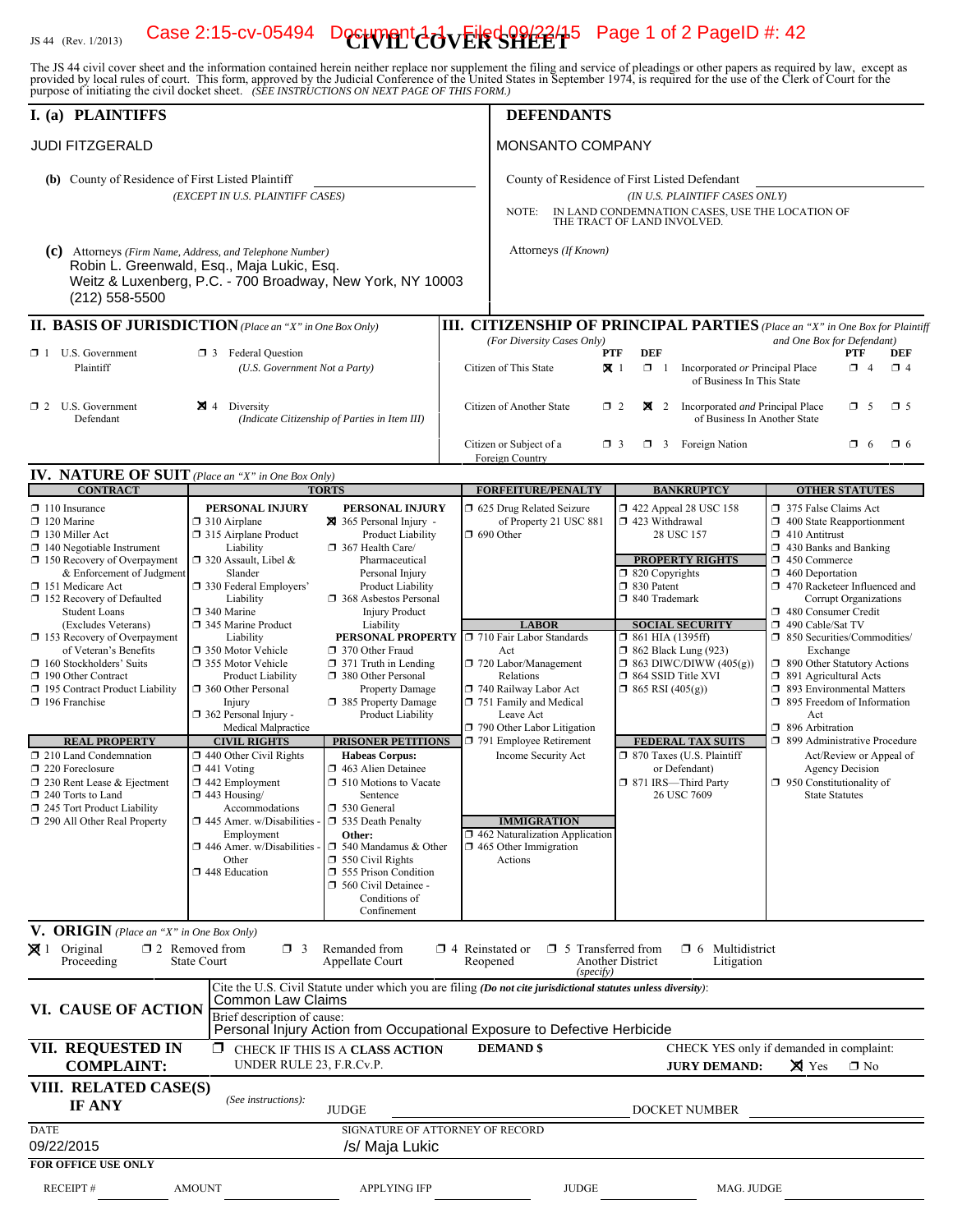# CERTIFICATION OF ARBITRATION ELIGIBILITY Case 2:15-cv-05494 Document 1-1 Filed 09/22/15 Page 2 of 2 PageID #: 43

Local Arbitration Rule 83.10 provides that with certain exceptions, actions seeking money damages only in an amount not in excess of \$150,000, exclusive of interest and costs, are eligible for compulsory arbitration. The amount of damages is presumed to be below the threshold amount unless a certification to the contrary is filed.

I, Maja Lukic Counsel for Plaintiff Counsel for <u>Plaintiff</u> and Alexander Counsel of a counsel for <u>Plaintiff</u> and Alexander Counsel action is a counsel for  $\frac{p_{\text{R}}}{p}$ , do hereby certify that the above captioned civil ineligible for compulsory arbitration for the following reason(s): Maja Lukic **Plaintiff** Counsel for Plaintiff

- 冈 monetary damages sought are in excess of \$150,000, exclusive of interest and costs,
- П the complaint seeks injunctive relief,
- $\Box$ the matter is otherwise ineligible for the following reason

#### **DISCLOSURE STATEMENT - FEDERAL RULES CIVIL PROCEDURE 7.1**

Identify any parent corporation and any publicly held corporation that owns 10% or more or its stocks:

#### **RELATED CASE STATEMENT (Section VIII on the Front of this Form)**

Please list all cases that are arguably related pursuant to Division of Business Rule 50.3.1 in Section VIII on the front of this form. Rule 50.3.1 (a) provides that "A civil case is "related" to another civil case for purposes of this guideline when, because of the similarity of facts and legal issues or because the cases arise from the same transactions or events, a substantial saving of judicial resources is likely to result from assigning both cases to the same judge and magistrate judge." Rule 50.3.1 (b) provides that " A civil case shall not be deemed "related" to another civil case merely because the civil case: (A) involves identical legal issues, or (B) involves the same parties." Rule 50.3.1 (c) further provides that "Presumptively, and subject to the power of a judge to determine otherwise pursuant to paragraph (d), civil cases shall not be deemed to be "related" unless both cases are still pending before the court."

#### **NY-E DIVISION OF BUSINESS RULE 50.1(d)(2)**

- 1.) Is the civil action being filed in the Eastern District removed from a New York State Court located in Nassau or Suffolk County: No
- 2.) If you answered "no" above: a) Did the events or omissions giving rise to the claim or claims, or a substantial part thereof, occur in Nassau or Suffolk County? Yes No<br>ISW<br>Ie e<br>Yes

b) Did the events of omissions giving rise to the claim or claims, or a substantial part thereof, occur in the Eastern District? Yes

If your answer to question 2 (b) is "No," does the defendant (or a majority of the defendants, if there is more than one) reside in Nassau or Suffolk County, or, in an interpleader action, does the claimant (or a majority of the claimants, if there is more than one) reside in Nassau or Suffolk County?

(Note: A corporation shall be considered a resident of the County in which it has the most significant contacts).

#### **BAR ADMISSION**

I am currently admitted in the Eastern District of New York and currently a member in good standing of the bar of this court.<br>No Yes No

Are you currently the subject of any disciplinary action (s) in this or any other state or federal court? Yes (If yes, please explain)  $\overrightarrow{X}$  No

I certify the accuracy of all information provided above.

**Signature**:\_\_\_\_\_\_\_\_\_\_\_\_\_\_\_\_\_\_\_\_\_\_\_\_\_\_\_\_\_\_\_\_\_\_\_\_\_\_\_\_\_\_\_\_ /s/ Maja Lukic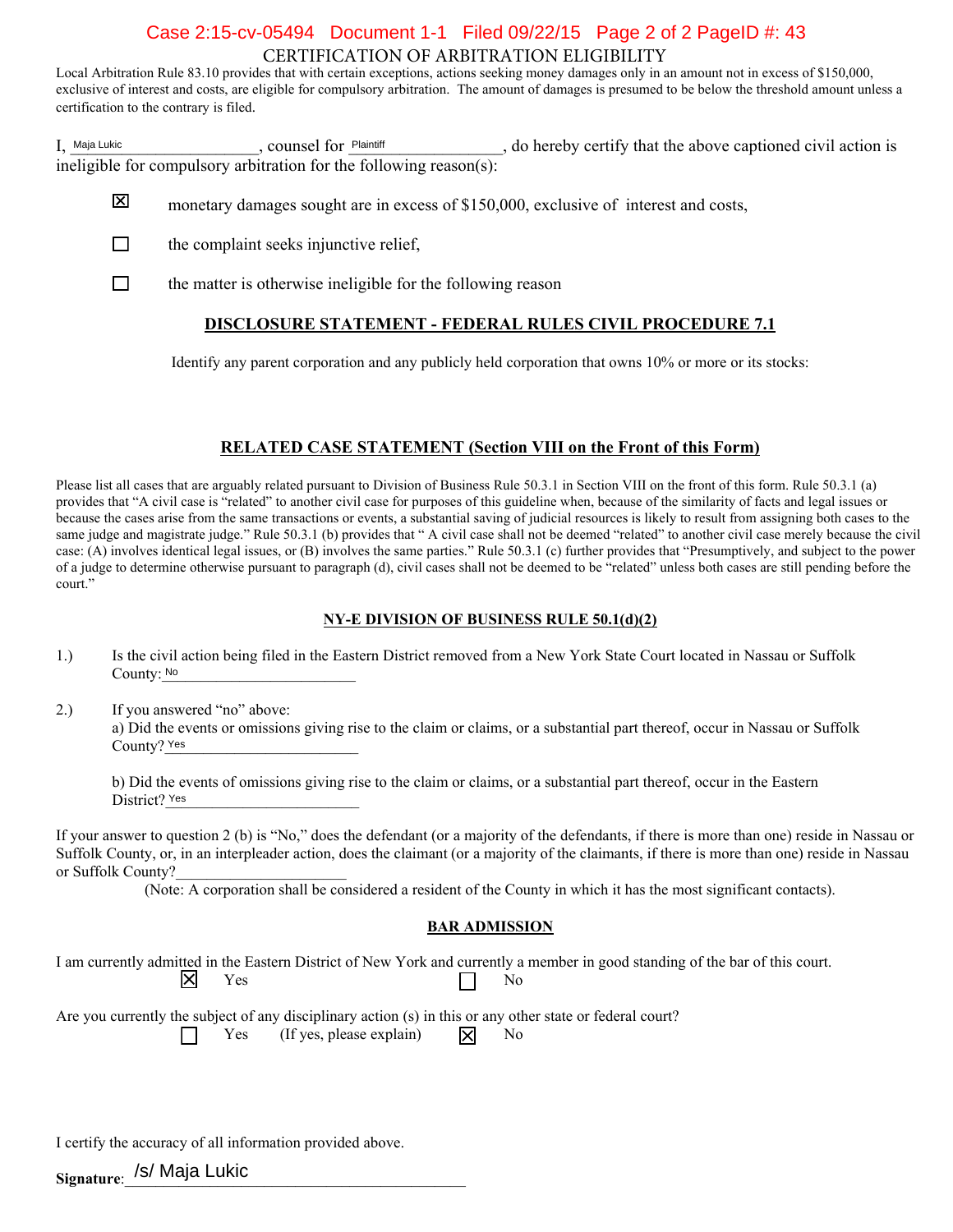Case 2:15-cv-05494 Document 1-2 Filed 09/22/15 Page 1 of 2 PageID #: 44

AO 440 (Rev. 06/12) Summons in a Civil Action

# UNITED STATES DISTRICT COURT

for the

Eastern District of New York

| <b>JUDI FITZGERALD</b>           |                                |
|----------------------------------|--------------------------------|
| Plaintiff(s)<br>V.               | Civil Action No. 1:15-cv-05494 |
| MONSANTO COMPANY<br>Defendant(s) |                                |

#### **SUMMONS IN A CIVIL ACTION**

To: *(Defendant's name and address)* MONSANTO COMPANY C/O CORPORATION SERVICE COMPANY 80 STATE STREET ALBANY, NEW YORK, 12207-2543

A lawsuit has been filed against you.

Within 21 days after service of this summons on you (not counting the day you received it) — or 60 days if you are the United States or a United States agency, or an officer or employee of the United States described in Fed. R. Civ. P. 12 (a)(2) or  $(3)$  — you must serve on the plaintiff an answer to the attached complaint or a motion under Rule 12 of the Federal Rules of Civil Procedure. The answer or motion must be served on the plaintiff or plaintiff's attorney, whose name and address are: Maja Lukic

> Weitz & Luxenberg, P.C. 700 Broadway New York, NY 10003

If you fail to respond, judgment by default will be entered against you for the relief demanded in the complaint. You also must file your answer or motion with the court.

> *CLERK OF COURT* DOUGLAS C. PALMER

 $_{\rm Date:}$  09/22/2015

*Signature of Clerk or Deputy Clerk*